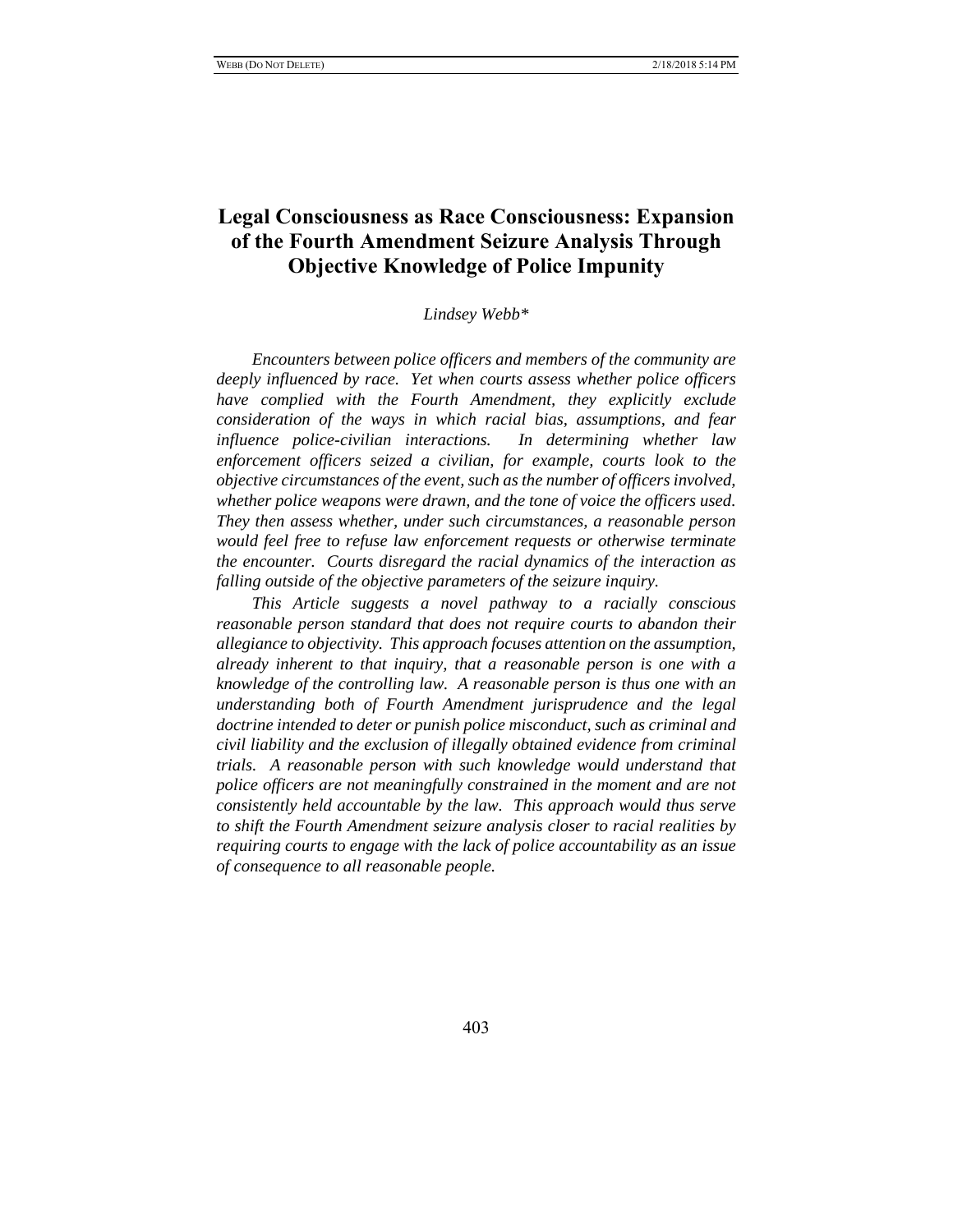| I. THE RACE-AVOIDANT FOURTH AMENDMENT SEIZURE ANALYSIS410 |                                                         |  |
|-----------------------------------------------------------|---------------------------------------------------------|--|
| $A_{-}$                                                   | Reasonable Police Officers and Seizure of Persons 410   |  |
| B.                                                        | Reasonable Persons and Seizures by Police  414          |  |
| C.                                                        | Scholarly Attention to the Incorporation of Race in the |  |
|                                                           |                                                         |  |
|                                                           | II.LEGAL CONSCIOUSNESS AND THE SEIZURE ANALYSIS  420    |  |
|                                                           |                                                         |  |
|                                                           | B. Knowledge of the Law Governing Police Misconduct426  |  |
|                                                           |                                                         |  |
|                                                           |                                                         |  |
|                                                           |                                                         |  |
|                                                           | III.LEGAL CONSCIOUSNESS AS RACE CONSCIOUSNESS 439       |  |
|                                                           | A. Knowledge of the Law and the Reasonable Person's     |  |
|                                                           | Freedom to Terminate a Police Encounter 440             |  |
| В.                                                        | The Limitations of Legal Knowledge as a Route to        |  |
|                                                           | Expansion of the Seizure Analysis and as an Agent of    |  |
|                                                           | Change in Police-Civilian Interactions 443              |  |
|                                                           | C. The Merits of Addressing Legal Knowledge in the      |  |
|                                                           |                                                         |  |
|                                                           |                                                         |  |

*"And you now know, if you did not know before, that the police departments of your country have been endowed with the authority to destroy your body. . . . And destruction is merely the superlative form of a dominion whose prerogatives include friskings, detainings, beatings, and humiliations. All of this is common to black people. All of this is old for black people. No one is held responsible." – Ta-Nehisi Coates, Between the World and Me.*<sup>1</sup>

#### **INTRODUCTION**

Race and policing in the United States are inextricably intertwined. Organized law enforcement in this country has, among its historical roots, slave patrols conceived in the antebellum era to prevent enslaved people from escaping or otherwise rebelling.<sup>2</sup> In the modern age, African American people are stopped, beaten, arrested, and shot by police officers in greater

<sup>\*</sup>Assistant Professor, University of Denver Sturm College of Law, J.D., Stanford Law School, LL.M., Georgetown University Law Center, B.A., Wesleyan University.

<sup>&</sup>lt;sup>1</sup> TA-NEHISI COATES, BETWEEN THE WORLD AND ME 9 (2015).

*See* Sandra Bass, *Policing Space, Policing Race: Social Control Imperatives and Police Discretionary Decisions,* 28 SOC. JUSTICE 156, 159 (2001) ("Although informal policing mechanisms began in the colonial period, the emergence of a semi-formal, organized policing force can be traced to slavery.").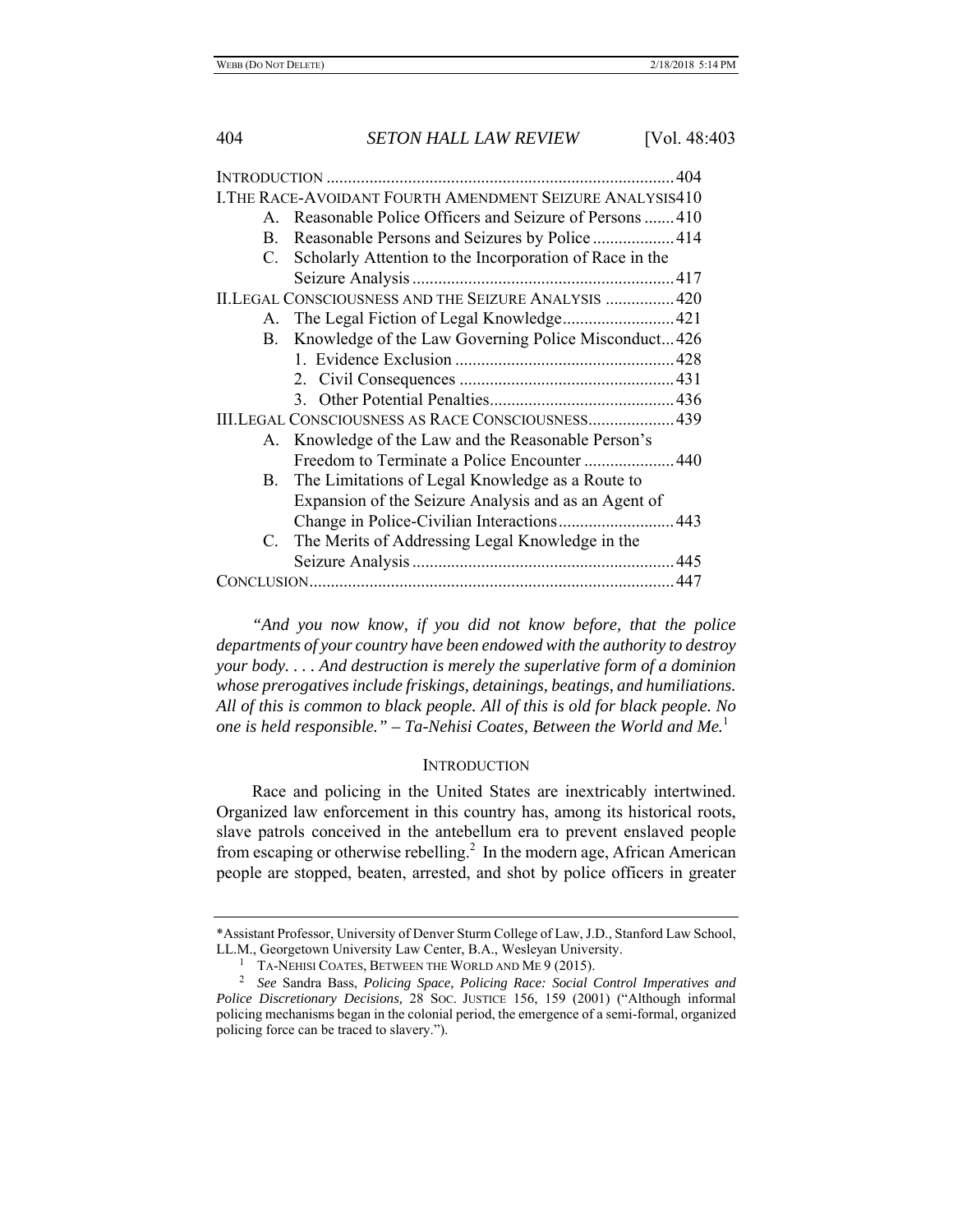percentages than any other racial group.<sup>3</sup> The names of African American men, women, and children killed in recent years by law enforcement— Michael Brown, Charleena Lyles, Tamir Rice, Philando Castile<sup>4</sup>—have become an invocation and a rallying cry for police reform.<sup>5</sup> Community members, advocates, and scholars describe, in stark and passionate terms, how racialized policing impacts Black lives,<sup>6</sup> and references to the

 *See* Larry Buchanan et al., *What Happened in Ferguson?*, N.Y. TIMES (Aug. 10, 2015), https://www.nytimes.com/interactive/2014/08/13/us/ferguson-missouri-town-under-siege-aft er-police-shooting.html (describing the shooting of Michael Brown, an unarmed African American teenager, by a white police officer in Ferguson, Missouri); Matthew Haag, *Fatal Police Shooting of Seattle Woman Raises Mental Health Questions*, N.Y. TIMES (June 20, 2017), https://www.nytimes.com/2017/06/20/us/seattle-police-shooting-charleena-lyles.html (describing the shooting death of Charleena Lyles, an African American woman, by two police officers in front of her young children); Abby Ohlheiser, *Death of Tamir Rice, 12-Year-Old Shot by Cleveland Police, Ruled a Homicide*, WASH. POST (Dec. 12, 2014), https://www.washingtonpost.com/news/post-nation/wp/2014/12/12/death-of-tamir-rice-12-y ear-old-shot-by-cleveland-police-ruled-a-homicide/?utm\_term=.415cda469c71 (describing the shooting of Tamir Rice, a 12-year-old African American child, holding a toy gun, by a white police officer); Mitch Smith, *Minnesota Officer Acquitted in Killing of Philando Castile*, N.Y. TIMES (June 16, 2017), https://www.nytimes.com/2017/06/16/us/policeshooting-trial-philando-castile.html (describing the killing of Philando Castile, an African American man, by a police officer in front of his girlfriend and young daughter).

<sup>5</sup> For a reporter's perspective on protests and activism following the police killings of Michael Brown in Ferguson, Missouri; Tamir Rice in Cleveland, Ohio; and Freddie Gray in Baltimore, Maryland, among others, see WESLEY LOWERY, THEY CAN'T KILL US ALL: FERGUSON, BALTIMORE, AND A NEW ERA IN AMERICA'S RACIAL JUSTICE MOVEMENT (2016).

6 *See, e.g.*, MICHAEL ERIC DYSON, TEARS WE CANNOT STOP 27 (2017) ("I am sorely afraid that some snap of racist judgment—which, by now, means it will be justified as rational assessment under threatening circumstances, circumstances that our color always provokes will cause the hair trigger of some cop's weapon to fire fury at my children."); Teri A. McMurtry-Chubb, *#SayHerName #BlackWomensLivesMatter: State Violence in Policing the Black Female Body*, 67 MERCER L. REV. 651, 653 (2016) ("Black female bodies are regularly policed and eventually sorted in United States prisons in accordance with their material value to the State and their ability to threaten its foundations."). For a series of recollections by African American men—including Justice Thurgood Marshall, former Attorney General Eric Holder, and Professor Derrick Bell, among many other professionals—regarding racial profiling by the police and members of the public, see CHARLES J. OGLETREE, THE PRESUMPTION OF GUILT: THE ARREST OF HENRY LOUIS GATES, JR. AND RACE, CLASS AND CRIME IN AMERICA 115–241 (2010).

<sup>3</sup> According to one set of data, African American people are three times more likely to be killed by the police than are white people. *See* MAPPING POLICE VIOLENCE, https://mappingpoliceviolence.org (last visited Nov. 24, 2017); *see also* FRANKLIN E. ZIMRING, WHEN POLICE KILL, 46–47 (2017) (noting that African Americans, Native Americans, and Asian Pacific Islanders are "overrepresented in the police killings distribution," with African American people composing the "largest population group with outsized death tolls," and noting that different data sources indicate that African American people are killed at either two or three times the rate "that would represent their current share of the U.S. population"); Center for Policing Equity, *The Science of Justice: Race, Arrests, and Police Use of Force*, at 15 (July 2016), http://policingequity.org/wpcontent/uploads/2016/07/CPE\_SoJ\_Race-Arrests-UoF\_2016-07-08-1130.pdf (study finding that the use of all types of police force—from minor physical acts to dog bites to shootings is three times greater for African American people than for whites). 4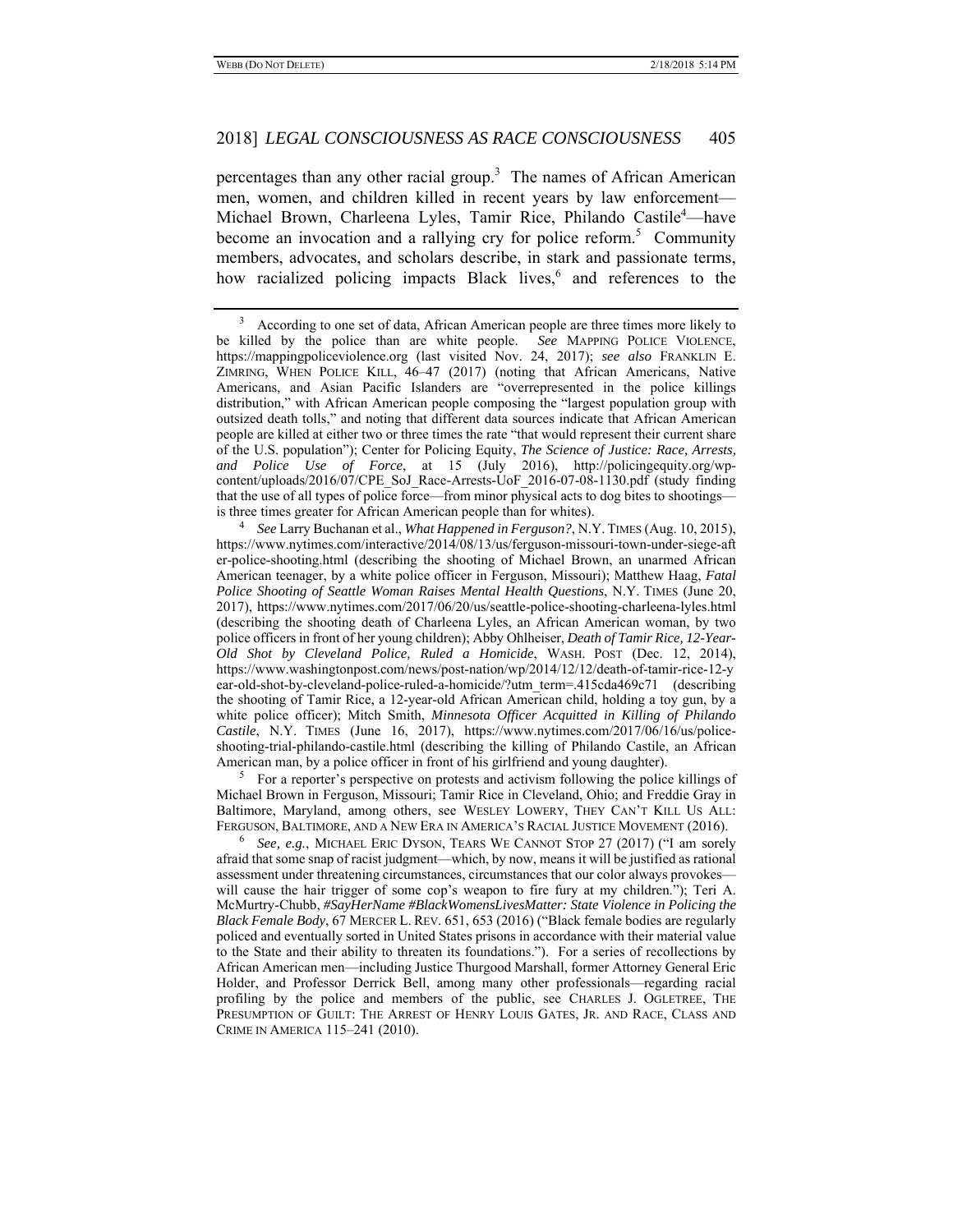significance of race in police encounters can be found everywhere from poetry to popular culture.<sup>7</sup> Whatever the complexities of the causes, it seems impossible to reasonably deny that contact between a police officer and a member of the community is deeply impacted by race.<sup>8</sup>

Yet when courts analyze the constitutionality of the police power to engage, detain, and arrest civilians, they apply objective legal standards that explicitly exclude consideration of how racial<sup>9</sup> bias, assumptions, and fear inform the interaction. In determining whether a police officer has "seized" a civilian for Fourth Amendment purposes, courts evaluate whether a reasonable person would feel free to terminate the encounter with law enforcement under the circumstances of the contact.<sup>10</sup> Courts look to the objective facts of the encounter, such as the number of officers involved, whether officers brandished weapons, and how police phrased their

<sup>7</sup> Examples of references to police violence in popular culture and art are myriad. Such references include the image of Beyoncé sinking beneath the water on the top of a police cruiser in her Formation video, as well songs such as Jay-Z's "Spiritual" ("Yeah, I am not poison/no I am not poison/Just a boy from the hood that/Got my hands in the air/In despair don't shoot"). BEYONCÉ, LEMONADE (Parkwood Entm't 2016); JAY-Z, *Spiritual* (single) (TIDAL 2016). KRS-One's "Sound of Da Police" is an indictment of police violence ("The overseer had the right to get ill/And if you fought back, the overseer had the right to kill/The officer has the right to arrest/And if you fight back they put a hole in your chest"), as are poems such as Hakim Bellamy's A.A. (Afro Anonymous) aka "In Recovery" aka WARdrobe ("When their life/or pride/is in danger/they cannot tell the difference between you/and the criminal record/they been bumping in their patrol car all day."). KRS-ONE, *Sound of Da Police*, *on* RETURN OF THE BOOM BAP (Jive Records 1993); HAKIM BELLAMY, A.A. (AFRO ANONYMOUS) AKA "IN RECOVERY" AKA WARDROBE, https://hakimbe.bandcamp.com/track/aa-afro-anonymous-aka-in-recovery-aka-wardrobe.

<sup>8</sup> Nevertheless, some do dispute a connection between race and police violence. *See, e.g.*, Philippe Lemoine, *Police Violence against Black Men is Rare*, NATIONAL REVIEW (Sept. 18, 2017), *http://www.nationalreview.com/article/451466/police-violence-against-blackmen-rare-heres-what-data-actually-say* (arguing that police violence against black men is rare, and any racial discrepancies in the rate of such violence is attributable to black males committing more violent crimes); *but see* Kia Makarechi, *What the Data Really Says About Police and Racial Bias*, VANITY FAIR (July 14, 2016), *https://www.vanityfair.com /news/2016/07/data-police-racial-bias* (drawing findings from "academic studies, legal rulings, and media investigations" regarding how race impacts civilian encounters with the police).

<sup>9</sup> This Article focuses on how Fourth Amendment seizure analysis fails to consider issues of race, but the conclusions could apply in many ways to other identities that impact police-civilian interactions, including gender, sexual orientation, age, and disability status. *See, e.g.*, NORM STAMPER, TO PROTECT AND SERVE: HOW TO FIX AMERICA'S POLICE 45–66 (2016) (discussing the impact of mental illness, both that of community members and of police officers, in interactions between civilians and police); McMurtry-Chubb, *supra* note 6 (discussing the history of the impact of policing on Black women from slavery until the present day).

<sup>&</sup>lt;sup>10</sup> United States v. Mendenhall, 446 U.S. 544, 554 (1980) ("[A] person has been 'seized' within the meaning of the Fourth Amendment only if, in view of all of the circumstances surrounding the incident, a reasonable person would have believed that he was not free to leave.").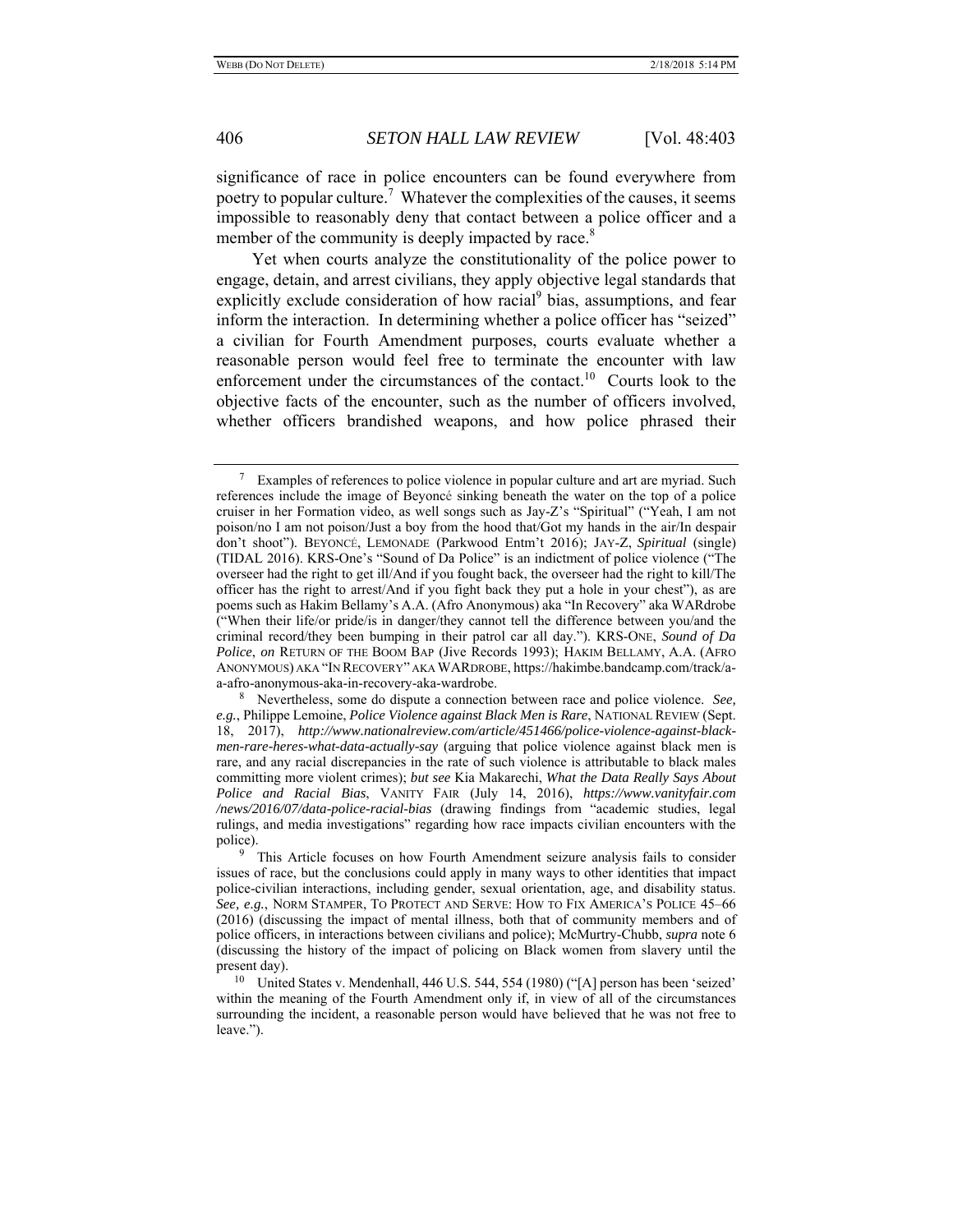questions, and gauge how such circumstances would impact a hypothetical reasonable person.<sup>11</sup> The feelings, knowledge, and background of the actual person involved are not considered. The racial dynamics of the interaction, which can require analysis of psychology, history, culture, and the civilian's personal experiences, are also disregarded as falling outside of the objective parameters of the inquiry.

Critics have long argued that the "objective" approach to the seizure inquiry requires courts to view police encounters with civilians through a lens cleansed of social context, one that claims to be race-neutral by resolutely avoiding engagement with race altogether.<sup>12</sup> Yet the significant scholarship, advocacy, and public outcry against racially disparate patterns of police violence have not influenced courts to broaden the factors they consider when applying the reasonable person test in the context of Fourth Amendment seizure analysis. This Article seeks to contribute to the arguments for a race-focused and racially realistic seizure doctrine by suggesting a pathway to an expanded legal analysis of the reasonable person standard that does not require courts to abandon allegiance to objectivity.

<sup>&</sup>lt;sup>11</sup> *Id.* (citations omitted) ("Examples of circumstances that might indicate a seizure, even where the person did not attempt to leave, would be the threatening presence of several officers, the display of a weapon by an officer, some physical touching of the person of the citizen, or the use of language or tone of voice indicating that compliance with the officer's

<sup>&</sup>lt;sup>12</sup> *See, e.g., Tracey Maclin, Race and the Fourth Amendment*, 51 VAND. L. REV. 333, 340 (1998) ("Although the casual reader of the Court's Fourth Amendment opinions would never know it, race matters when measuring the dynamics and legitimacy of certain police-citizen encounters. Indeed, in light of past and present tensions between the police and minority groups, it is startling that the Court would ignore racial concerns when formulating constitutional rules that control police discretion to search and seize persons on the street."); Devon Carbado, *(E)racing the Fourth Amendment*, 100 MICH. L. REV. 946, 968 (2002) ("[T]he racial effects of the Supreme Court's Fourth Amendment law is a function of the Court's adoption of what I call the perpetrator perspective. Two normative and raceconstructing commitments underwrite this perspective: (1) the notion that how people interact with and respond to the police is neither affected by nor mediated through race; and (2) the idea that whether and how the police engage people is not a function of race. As a result of these commitments, the Court conceptualizes race primarily through the racial lens of colorblindness. In this sense, the race and Fourth Amendment problem is not just a function of the fact that the Court ignores race. It is also, and perhaps more fundamentally, a function of the Court's underlying investment in a particular conception of race: race neutrality or colorblindness."); Andrew D. Leipold, *Objective Tests and Subjective Bias: Some Problems of Discriminatory Intent in the Criminal Law*, 73 CHI.-KENT L. REV. 559, 570 (1998) (arguing that *Whren* and other Supreme Court rulings have established that "[a]s long as there is an objective basis on which the officer *could* have formed the requisite reasonable suspicion" to conduct a stop, "it would seem to be almost impossible for a suspect to present evidence that racial bias infected the officer's thinking, even if the allegation is true."); Paul Butler, *The White Fourth Amendment*, 43 TEX. TECH L. REV. 245, 247 (2010) ("The Fourth Amendment accomplishes its racial project in three parts. First, the jurisprudence rarely mentions race. Next, it grants extraordinary discretion to police and prosecutors. Finally, it constructs the criminal as colored, and the white as innocent.").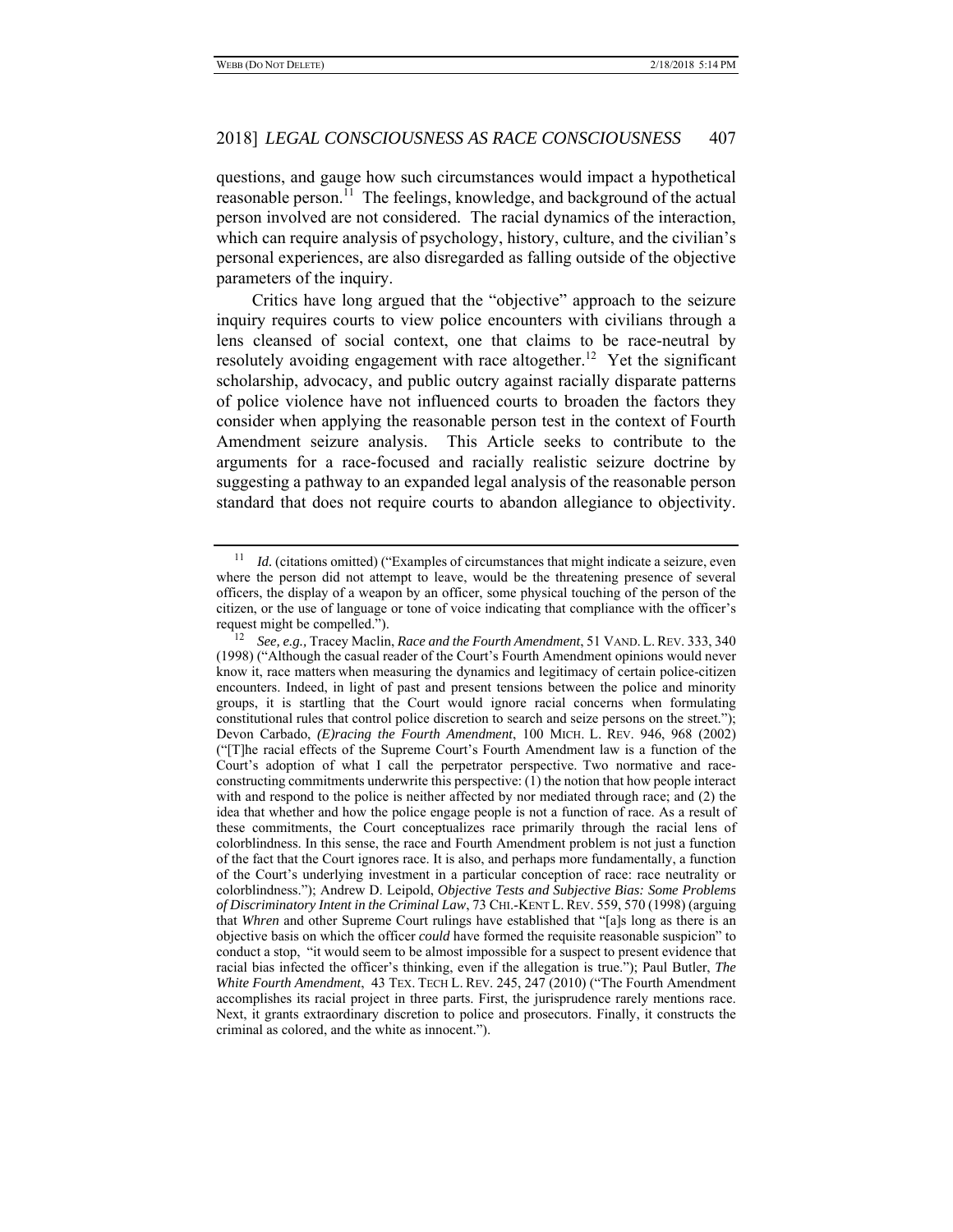This approach focuses attention on the assumption, already inherent to the reasonable person inquiry, that a reasonable person is one with a knowledge of the controlling law. This Article argues that courts determining whether a reasonable person would feel free to ignore the police or end a police encounter should consider the civilian's presumptive knowledge of the law as an objective factor. A reasonable person is thus one with an understanding both of Fourth Amendment jurisprudence and the legal doctrine intended to deter or punish police misconduct, such as criminal and civil liability and the exclusion of illegally obtained evidence from criminal trials. A reasonable person knows her constitutional rights and the remedies available if those rights are infringed—as do the police officers with whom she is engaged.<sup>13</sup>

If a reasonable person weighing her freedom to terminate a police encounter is presumed to be cognizant of the legal standards applied to police misconduct, this presumption could expand judicial conceptions of seizure without taking on the additional burden of dismantling the objective standard. Under the current objective standard analysis, courts do not ask whether a particular person's experiences with the police or knowledge of data regarding race and police misconduct affected the individual's freedom to terminate a police encounter. But if courts focus on the reasonable person's objective knowledge of the relevant law, they must consider whether that reasonable person should feel free to disregard a police officer's requests or otherwise terminate the encounter if the legal system doesn't serve to meaningfully control police misconduct. In doing so, courts must explore whether a reasonable person is only free to terminate a police encounter if she is willing to ignore or absorb the risk of police lawbreaking when asserting her constitutional rights. Courts may less easily disregard that question as the subjective concern of individual people of color if it is derived from the neutral, reasonable person's knowledge of the applicable law.

This approach does not seek to promote the "objective" reasonable person standard as an unalloyed good in Fourth Amendment jurisprudence. Nor does it seek to deny the reality that African American people and other people of color are disproportionately the target of police contact and violence. It instead meets courts where they are in the seizure analysis:

<sup>&</sup>lt;sup>13</sup> Courts have championed the connection between legal rights and remedies since *Marbury v. Madison* ("The government of the United States has been emphatically termed a government of laws, and not of men. It will certainly cease to deserve this high appellation, if the laws furnish no remedy for the violation of a vested legal right"), and the significance of legal remedies to the enforcement of rights has been consistently championed by legal realists. 5 U.S. 137, 163 (1803). *See, e.g.*, BARRY FRIEDMAN, UNWARRANTED: POLICING WITHOUT PERMISSION 77–78 (2017) ("In the eyes of many, a right without any remedy is no right at all . . . . The story of the Supreme Court's failure to regulate the police is as much about the remedies as the rights themselves.").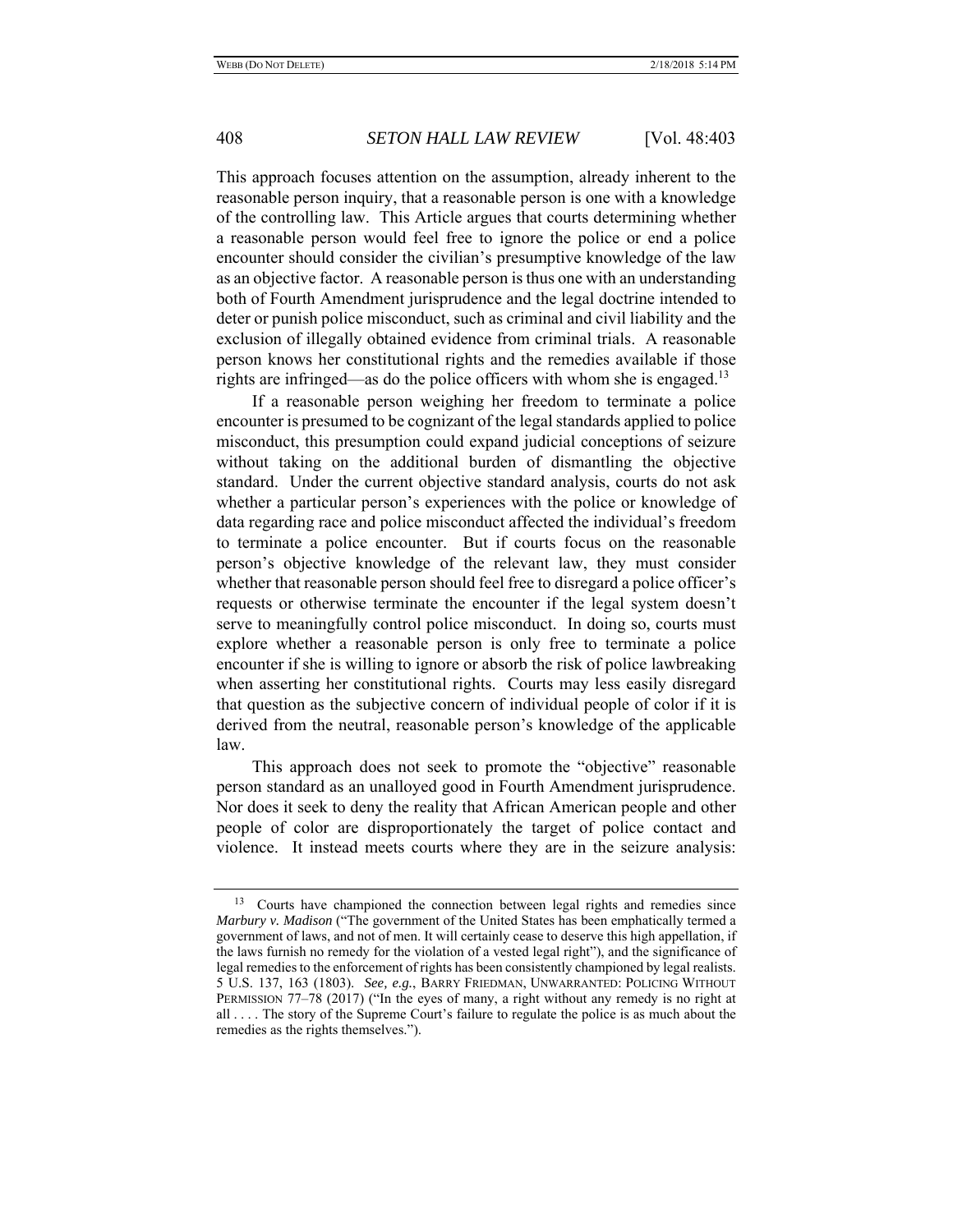unwilling to move beyond a reasonable person standard stripped of racial considerations, but also committed to the presumption that ordinary people have a working knowledge of the law and its consequences.<sup>14</sup> In doing so, this approach explores whether it is possible to move the reasonable person analysis towards race-consciousness by assuming objective knowledge of the state of the relevant law.

This Article proceeds in three parts. Part One outlines the legal standards applied to police officers and community members in Fourth Amendment jurisprudence related to law enforcement seizures. This Part explores the reasonable police officer inquiry and notes the ways in which this objective analysis arguably incorporates the individual officer's subjective viewpoint through consideration of his training and experience. It also reviews the more rigid approach to objectivism in the reasonable person standard, and explains how both standards avoid consideration of the impact of race in police-civilian interactions. Part Two addresses one largely unexplored aspect of the reasonable person analysis in the Fourth Amendment seizure context: the presumption that civilians and police possess knowledge of the law governing police-civilian encounters. This Part argues that courts should thus also presume that the reasonable person interacting with the police has a knowledge of the law that serves to deter or punish police misconduct, and outlines the relevant areas of that law. Part Three explores the implications to the Fourth Amendment seizure inquiry if courts recognize a reasonable person as one with the knowledge that police officers are not meaningfully constrained in the moment and are not consistently held accountable by the law. This Part argues that this approach could serve to shift the analysis of Fourth Amendment seizure determinations closer to racial realities. This Part also addresses possible critiques of this approach, including whether a reasonable person standard grounded in legal realism would have meaningful impact if Fourth Amendment remedies are so difficult to obtain.

<sup>&</sup>lt;sup>14</sup> This Article considers the implications to the Fourth Amendment seizure analysis of a reasonable person's knowledge of the law applied to police misconduct. It acknowledges, however, that there could be a range of objective knowledge that might impact the reasonable person analysis. For example, a reasonable person could be one who is aware of the data regarding suspected or confirmed police wrongdoing (such as the number of violent acts committed by police each year) along with knowledge of the data regarding consequences of such wrongdoing (such as the number of convictions obtained, the percentage of police officers who are indemnified against damages claims, or the percentage of officers who lose their jobs following confirmed acts of misconduct). While this approach to the objective knowledge standard is beyond the scope of this Article, objective knowledge of varied sorts beyond those currently represented in the reasonable person standard could also play a part in altering that standard in some of the ways suggested herein.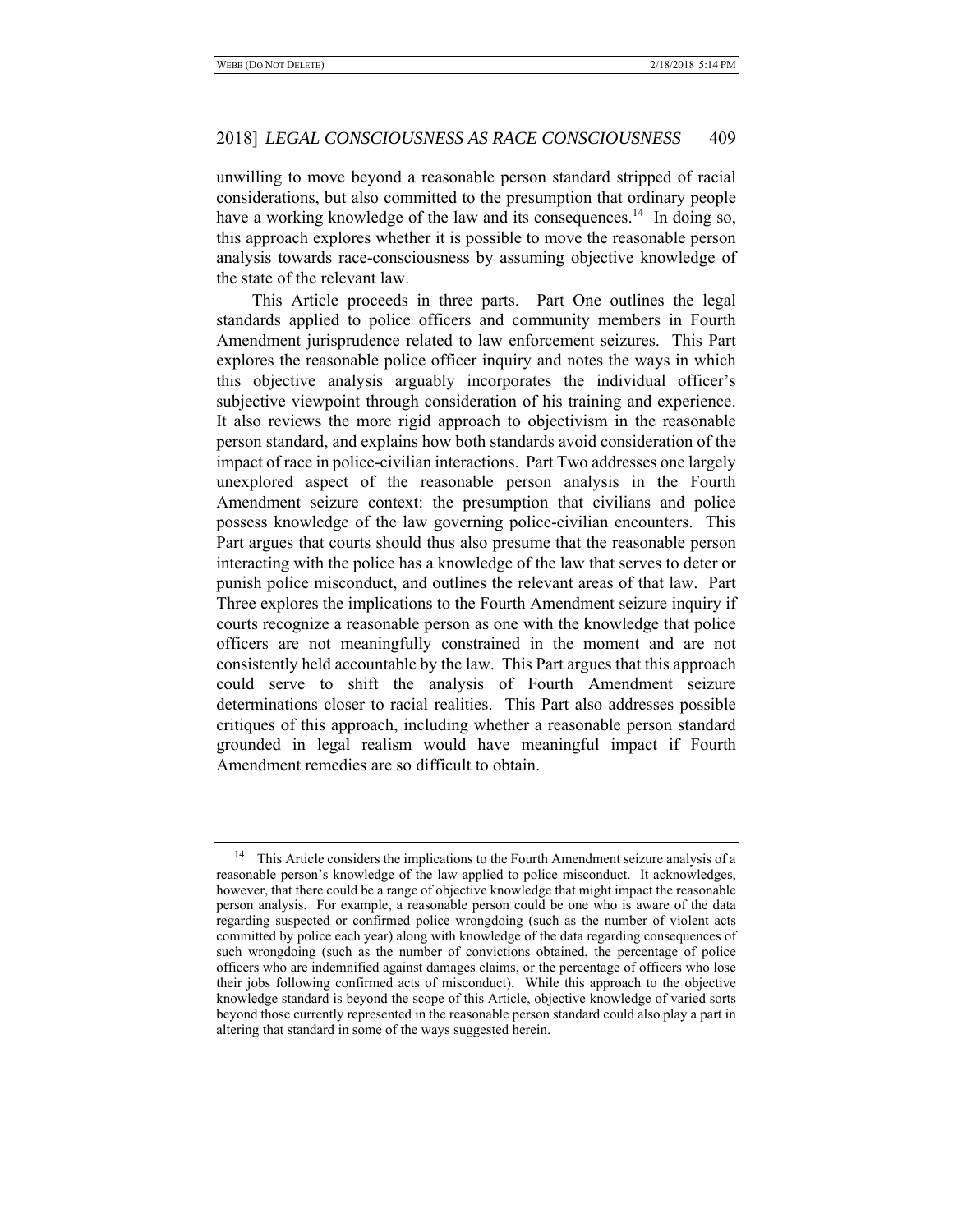### I. THE RACE-AVOIDANT FOURTH AMENDMENT SEIZURE ANALYSIS

The Fourth Amendment protects people from unreasonable searches and seizures performed by government agents.<sup>15</sup> Fourth Amendment doctrine is thus focused on determining when government actors have "seized" or "searched" persons or their property, when they are constitutionally permitted to do so, and what consequences should apply if government agents act outside the scope of those constitutional parameters. This Part will provide an overview of the ways in which shifting judicial interpretations of reasonableness and objectivity in the seizure context has created a jurisprudence in which race is almost entirely ignored.

### A. *Reasonable Police Officers and Seizure of Persons*

When a law enforcement officer "seizes" a civilian, the encounter crosses a constitutional dividing line. A police officer can approach and engage with a person for any reason, or for no reason whatsoever, without implicating the Fourth Amendment; only if the officer has conducted a seizure of the person does the Fourth Amendment apply.<sup>16</sup> In order to determine when a "casual encounter" morphs into a seizure, courts ask whether a reasonable person in the same circumstances would feel free to decline requests or otherwise terminate the encounter.<sup>17</sup> As discussed below, this analysis has created a muddled doctrine that makes it difficult to identify the line between consensual encounter and police seizure; once a court has determined that such a shift occurred, however, the police must have justification for the seizure that satisfies Fourth Amendment standards.

While the text of the Fourth Amendment appears to demand that officers have probable cause to carry out a seizure—a conclusion echoed in judicial opinions for decades<sup>18</sup>—current Fourth Amendment jurisprudence instead asserts that the level of justification required depends on whether the encounter is an investigatory stop or an arrest. Since the 1968 Supreme Court decision in *Terry v. Ohio*, officers have been permitted to temporarily

<sup>15</sup> U.S. CONST. amend. IV ("*The right of the people to be secure in their persons, houses, papers, and effects, against unreasonable searches and seizures, shall not be violated, and no Warrants shall issue, but upon probable cause, supported by Oath or affirmation, and particularly describing the place to be searched, and the persons or things to be seized.").* 

<sup>16</sup> *See Florida v. Royer*, 460 U.S. 491, 497 (1983) (explaining that "law enforcement officers do not violate the Fourth Amendment by merely approaching an individual on the street or in another public place, by asking him if he is willing to answer some questions, by putting questions to him if the person is willing to listen, or by offering in evidence in a criminal prosecution his voluntary answers to such questions.").

<sup>&</sup>lt;sup>17</sup> United States v. Mendenhall, 446 U.S. 544, 554 (1980).

<sup>18</sup> *See* Terry v. Ohio, 392 U.S. 1, 20 (1968) *(citations omitted)* ("*We do not retreat from our holdings that the police must, whenever practicable, obtain advance judicial approval of searches and seizures through the warrant procedure . . . or that in most instances failure to comply with the warrant requirement can only be excused by exigent circumstances.").*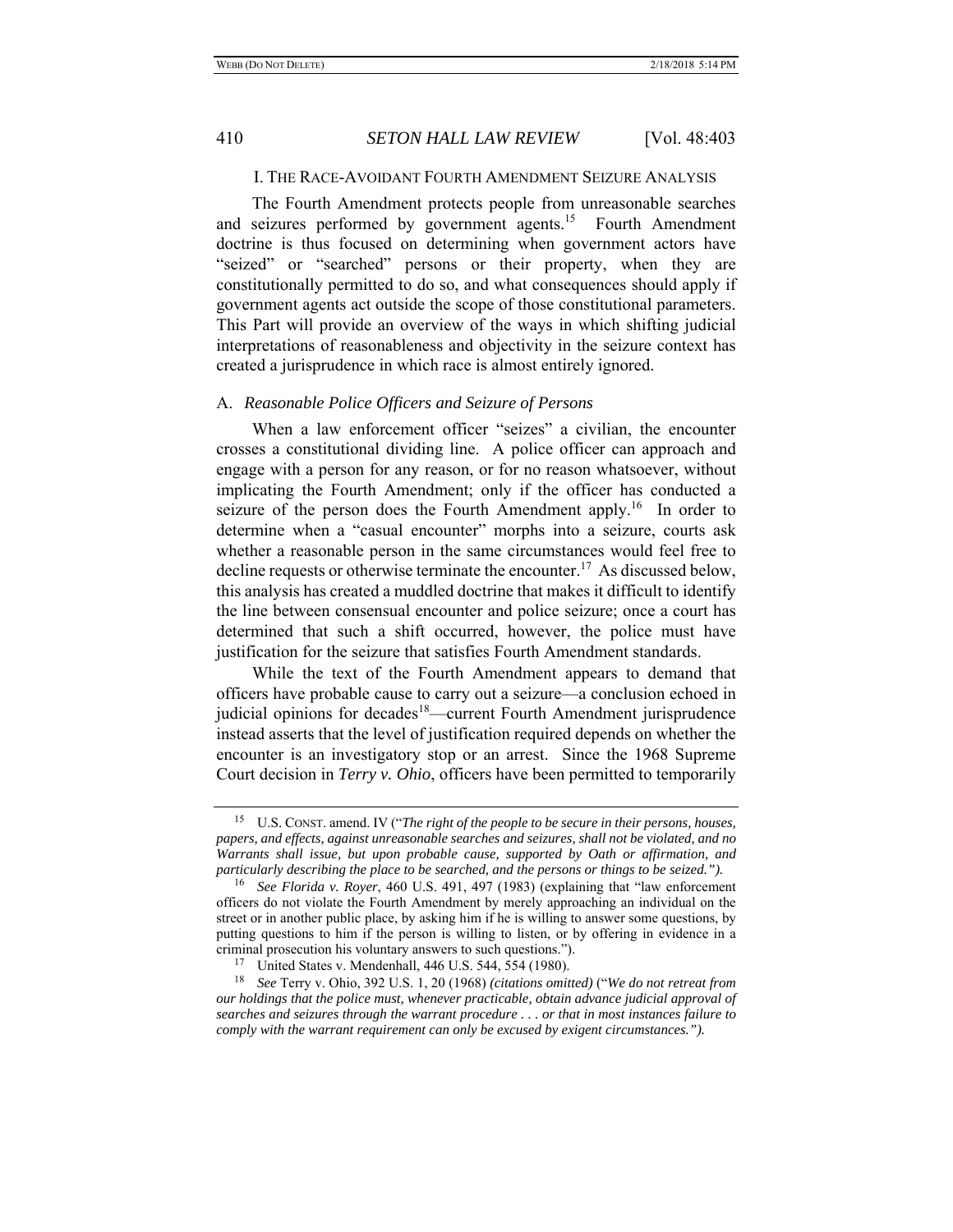seize a person for investigative purposes without violating the Fourth Amendment if the officer has a reasonable and articulable suspicion that the individual is involved in criminal behavior.<sup>19</sup> Reasonable and articulable suspicion only justifies investigative stops; officers may go further and conduct an arrest only if they have probable cause to believe that the person has committed or is in the process of committing a crime.<sup>20</sup>

In evaluating whether the officer was constitutionally justified in making the stop or arrest, courts undertake an objective inquiry as to whether the factual circumstances of which the officer was aware constituted reasonable suspicion or probable cause to believe a crime had occurred or was in progress.<sup>21</sup> The universe of facts relevant to this analysis is broad. Police officers may draw upon sources of information well beyond their own observations, including information known by other officers<sup>22</sup> and general knowledge of criminal activity and neighborhood crime rates gleaned from the officer's time on the force.<sup>23</sup> Officers can even rely on information that is factually wrong, such as the existence of a warrant or a misleading description of a suspect, without violating the Fourth Amendment, so long as the reliance is reasonable.<sup>24</sup> The universe of objective facts is not

<sup>&</sup>lt;sup>19</sup> *Id.* at 28 (stating that the officer can also go further and conduct a "frisk" of the seized person to search for weapons if "a reasonably prudent man in the circumstances, would be warranted in the belief that his safety or that of others was in danger"). Although *Terry* and its progeny treat the temporary seizure and the limited weapons search as two separate acts with separate reasonableness requirements, officers conduct the two together so routinely that police encounters with civilians under *Terry* are generally referred to as "stop and frisks." *Id.* at 12.

<sup>&</sup>lt;sup>20</sup> Beck v. Ohio, 379 U.S. 89, 91 (1964) (citations omitted) (stating the existence of probable cause depends on "whether, at the moment the [warrantless] arrest was made . . . the facts and circumstances within [the arresting officer's] knowledge and of which [the arresting officer] had reasonably trustworthy information were sufficient to warrant a prudent man in believing that the [arrestee] had committed or was committing an offense").<br><sup>21</sup> Ornelas v. United States, 517 U.S. 690, 696 (1996) (concluding courts must assess

whether the "historical facts, viewed from the standpoint of an objectively reasonable police officer, amount to reasonable suspicion or to probable cause").<br><sup>22</sup> United States v. Hensley, 469 U.S. 221, 230–32 (1985) (concluding that an officer can

rely on a wanted-person flyer issued by another police department so long as the original department had reasonable suspicion to justify the stop).

<sup>23</sup> *See* Kit Kinports, *Veteran Police Officers and Three-Dollar Steaks: The Subjective/Objective Dimensions of Probable Cause and Reasonable Suspicion*, 12 U. PA. J. CONST. L. 751, 755–56 (2010) (discussing Supreme Court case law that establishes that "the quantum of suspicion arising from a particular set of facts may vary depending on what a police officer knew based on her training, experience, and familiarity with the neighborhood").<br><sup>24</sup> Illinois v. Rodriguez, 497 U.S. 177, 186 (1990) ("The Constitution is no more violated

when officers enter without a warrant because they reasonably (though erroneously) believe that the person who has consented to their entry is a resident of the premises, than it is violated when they enter without a warrant because they reasonably (though erroneously) believe they are in pursuit of a violent felon who is about to escape.").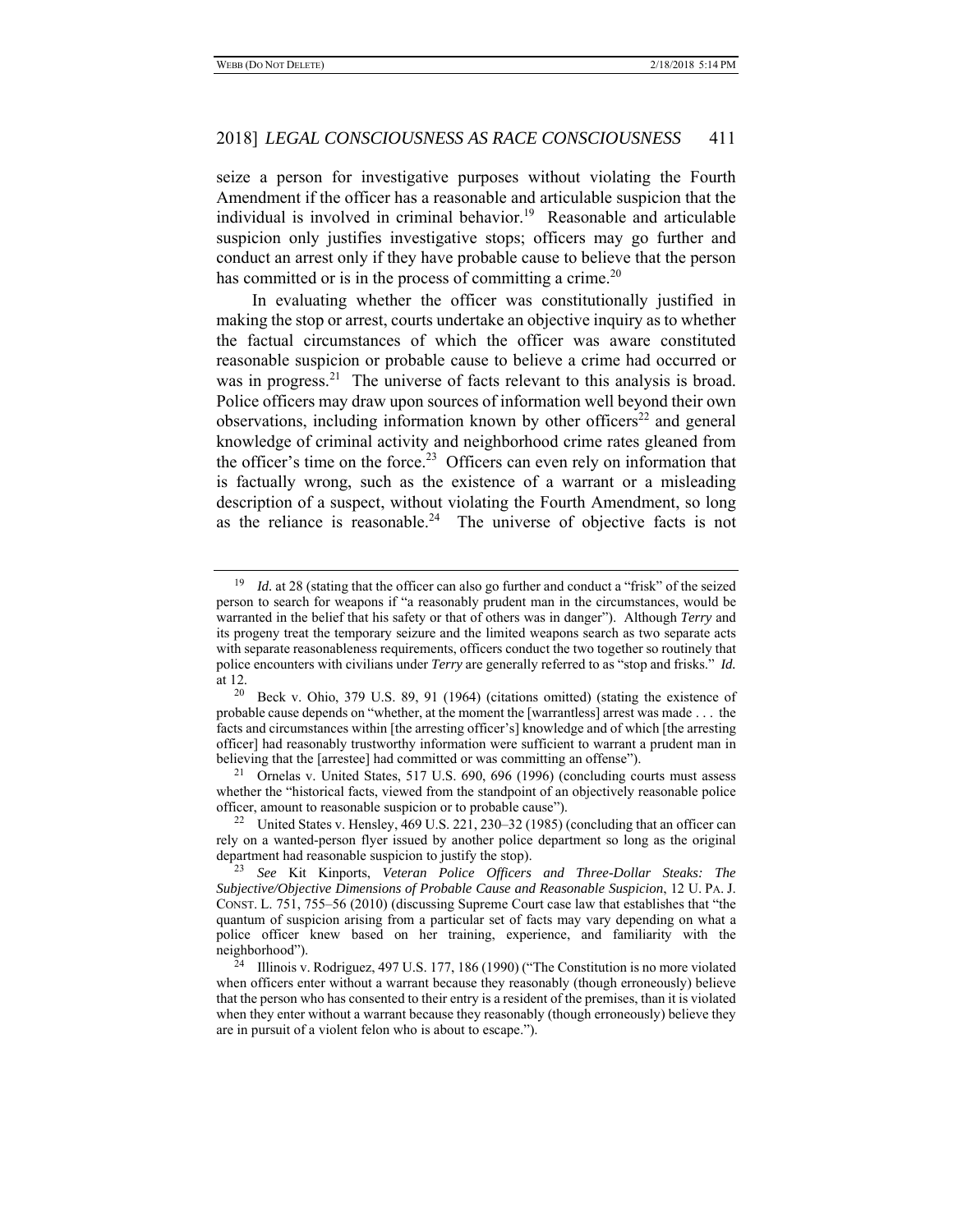unlimited, however; courts evaluating the constitutionality of police seizures do not take into consideration some arguably relevant facts of which officers should also be aware, such as the significance of the race of the person seized (unless the defendant's race is part of a suspect description that contributed to the seizure) or data about disparate stop and arrest rates of people of color in the area of the seizure.<sup>25</sup>

Despite avowed commitment to the objectivity of the reasonable suspicion and probable standards, judicial analysis frequently strays beyond a basic inquiry as to whether the facts of the situation at hand were sufficient to provide a hypothetical reasonable officer with reasonable suspicion or probable cause. Courts regularly credit officer training and experience, for example, as providing law enforcement officials with insight into the criminal significance of the manner in which a person is dressed, walking, standing, talking, or driving.<sup>26</sup> Courts also cite such training and experience in support of officers' assertions that an area has a high level of criminal activity, and that the high-crime context casts criminal suspicion on behavior that might appear benign to others, such as a man running<sup>27</sup> or a group of teens hanging out on a corner.<sup>28</sup> So deferential are courts to the inherent credibility of officer assessment of civilian behavior that judges assessing seizures rarely require the government to produce empirical evidence to support the officer's interpretation of the factual circumstances at issue.<sup>29</sup> Instead, they defer to officer's background and experience, even when referenced in general terms, as a source of law enforcement expertise.<sup>30</sup>

<sup>25</sup> *See, e.g.*, United States v. Collins, 532 F.2d 79, 82 (8th Cir. 1976) (stating that "the color of a person's skin, be it black or white, is an identifying factor which, while insufficient by itself, assists the police in narrowing the scope of their identification procedure").

<sup>26</sup> *See, e.g.*, *United States v. Oates,* 560 F.2d 45, 61 (2d Cir. 1977) (citation omitted) (stating courts must evaluate whether the facts supported reasonable suspicion "through the eyes of a reasonable and cautious police officer on the scene, guided by his experience and training").

<sup>27</sup> *See, e.g.*, Illinois v. Wardlow, 528 U.S. 119, 122, 124–25 (2000) (holding that officers possessed reasonable and articulable suspicion to conduct a stop when Mr. Wardlow fled from the police in a high-crime area).

<sup>28</sup> *See, e.g.*, *Oates*, 560 F.2d at 61 ("Thus, it may well be that some patterns of behavior which may seem innocuous enough to the untrained eye may not appear so innocent to the trained police officer who has witnessed similar scenarios numerous times before.").

<sup>29</sup> Anna Lvovsky, *The Judicial Presumption of Police Expertise*, 130 HARV. L. REV. 1995, 2078 (2017) ("From suppression hearings to the analysis of vague laws, judges have repeatedly embraced police judgment in scenarios that raise significant empirical or doctrinal concerns, the repercussions of which they neither address nor attempt to justify.").

<sup>30</sup> *See* Eric J. Miller, *Detective Fiction: Race, Authority, and the Fourth Amendment*, 44 ARIZ. ST. L.J. 213, 227 (2012) (contending that, when analyzing police officer determinations of probable cause and reasonable suspicion, "the Court repeats like a mantra the importance of officer training and experienceFalsePolice training and experience thus establishes the police as craftsmen members of a specialized guild, one that the Court has granted something of a monopoly on evaluating the significance of crimnogenic evidence. The rest of us,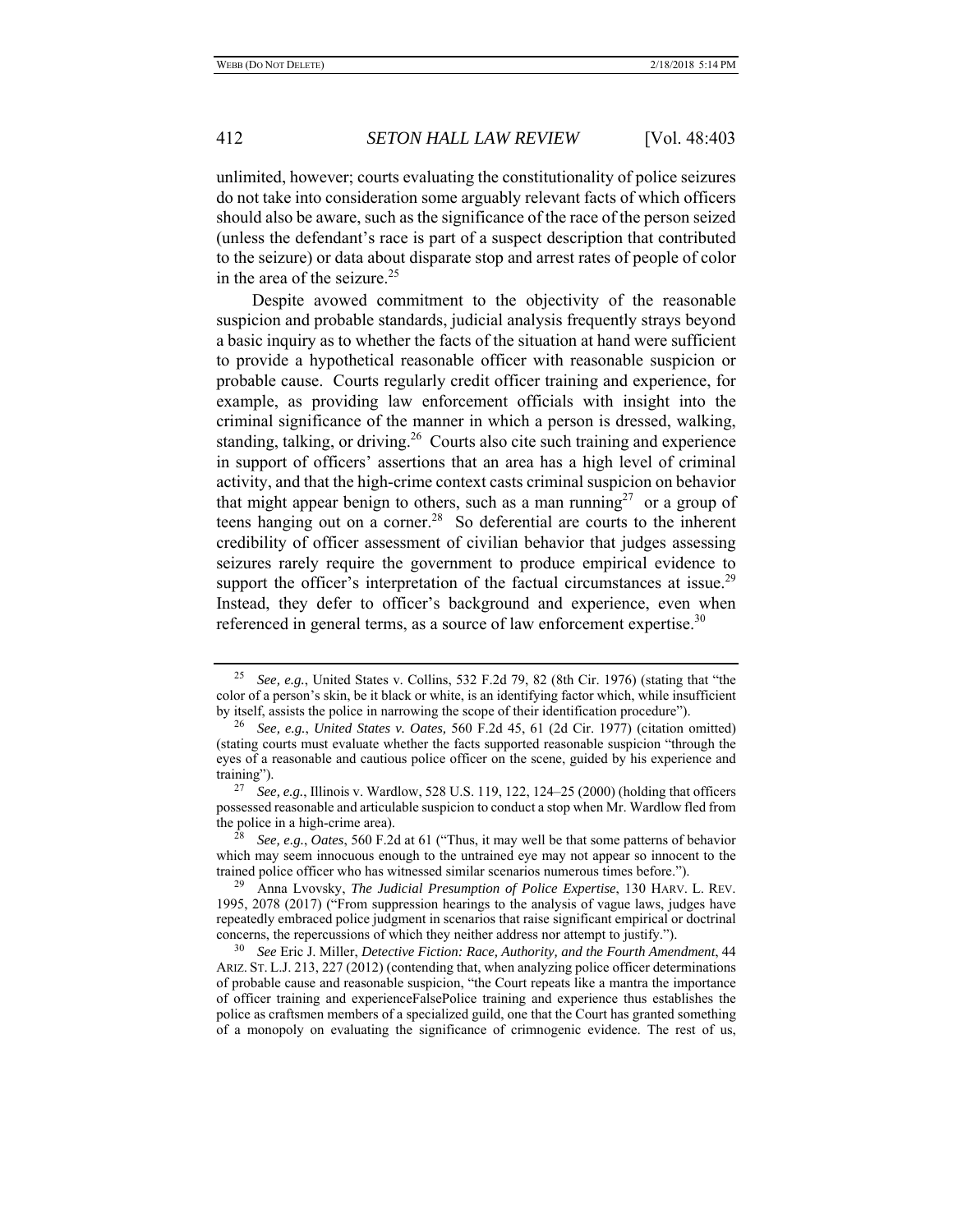Some courts and commentators have concluded that the officer's training and experience is simply another objective factor for the court to consider, while others have characterized this information as a subjective lens through which the facts of the encounter are evaluated.<sup>31</sup> This may be a distinction without a practical difference; in whatever way it is described, it is clear that courts are willing to enter the minds of the police officers involved at least to the extent of incorporating consideration of their professional backgrounds.

Judicial willingness to take into consideration the unique perspective of the police officer does not extend, however, to examination of the officer's motivations for conducting the seizure. In *Whren v. United States*, the Supreme Court held that even when it is clear that an officer seized a person for a constitutionally impermissible reason, such as racial animus, that improper subjective impetus does not constitute a Fourth Amendment violation so long as other, permissible factors existed to justify the stop.<sup>32</sup> The fact that the officer in question did not rely on those neutral factors, but instead was motivated by personal hostility toward people of color, is thus irrelevant if objective facts existed that would give a reasonable officer a permissible reason to conduct the seizure.<sup>33</sup>

31 *See* Kinports, *supra* note 23, at 757 (describing the conflict between state and federal courts that rely on "the officer's training and experience as independent factors supporting the existence of probable cause and reasonable suspicion," and courts that "take the position that the facts purportedly giving rise to probable cause are to be evaluated from the perspective of someone with the particular officer's training and experience").<br><sup>32</sup> 517 U.S. 806, 814–15 (1996).

including the judiciary, lack this specialized guild knowledge and so should defer to the onthe-street judgments of police experts."); *see, e.g., United States v. Arvizu*, 534 U.S. 266, 275- 276 (2002) (holding that a border patrol agent's "specialized training and familiarity with the customs of the area's inhabitants" provided the officer with reasonable suspicion to believe that a passing driver's "slowing down, stiffening of posture, and failure to acknowledge a sighted law enforcement officer" indicated that the driver was engaged in criminal activity).

<sup>&</sup>lt;sup>33</sup> The Supreme Court's "colorblind" rulings have been widely critiqued. For example, Professor Ian Haney López has argued that in Supreme Court case law, "[t]he colorblind conceptions of race and racism function similarly: both exist only when mentioned . . . . This magic-word formalism strips race and racism of all social meaning and of any connection to social practices of group conflict and subordination." IAN HANEY LÓPEZ, WHITE BY LAW: THE LEGAL CONSTRUCTION OF RACE 160–61 (2006). The approach adopted by the Court in *Whren* takes the Court's colorblindness even further, concluding that even when government actions are explicitly motivated by race, "[s]ubjective intentions play no role in ordinary, probable-cause Fourth Amendment analysis." 517 U.S. at 813. This approach is echoed in cases such as *Batson v. Kentucky*, in which the Court held that prosecutors may rebut a *prima facie* showing that they exercised preemptory challenges of jurors in a racially discriminatory way by putting forth a "neutral explanation for challenging black jurors." 476 U.S. 79, 96–97 (1986). So long as a 'race-neutral' explanation for a discriminatory action exists, the *discrimination* itself will be ignored. *See* Mia Carpiniello, Note, *Striking a Sincere Balance: A Reasonable Black Person Standard for "Location Plus Evasion"* Terry *Stops*, 6 MICH. J. RACE & L. 355, 365 (2001) ("As long as the police officer offers some race-neutral reason for the stop, other reasons can act as proxies for race.").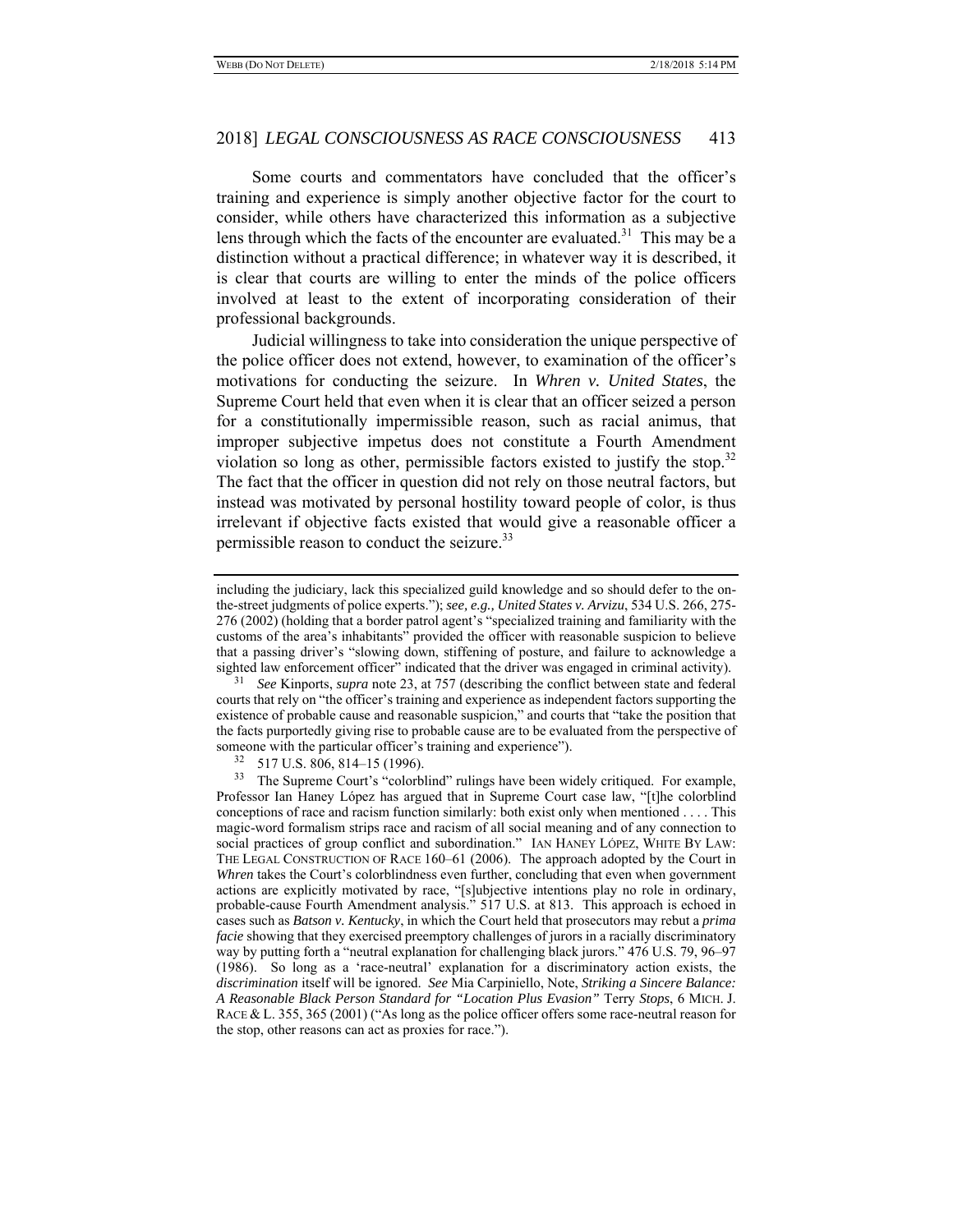It is difficult to discern a clear organizing principle within Fourth Amendment jurisprudence analyzing reasonable suspicion and probable cause. Courts will consider the perspective of the police officer when it comes to professional training and experience, but not when those perspectives involve personal bias. An officer may be aware of many facts regarding a particular encounter; courts will view some of these facts as significant to the reasonable suspicion and probable cause analysis, and others as largely irrelevant. Critics of this disparity argue that it can be explained by judicial deference to governmental objectives, so that information that bolsters justification for the seizure is validated, but that which undermines the integrity of the stop or arrest is ignored.<sup>34</sup> In this way, the reasonable officer analysis in the seizure context shares commonalities with other areas of law addressing police actions, which, as discussed further below, are designed to provide ample room for deference to police decisionmaking.<sup>35</sup> Whatever the motivations behind the shifting analytical framework, it serves to almost entirely exclude considerations of the ways that racial bias and fear implicate police-civilian interactions when courts review the constitutionality of civilian seizures by law enforcement.<sup>36</sup>

#### B. *Reasonable Persons and Seizures by Police*

Of course, courts only engage in an analysis of whether an officer had reasonable suspicion or probable cause to justify a seizure of a person if such seizure—a stop or an arrest—has actually occurred. As noted previously, law enforcement officers have seized a person under the Fourth Amendment if a reasonable person in the same circumstances would not feel free to deny the officer's requests or to otherwise terminate the encounter.<sup>37</sup> The

<sup>34</sup> *See, e.g*., Lauryn P. Gouldin, *Redefining Reasonable Seizures*, 93 DENV. L. REV. 53, 61 (2015) (noting that since the turn of this century, the Supreme Court has issued decisions that "have broadly expanded the government's power to seize people. In twenty-two of . . . twenty-eight cases [regarding seizure], the Court ruled in favor of the government, solidifying existing seizure authority and expanding the government's ability to arrest, stop, or otherwise detain individuals").

<sup>&</sup>lt;sup>35</sup> See *infra* Part II for a description of doctrines, including qualified immunity and justifiable force, that privilege the perspective of the police.

 $36$  The courts are not alone in failing to consider the impact of race in police-civilian encounters. Police officers and representatives for the police department routinely state that law enforcement actions are not motivated by race. As former officer and police chief Norm Stamper explains, "Most police officers would have us believe they are officially colorblind (as if observing racial and cultural differences is a bad thing) they make their decisions based strictly on the 'facts.' Context doesn't matter. History doesn't matter. The preexisting relationship between cops and communities doesn't matter. White cops' inordinate fear of black men doesn't matter." NORM STAMPER,TO PROTECT AND SERVE: HOW TO FIX AMERICA'S POLICE 131 (2016).

<sup>37</sup> United States v. Mendenhall, 446 U.S. 544, 554 (1980); *Florida v. Bostick,* 501 U.S. 429, 436 (1991) (stating that in determining whether a police encounter is a seizure, "the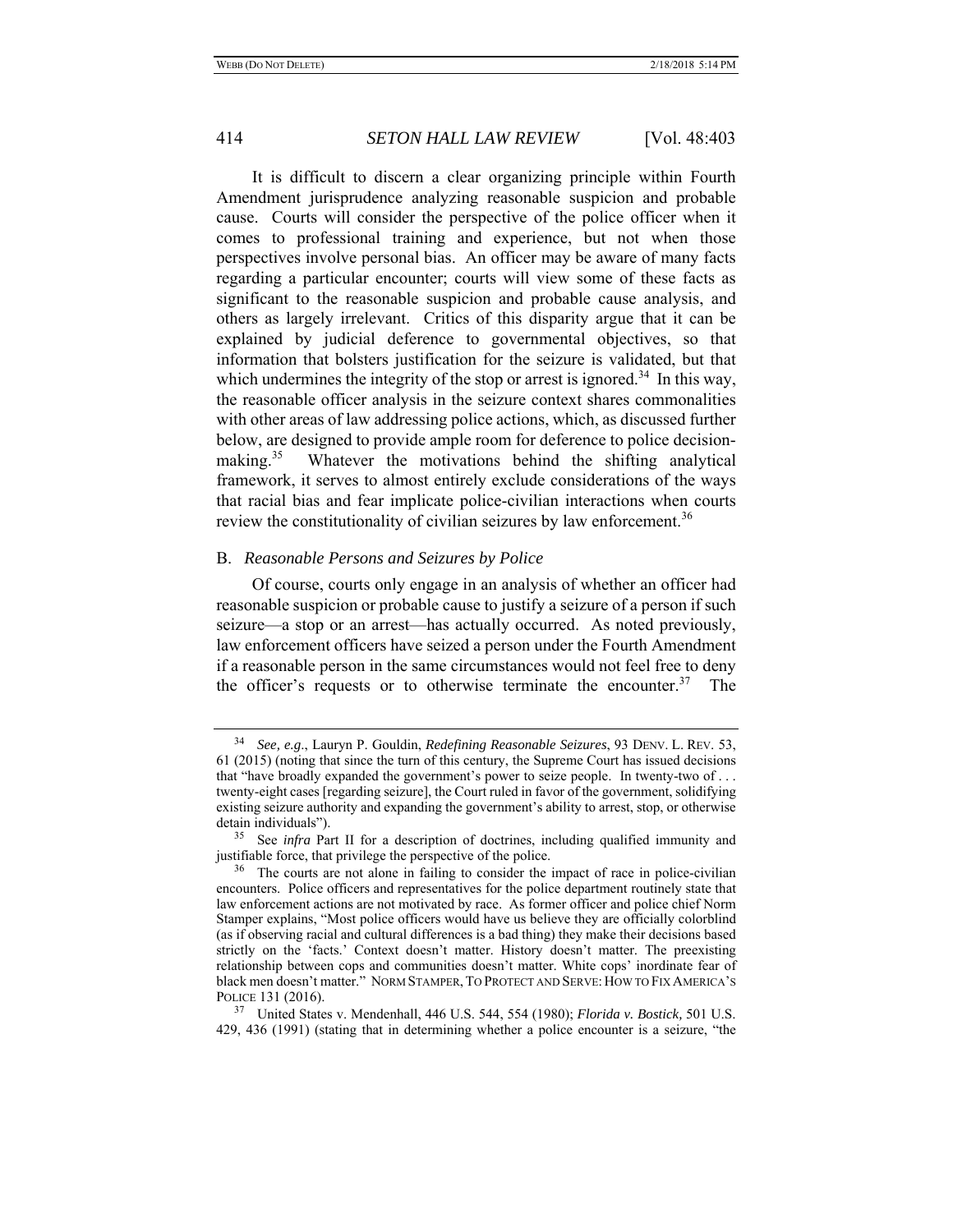reasonable person inquiry, like the reasonable suspicion and probable cause analyses, is an objective one. $38$  When determining whether a reasonable person would feel free to refuse an officer or leave the encounter, however, courts have a stricter interpretation of the "objective" approach than when examining whether officers had reasonable suspicion or probable cause to justify a stop or arrest. Courts consider a more limited universe of facts from which the reasonable person can draw constitutional conclusions, and do not factor in the personal history and knowledge of the person involved in the police encounter.<sup>39</sup> As with the reasonable suspicion and probable cause inquiry, the reasonable person analysis disregards the racial dynamics of the interaction.<sup>40</sup>

While police officers may rely on an array of information beyond their own observations when making stop and arrest determinations, courts determining whether a reasonable person would feel free to end a police encounter focus more narrowly on the circumstances of the encounter itself. With the exception of certain limited circumstances that generally are understood to constitute a seizure—such as police physically restraining an individual<sup>41</sup>—courts look to the observable facts of the interaction and ask how those circumstances would affect a reasonable person in the abstract.<sup>42</sup> Courts consider a wide variety of factors in making this determination, including whether officers drew their weapons, spoke quietly or loudly, or actively prevented the community member from walking away.<sup>43</sup>

 $t_{0}$  A recent, and notable, exception to judicial avoidance of race when conducting seizure analysis under the Fourth Amendment is *Commonwealth v. Warren,* 475 Mass. 530, 539-40 (2016), in which the Massachusetts Supreme Court held that, while flight is a factor in reasonable suspicion analysis, "where the suspect is a black male stopped by the police on the streets of Boston, the analysis of flight as a factor in the reasonable suspicion calculus cannot be divorced from the findings in a recent Boston Police Department (department) report documenting a pattern of racial profiling of black males in the city of Boston."

<sup>41</sup> See California v. Hodari D., 499 U.S. 621, 637-38 (1991) (seizure requires physical force or submission to a show of authority). 42 *Mendenhall*, 446 U.S. at 554; *see, e.g.*, United States v. Stover, 808 F.3d 991, 995 (4th

Cir. 2005) (describing the *Mendenhall* "free to leave" standard as an "objective test").

43 Mendenhall, *supra* note 10, at 554 ("We conclude that a person has been 'seized' within the meaning of the Fourth Amendment only if, in view of all of the circumstances surrounding the incident, a reasonable person would have believed that he was not free to leave. Examples of circumstances that might indicate a seizure, even where the person did not attempt to leave, would be the threatening presence of several officers, the display of a weapon by an officer, some physical touching of the person of the citizen, or the use of language or tone of voice indicating that compliance with the officer's request might be compelled.").

appropriate inquiry is whether a reasonable person would feel free to decline the officers' requests or otherwise terminate the encounter").

<sup>38</sup>*Mendenhall*, 446 U.S. at 554. 39 Jesse-Justin Cuevas & Tonja Jacobi, *The Hidden Psychology of Constitutional Criminal Procedure*, 37 CARDOZO L. REV. 2161, 2192-93 (2016) (stating that courts applying the Fourth Amendment reasonable person analysis in the seizure context "ordinarily neglect to evaluate any of the suspect's subjective characteristics.").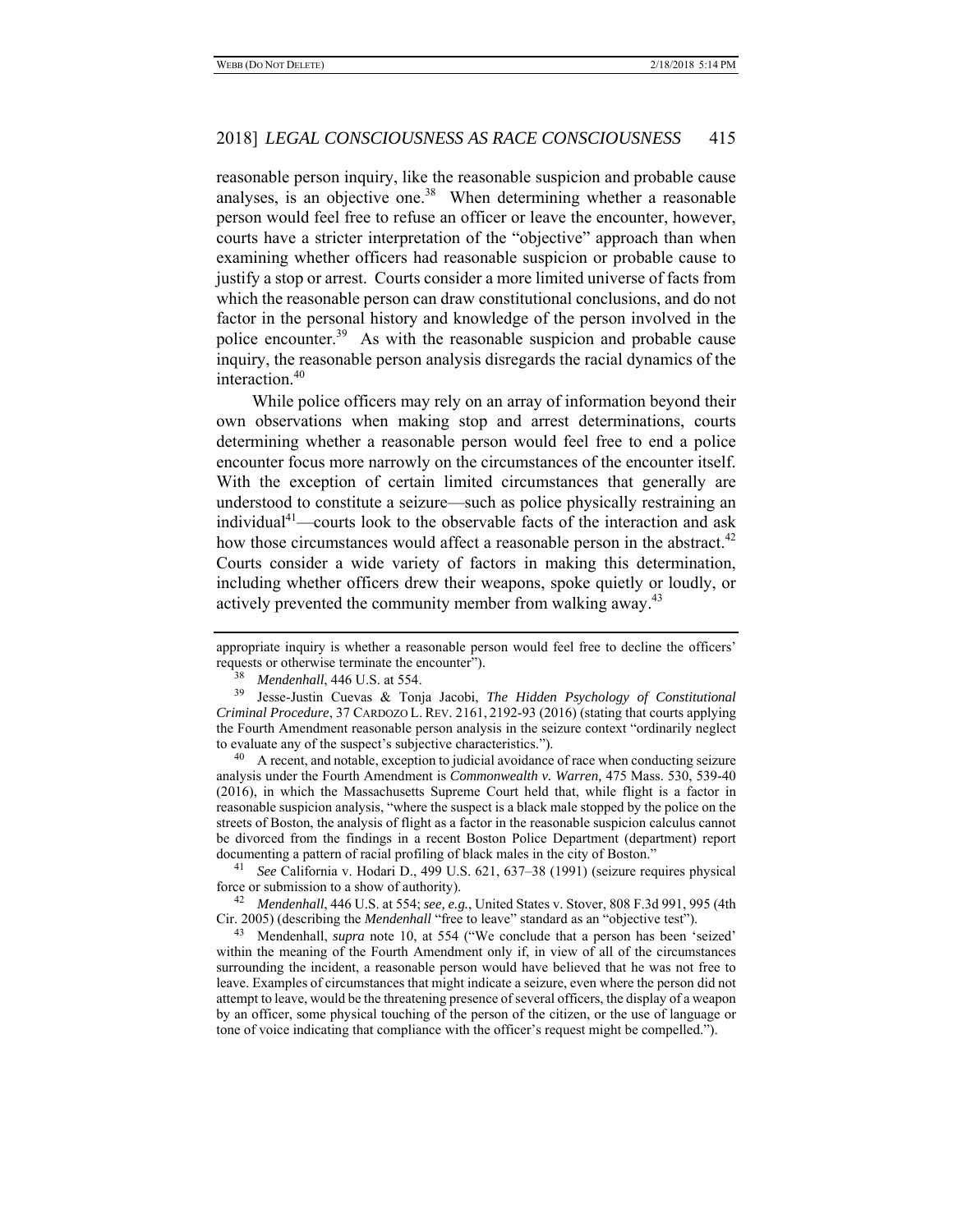The line between a consensual encounter and a seizure is not always easy to discern. For example, courts have held that civilians would feel free to refuse an officer's requests or otherwise terminate the police encounter when armed police officers entered a cross-state bus and questioned the passengers;<sup>44</sup> when police officers stopped a man and took his driver's license;<sup>45</sup> and when three police officers approached a man and stated, "[we are] here for your marijuana plants*.*"46 In making these determinations, courts do not consider the racial identities of the officers and the community member, nor do they consider data about how those dynamics might impact the interaction. Courts do not even consider information about recent highprofile accounts of police misconduct in the area that might play a role in a reasonable person's assessment of her ability to exit the interaction without consequence.

Further, in the reasonable person analysis, courts do not consider the civilian's individualized perspective of the circumstances of the encounter, nor do they credit the personal education or experiences of the civilian as relevant to her understanding of the significance of law enforcement words or actions. Courts do not defer to civilian expertise on police conduct gained through personal experience and education in the way that they credit police with expertise regarding criminal behavior in the community. Because the judicial portrait of a reasonable person is stripped of identities such as age, race, gender, or disability status, it is consequently devoid of the perspective on policing that a person with these particular characteristics might possess. A person's knowledge of the history of police-civilian interactions in a particular neighborhood, such as the experiences of an African American person who has had multiple encounters with local law enforcement, is thus beyond the scope of the reasonable person analysis. Rather than take any of this information into account, courts arguably reach conclusions about the impact of the circumstances of the police encounter on the objective 'reasonable person' based on the judge's own experiences, instincts, and imagination. $47$ 

<sup>44</sup> *See Bostick,* 501 U.S. at 439–40; *United States v. Drayton,* 536 U.S. 194, 203 (2002).

<sup>&</sup>lt;sup>45</sup> United States v. Weaver, 282 F.3d 302, 311–12 (4th Cir. 2002).<br><sup>46</sup> United States v. Jones, 701 F.3d 1300, 1305 (10th Cir. 2012).<br><sup>47</sup> Desiree Pheir Comment Searching for the Appropriate Standar

<sup>47</sup> Desiree Phair, Comment, *Searching for the Appropriate Standard: Stops, Seizure, and the Reasonable Person's Willingness to Walk Away from the Police*, 92 WASH. L. REV. 425, 430 (2017) (describing judicial reliance on "instincts regarding what members of the public consider reasonable and when an average individual feels seized"); Janice Nadler, *No Need to Shout: Bus Sweeps and the Psychology of Coercion*, 2002 SUP.CT.REV. 153, 155-56 (2002) ("[T]he existing empirical evidence . . . suggests that observers outside of the situation systematically overestimate the extent to which citizens in police encounters feel free to refuse. Members of the Court are themselves such outside observers, and this partly explains why the Court repeatedly has held that police-citizen encounters are consensual and that consent to search was freely given.").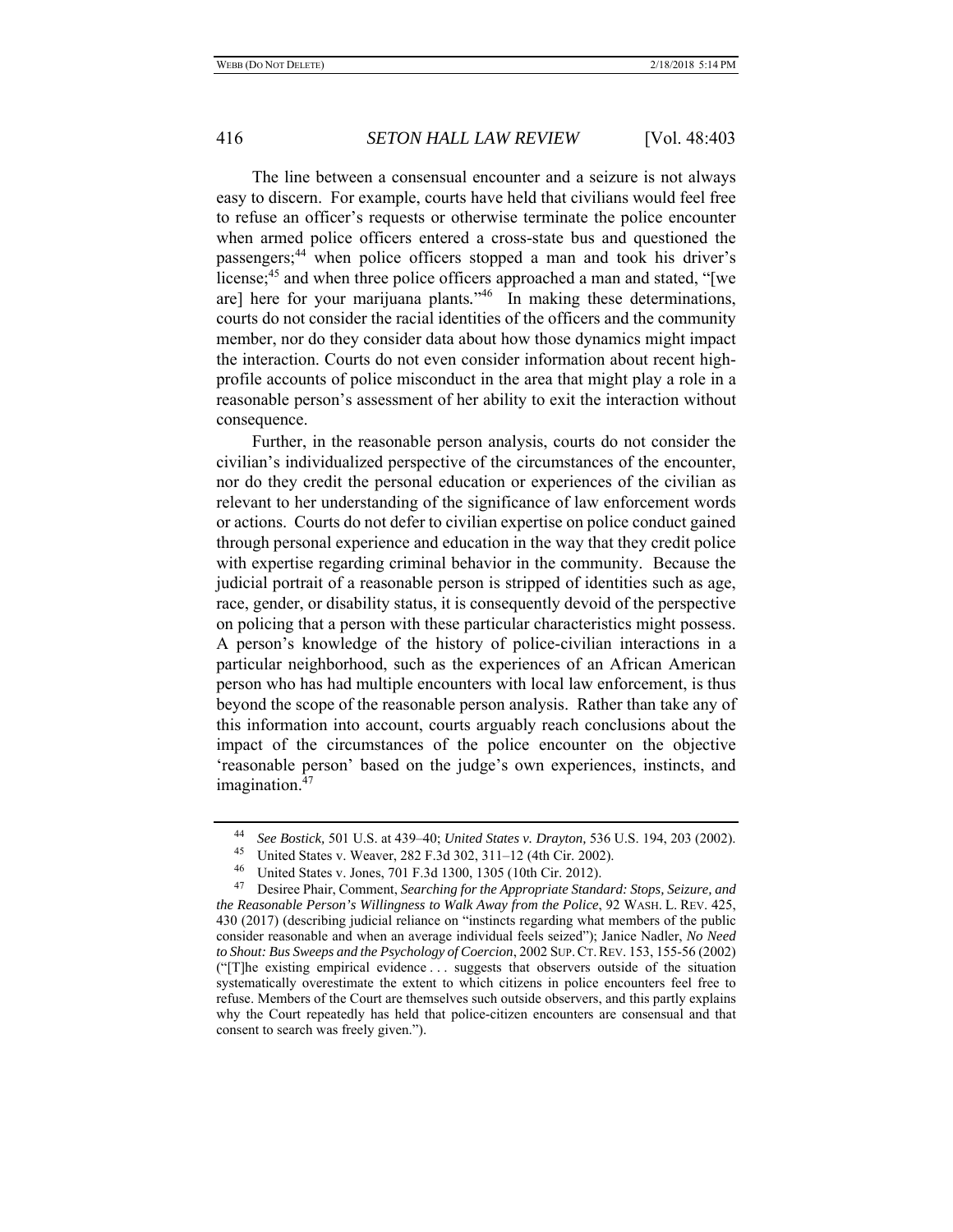The internal contradictions within Fourth Amendment jurisprudence surrounding seizures—among them the fact that courts consider the personal perspective of police officers, but only certain aspects of that perspective, and ignore the individual perspective of civilians entirely—cannot be reasonably explained by neutral legal concepts like the commitment to objectivity. These contradictions make more sense, however, if they are understood to arise from a judicial desire to avoid confronting the complexities of race<sup>48</sup> in the seizure analysis. The pursuit of a 'race-neutral' seizure analysis has resulted in a jurisprudence willing to contort itself to avoid meaningful engagement with race and its impact on the encounter. This approach has been critiqued as a constitutional analysis framed as a "real world behavioral construct"<sup>49</sup> that works, in reality, as a legal fiction.<sup>50</sup>

## C. *Scholarly Attention to the Incorporation of Race in the Seizure Analysis*

Scholars and advocates have widely critiqued the race-avoidant nature of the Fourth Amendment seizure standards. When relationships between the police and community members are so deeply affected by race, critics argue, judicial analyses that depict encounters between members of both groups as a featureless shadow play are not only inaccurate and incomplete, they can both mask and perpetuate the social inequalities they are choosing to ignore.<sup>51</sup> Police stops motivated by race are condoned, and people of color

And, as noted previously, other social identities such as age, gender, and sexual orientation. *See, e.g.*, David K. Kessler, *Free to Leave? An Empirical Look at the Fourth Amendment's Seizure Standard*, 99 J. CRIM. L. & CRIMINOLOGY 51, 53, 81–88 (2009) (explaining study results demonstrating that a person's age and gender impact whether she feels free to terminate a police encounter).

<sup>49</sup> Daniel J. Steinbock, *The Wrong Line Between Freedom and Restraint: The Unreality, Obscurity, and Incivility of the Fourth Amendment Consensual Encounter Doctrine*, 38 SAN. DIEGO L. REV. 507, 510 (2001).

<sup>50</sup> Josephine Ross, *Can Social Science Defeat a Legal Fiction? Challenging Unlawful Stops Under the Fourth Amendment*, 18 WASH. & LEE J. CIVIL RTS. & SOC. JUST. 315, 324– 25 (2012) (stating that "[f]rom its inception in *Mendenhall*, the free-to leave test was a legal fiction crafted in order to permit some police seizures to fall outside the Fourth Amendment, and therefore to allow police some latitude to stop and detain without cause").

<sup>51</sup> *See, e.g.*, Carbado, *supra* note 12, at 1002–03 ("To the extent that the application of the free-to-leave test avoids this racial difference, masks it, or both, it legitimizes racial asymmetries in people's vulnerability to and perceptions of police authority. In other words, eliding the ways in which race structures how people interact with and respond to the police leaves people of color in a worse constitutional position than whites."); Carpiniello, *supra* note 33, at 369 ("The Court's limited recognition of race as central only when race is explicitly identified as the sole factor in a decision to stop invites the use of racial proxies and prohibits the Court from challenging the use of race as a proxy for criminality. By refusing to acknowledge the constant forces of racial discrimination, the Court actually reinforces existing informal racism. The Court reinforces the existing White majority perception that racism is anomalous in Fourth Amendment law.").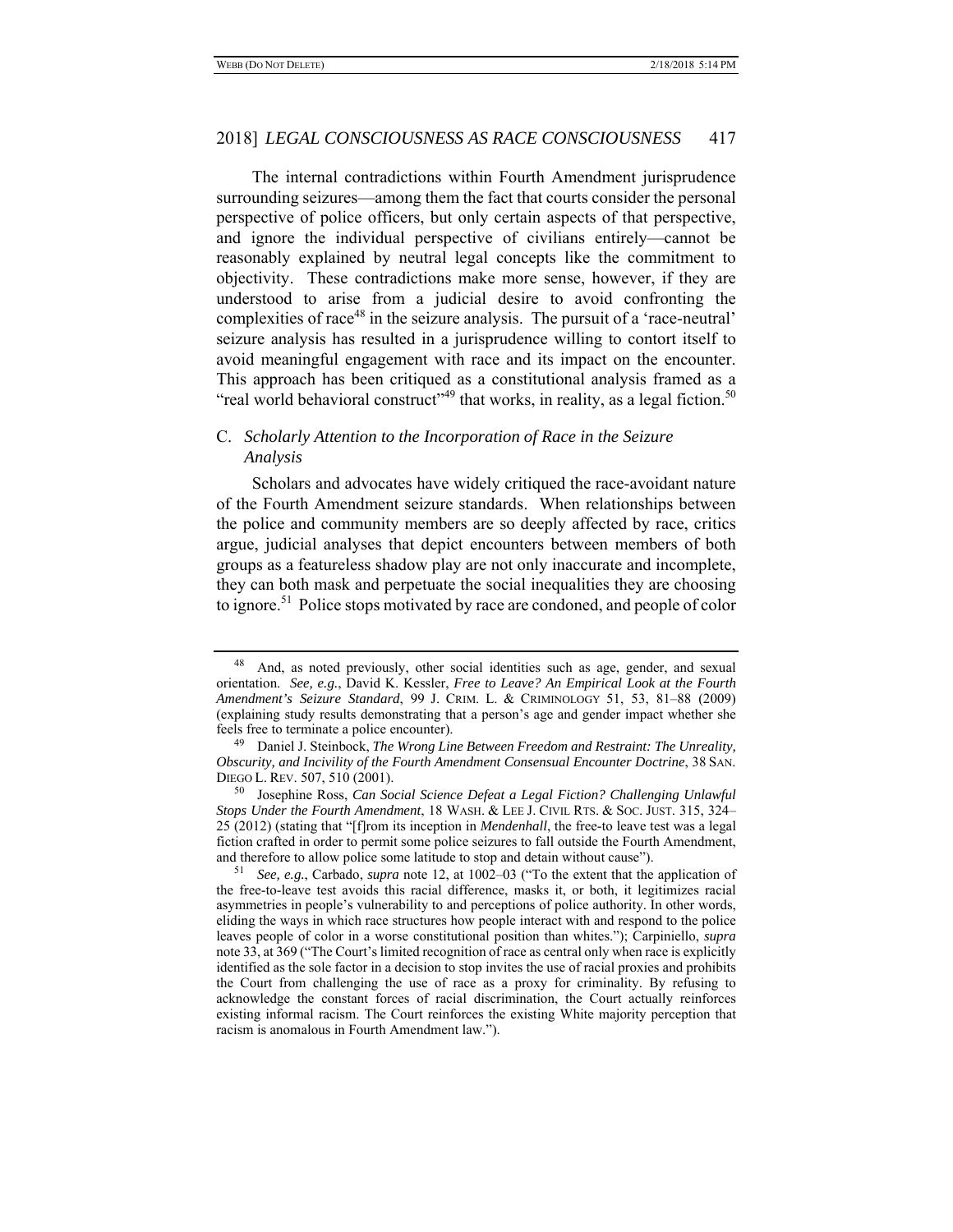who do not feel free to ignore police requests have no method by which they can prove their fears are reasonable.<sup>52</sup> The larger societal and structural forces that implicate officers' decisions to contact, stop, arrest, and use force against people of color are disregarded in favor of highly fact-focused inquiries scrubbed clean of cultural or racial context.

In response to these concerns, critics have proposed new approaches to the seizure analysis that would require courts to explicitly incorporate racial considerations.<sup>53</sup> Scholars and advocates have argued, for example, that reasonable suspicion and probable cause determinations should include the recognition that police officers are influenced by societal depictions of African American people as violent or prone to criminality.<sup>54</sup> Courts would thus inquire into how implicit and explicit biases that arise from exposure to societal depictions of African Americans impact police as they engage with the public.<sup>55</sup> Others argue that the reasonable person standard should recognize that African American people are subjected to police violence at a rate far exceeding their percentage of the population, and acknowledge the ways in which fear of such violence could reasonably impact an individual's assessment of her freedom to terminate a police encounter.<sup>56</sup> In pursuit of

<sup>52</sup> *See, e.g.*, Devon W. Carbado, *Blue-On-Black Violence: A Provisional Model of Some of the Causes*, 104 GEO. L.J. 1479, 1498 (2016) ("[M]embers of vulnerable groups are impossible witnesses to their own victimization  $\ldots$ .").

<sup>53</sup> *See, e.g.*, Tracey Maclin, *"Black and Blue Encounters"—Some Preliminary Thoughts About Fourth Amendment Seizures: Should Race Matter?*, 26 VAL. U.L.REV. 243, 250 (1991) (arguing that courts should consider race when determining whether a police-civilian interaction was coercive); Carpiniello, *supra* note 33, at 356–57 (proposing that in cases in which reasonable suspicion is based on flight, that suspicion should be assessed through consideration of the race of the suspect); *but see* Kathryne M. Young & Christin L. Munsch, *Fact and Fiction in Constitutional Criminal Procedure*, 66 S.C. L. REV. 445, 486 (2014) (rejecting the inclusion of factors such as race, age, or gender into the seizure analysis, because courts would be bogged down in determining "the difference between a 'reasonable' young, poor Asian man whose parents went to Yale, and a 'reasonable' elderly, wealthy Latina whose parents did not graduate from high school," and because this approach appears to concede social inequities rather than seek to remedy them).

<sup>54</sup> *See* Carbado, *supra* note 52, at 1495–97, 1513–17 (describing empirical research exposing the association between blackness and criminality, such that "[n]ot only does seeing a black person arouse suspicions of criminality, but thinking about criminality brings to mind the image of a black person. This finding suggests that, even absent evidence of racial animus or explicitly held stereotypes, the formally race-neutral project of crime prevention and detection is already racially inflected," and going on to discuss the role of police training and culture in fostering police violence). 55 *See, e.g.*, Carbado, *supra* note 12, at 977 (discussing the impact of associations

between criminality and race in police officer decision-making, such as an officer choosing to stop a group of African American people rather than a group of white people because of a belief that "between the two groups, there is a greater likelihood that the group of black men is involved in crime," thus increasing the vulnerability of African American people to police encounters).

<sup>56</sup> *See* Maclin, *supra note 53*, at 249–59 (discussing police violence against African American people and how this history can influence African American people to submit to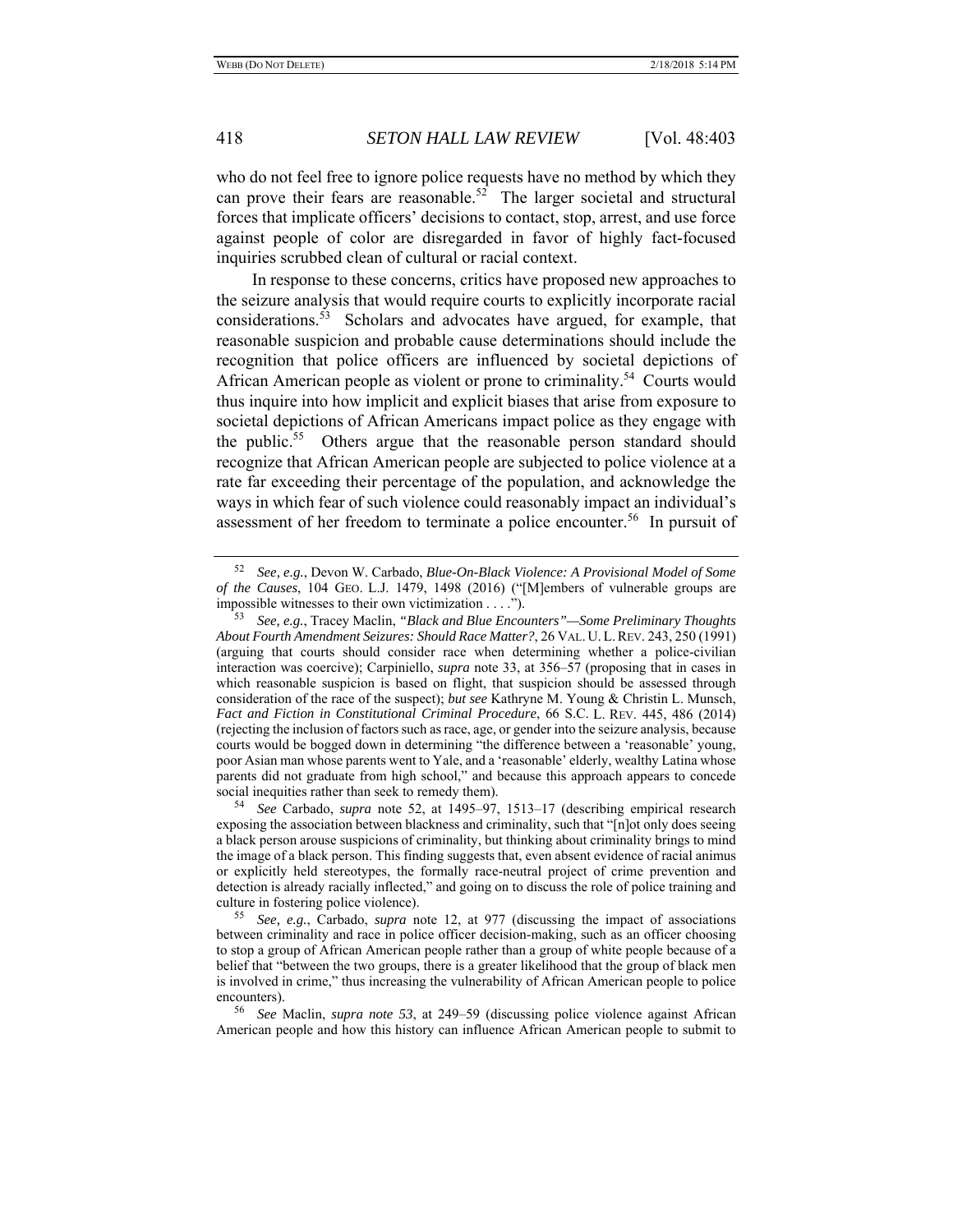centering the reasonable person analysis on racial realities, scholars have also sought to contextualize police-civilian interactions in the modern age within the racialized history of policing in the United States. They have, among other approaches, called for a reasonable person standard that takes into account the race of the seized person and how that race impacts the nature of the police-civilian encounter,<sup>57</sup> and advocated for recognizing the influence of race and gender roles in interactions between civilians and police.<sup>58</sup>

These suggestions have not thus far altered judicial approaches to Fourth Amendment seizure analysis. Nor has that analysis been affected by the recent increase in social media and news media attention, spurred by highly publicized incidents of police violence against people of color, to the impact that race has on police decision-making and civilian views of law enforcement.<sup>59</sup> Widely-circulated videos of police officers shooting and beating African American people<sup>60</sup>, and social movements such as Black

60 Mercy Benzaquen, Damien Cave, & Rochelle Oliver, *The Raw Videos That Have Sparked Outrage Over Police Treatment of Blacks*, N.Y. TIMES, updated Dec. 17, 2017

police requests); *see* Commonwealth v. Warren, *supra* note 40, for an example of a case in which the court adopted this type of analysis. 57 *See, e.g.*, Carbado, *supra* note 12, at 1000–04; Maclin, *supra* note 53, at 250; Graham

Cronogue, Note, *Race and the Fourth Amendment: Why the Reasonable Person Analysis Should Include Race as a Factor*, 20 TEX. J. ON C.L. & C.R. 55, 58 (2015) (arguing that a person's race has a "real and profound effect" on interactions between police officers and civilians).

<sup>58</sup> *See* Eric J. Miller, *Police Encounters with Race and Gender*, 5 U.C. IRVINE L. REV. 735, 738 (2015) (stating that "the republican idea that citizens can actively contest police actions is currently the least likely to work for women and people of color. In particular, it is precisely the act of asserting political standing that is likely to trigger police escalation and hostility against these groups.").

<sup>59</sup> *See* The Associated Press-NORC Center for Public Affairs Research, *Law Enforcement and Violence: The Divide between Black and White Americans*, *http://www.apnorc.org/projects/Pages/HTML%20Reports/law-enforcement-and-violence-th e-divide-between-black-and-white-americans0803-9759.aspx* (discussing racial differences in perceptions of the severity and frequency of police violence; for example, the study revealed that "85 percent of blacks think police are more likely to use force against a black person in most communities, compared with 63 percent of Hispanics and 39 percent of whites"); Roland G. Fryer, Jr., *An Empirical Analysis of Racial Differences in Police Use of Force 3-7* (Nat'l Bureau of Econ. Research, Working Paper No. 22399, 2016), www.nber.org/papers/w22399.pdf (analyzing data regarding race and police use of force, and concluding, among other findings, that "blacks and Hispanics are more than fifty percent more likely to have an interaction with the police which involves any use of force," and "blacks are 21 percent more likely than whites to be involved in an interaction with police in which at least a weapon is drawn"); Katie Nodjimbadem, *The Long, Painful History of Police Brutality in the U.S.*, SMITHSONIAN, July 27, 2017, *https://www.smithsonianmag.com/smithsonianinstitution/long-painful-history-police-brutality-in-the-us-180964098/* ("Today, live streaming, tweets and Facebook posts have blasted the incidents of police brutality, beyond the black community and into the mainstream media."); Jay Caspian Kang, *Our Demand is Simple: Stop Killing Us*, N.Y. Times, May 4, 2015 (describing the use of social media by African American people to build a movement against police brutality).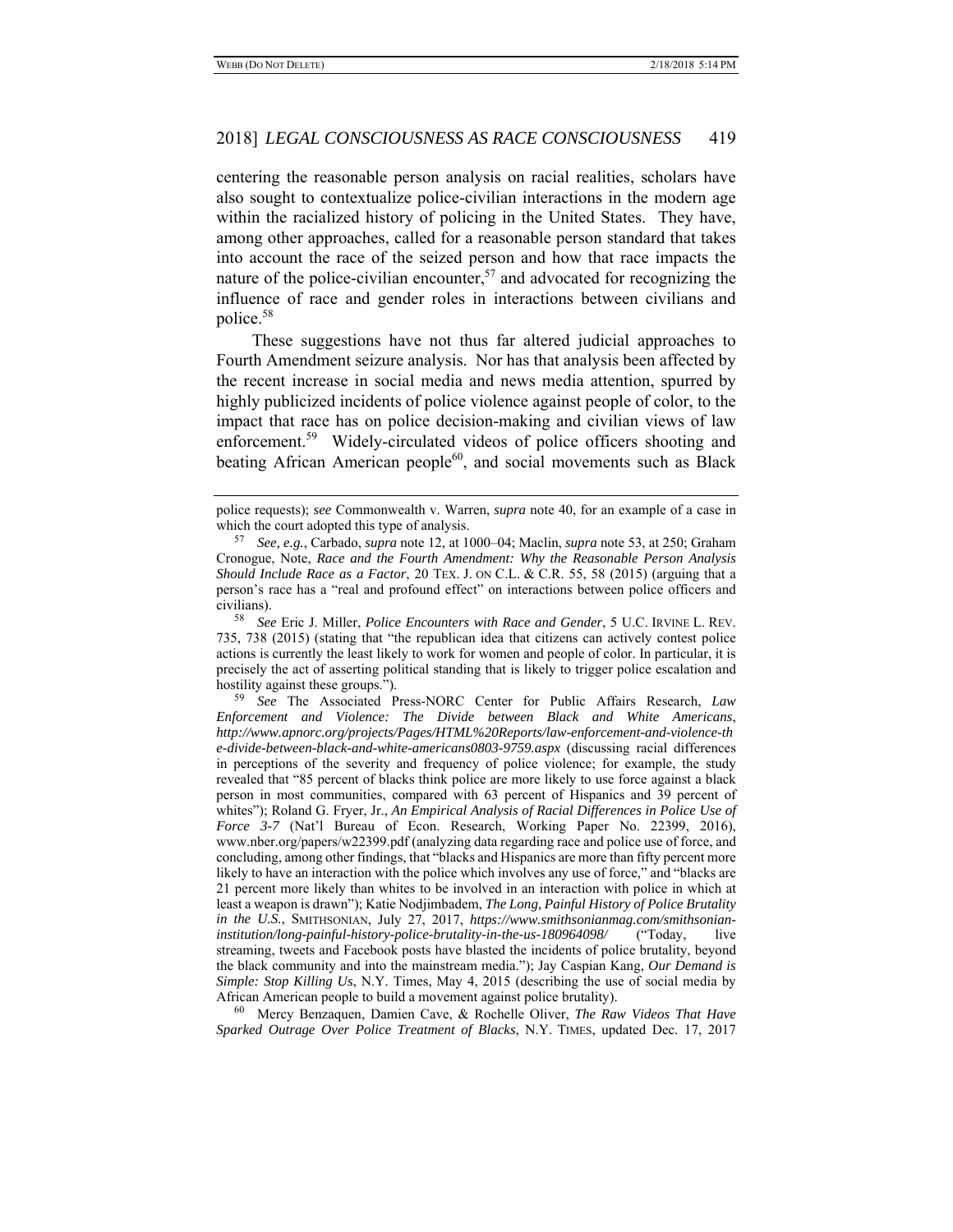Lives Matter and  $#Say HerName, <sup>61</sup>$  which address the fact that African American people comprise a widely disproportionate percentage of persons stopped, arrested, and harmed at the hands of the police, have had little impact on judicial assessments of police seizures of civilians.<sup>62</sup> Fourth Amendment seizure analysis remains resolutely immune to meaningful engagement with racial realities.

### II. LEGAL CONSCIOUSNESS AND THE SEIZURE ANALYSIS

This Article suggests an additional way in which advocates might move courts towards increased racial realism, an approach that works within the current Fourth Amendment seizure standards. $63$  By focusing on one aspect of those standards—the assumption that civilians and police have both knowledge of the law and its application—courts could be pushed towards an analysis that better reflects racial realities in police-civilian encounters without altering the framework of the seizure analysis which courts appear disinclined to abandon. After first discussing the role that the presumption of legal consciousness plays in the seizure analysis and our justice system as a whole, this Part will provide an overview of the areas of the law surrounding police misconduct that might serve as objective factors in the reasonable person standard.

<sup>(</sup>compiling videos of acts of police violence against African American people).

 $61$  See Black Lives Matter, http://art.blacklivesmatter.com/ (last visited Nov. 24, 2017) (discussing the history and principles of the Black Lives Matter movement); #SayHerName: Resisting Police Brutality Against Black Women, AFRICAN AM. POLICY FORUM (July 16, 2015), http://www.aapf.org/sayhernamereport (report documenting the killing of African American women by police officers, as well as providing "some analytical frames for understanding their experiences and broaden[ing] dominant conceptions of who experiences state violence and what it looks like").

<sup>62</sup> *See* Alice Ristroph, *The Constitution of Police Violence*, 64 UCLA L. Rev. 1182, 1202 (2017) ("I have presented the doctrinal framework [of police seizures] with barely a word about race. That is the way the Supreme Court usually discusses suspicion and its ability to legitimate seizures.").

<sup>63</sup> This Article does not suggest that advocates should abandon efforts to alter the current legal standards like those described above. Rather, it seeks to support efforts to create more racially-conscious seizure analysis under the Fourth Amendment by suggesting a pathway works within the analysis as it currently stands, while remaining conscious of the substantial limitations of the current analytical approach.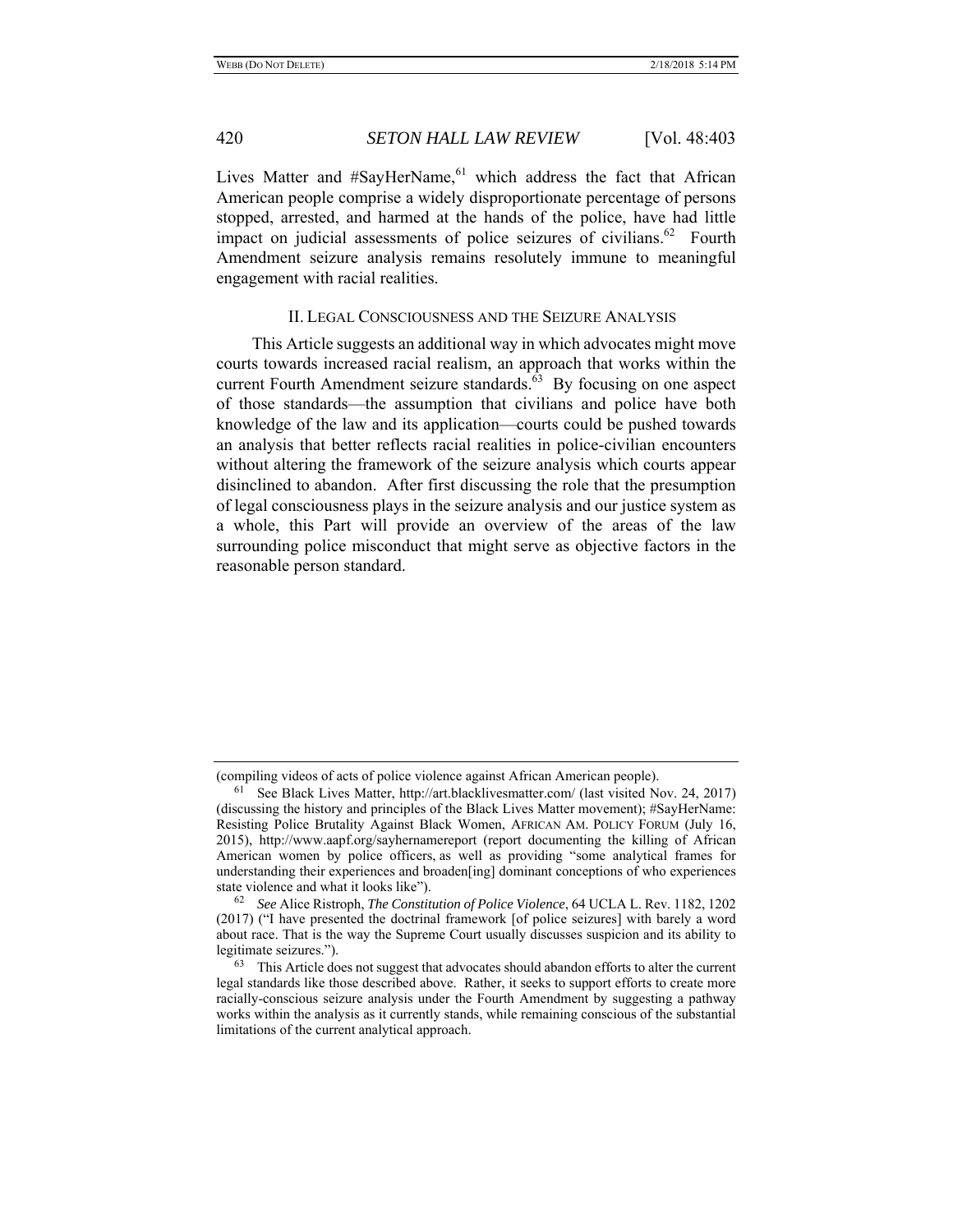### A. *The Legal Fiction of Legal Knowledge*

The presumption that members of the community are cognizant of the law can be found, explicitly and implicitly, throughout our legal system.<sup>64</sup> Notably, the standard of legal knowledge to which civilians are held is much higher than that expected of government agents, who, as discussed elsewhere, are provided amnesty for reasonable mistakes of law in a variety of contexts.65 Civilians are granted no such leniency.66 For example, in the criminal system, in a presumption designed in part to promote efficiency,  $67$ individuals cannot defend themselves against a criminal accusation by arguing that they didn't know the act was illegal. $68$  Except in certain circumstances, such as when the language of the law is unconstitutionally vague<sup>69</sup> or the knowledge of the law is required by statute,<sup>70</sup> people are

<sup>64</sup> *See* Hamburg-American Steam Packet Co. v. United States, 250 F. 747, 758 (2d Cir. 1918) ("The principle is elementary that every one is presumed to know the law of the land, both common law and statutory law, and that one's ignorance of it furnishes no exemption from criminal responsibility for his acts. 'Ignorantia juris neminem excusat' is a maxim in both civil and criminal jurisprudence which centuries of experience have approved.").

both civil and criminal jurisprudence which centuries of experience have approved."). 65 *See* Paul J. Larkin, Jr., *Taking Mistakes Seriously*, 28 B.Y.U. J. PUB. L. 71, 81–82 (2013) (describing doctrines of law, such as qualified immunity, in which reasonable mistakes of law by government actors are forgiven; these doctrines "rest on the proposition that not every mistake demands a remedy," as the "criminal justice system is better served through forgiveness than punishment when an actor in the criminal process stumbles").

<sup>&</sup>lt;sup>66</sup> *Id.* at 100 ("Consider the contrast in the type of treatment that the law affords government officials and private parties. If a police officer makes a reasonable mistake, he does not lose his case or his home; the evidence he acquired can be used at a trial of a suspect to establish his guilt . . . . Additionally, a suspect or defendant cannot successfully sue the officer, the prosecutor, or the judge for damages even if one of them makes a mistake. By contrast, if that same suspect made a reasonable mistake in believing that his actions were lawful—a mistake that any reasonable person would have made—he still can be sent to prison.").

<sup>67</sup> Edwin Meese III & Paul J. Larkin, Jr., *Reconsidering the Mistake of Law Defense*, 102 J. CRIM. L. & CRIMINOLOGY 725, 749 (2012) (explaining that among the justifications for the principle that members of the community have knowledge of the criminal law is the "expediency," as the burden that proof of such knowledge might place on prosecutors would be such that the law would be extremely difficult to uphold).

<sup>68</sup> *Id.* at 725–27 (explaining that the maxim "ignorance of the law is no excuse," is often phrased as "[e]very man is presumed to know the law," and that this principle dates back, at least in some form, to Roman law, was then incorporated into English law, and now exists in the law of every level of court in the United States).

<sup>69</sup> *See, e.g.*, City of Chicago v. Morales, 527 U.S. 41, 56 (1999) ("Vagueness may invalidate a criminal law for either of two independent reasons. First, it may fail to provide the kind of notice that will enable ordinary people to understand what conduct it prohibits; second, it may authorize and even encourage arbitrary and discriminatory enforcement.").

<sup>70</sup> Michael Anthony Cottone, *Rethinking Presumed Knowledge of the Law in the Regulatory Age*, 82 TENN. L. REV. 137, 144–45 (2014) (describing the exceptions to the "ignorantia legis neminem excusat" principle, such as when the statute includes legal knowledge as an element and in certain crimes of omission, and critiquing the ancient principle as unworkable in light of the enormous number of complex and obscure laws in the modern United States).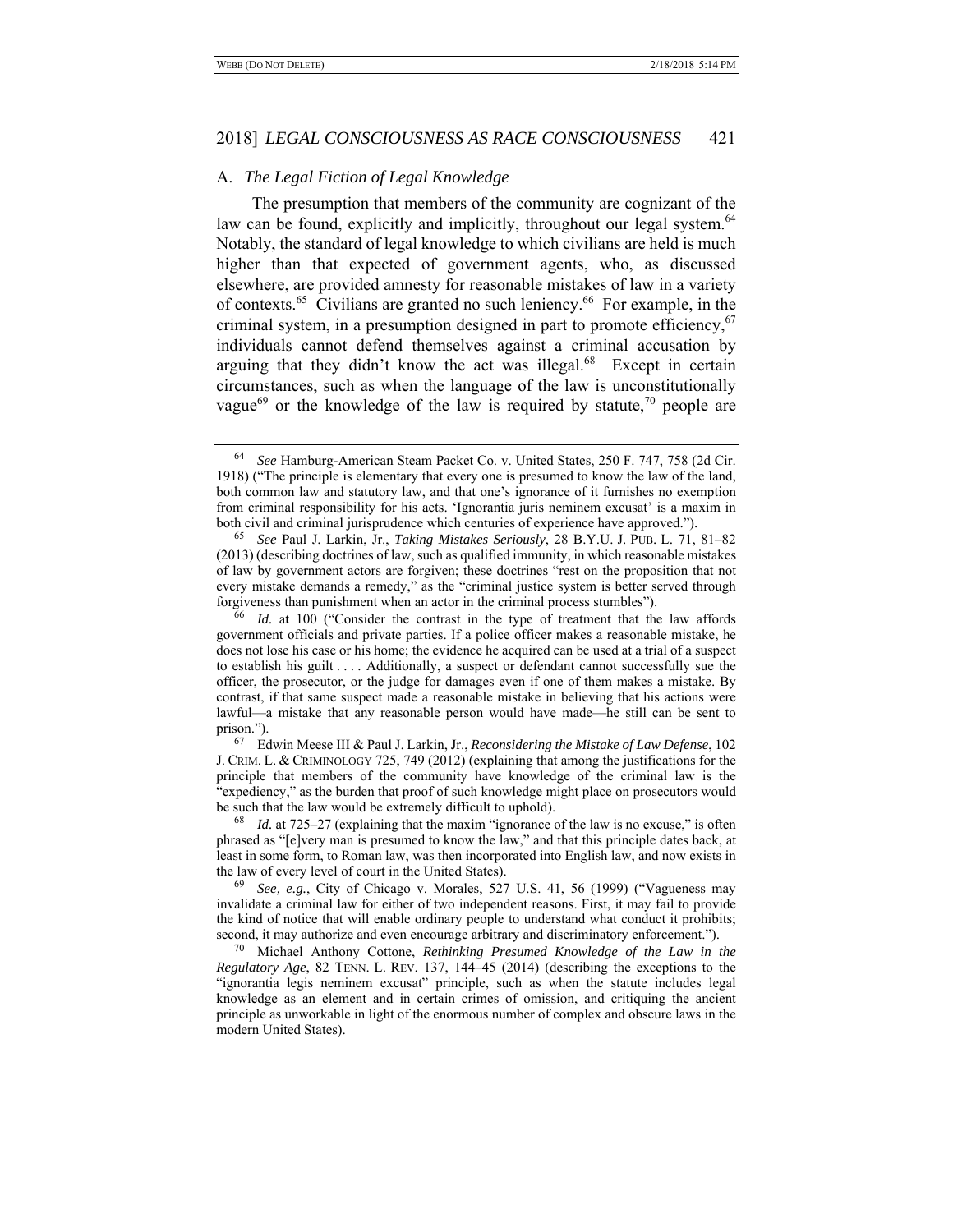expected to be aware of the criminal law. Members of society are further assumed to understand the legal consequences of their criminal acts; the purported efficacy of lengthy sentences and capital punishment hinge, at least in part, on the deterrent effect that public knowledge of these consequences should carry.<sup>71</sup>

Courts also expect citizens to be cognizant of their constitutional rights. To be sure, in some contexts, such as pleading guilty in a criminal case and foregoing trial or consenting to speak to police while in custody, the voluntariness of an individual's waiver of constitutional rights depends in part on whether that waiver was knowing, intelligent, and voluntary.<sup>72</sup> In such contexts, police officers and judges are charged with providing the individual with a written or oral recitation of his or her rights.<sup>73</sup> In many circumstances in which constitutional rights are implicated, however, government actors are not required to inform the community member of the applicable constitutional law,<sup>74</sup> and, in some situations, a person must clearly and on her own volition invoke a constitutional right in order to be shielded by it.<sup>75</sup> In reaching these conclusions, perhaps courts believe that community members knew or should know the law, or perhaps courts are entirely unconcerned about whether the community member at issue possessed such

<sup>71</sup> *See* William T. Pizzi, *Understanding the United States' Incarceration Rate: What Has Caused Prison Sentences to Climb So Sharply and Consistently in the Last Four Decades?*, 95 JUDICATURE 207, 207–08 (2012) (discussing the history of the deterrence theory of punishment in the United States).

<sup>72</sup> *See, e.g.,* Miranda v. Arizona, 384 U.S. 436 (1966); *Parke v. Raley,* 506 U.S. 20, 28– 29 (1992) ("It is beyond dispute that a guilty plea must be both knowing and voluntary.. . . That is so because a guilty plea constitutes a waiver of three constitutional rights: the right to a jury trial, the right to confront one's accusers, and the privilege against self-incrimination.").

<sup>73</sup> *See* Schneckloth v. Bustamonte, 412 U.S. 218, 237–38, 242 (1973) (explaining that Supreme Court precedent requiring a "knowing and intelligent" waiver of constitutional rights, "has been applied only to those rights which the Constitution guarantees to a criminal defendant in order to preserve a fair trial," such as "the right to confrontation, to a jury trial, and to a speedy trial, and the right to be free from twice being placed in jeopardy," as well as "trial-type situations, such as . . . the waiver of counsel in a juvenile proceeding." The "knowing and voluntary" waiver standard does not apply in the Fourth Amendment context, however, as "[t]he protections of the Fourth Amendment are of a wholly different order, and have nothing whatever to do with promoting the fair ascertainment of truth at a criminal trial").

<sup>74</sup> *See, e.g.*, *id.* at 227 (holding that a person's knowledge of his or constitutional right to refuse a police request to conduct a warrantless search is a factor in determining whether the consent was voluntary or the result of duress or coercion, but "the government need not establish such knowledge as the *sine qua non* of an effective consent"). 75 *See, e.g.*, Salinas v. Texas, 133 S. Ct. 2174, 2178 (2013) (holding that a man who was

voluntarily speaking with police without having been Mirandized, but who fell silent after being specifically questioned about a murder weapon, could have his silence used against him at trial; the Fifth Amendment did not apply because he simply "stood mute" and did not "expressly invoke the privilege against self-incrimination in response to the officer's question").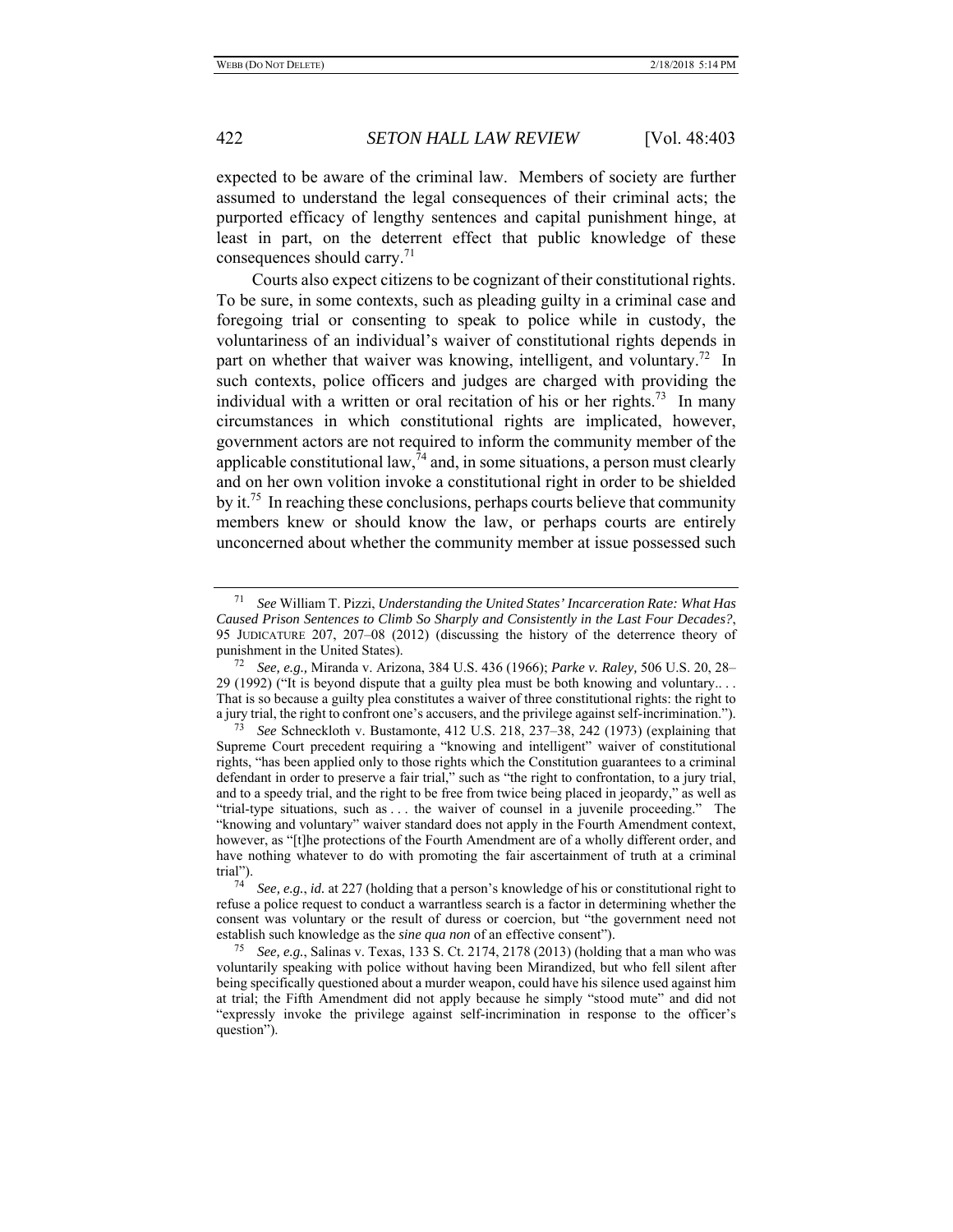legal knowledge.<sup>76</sup> In either case, in the words of the Supreme Court, "a citizen who lacks knowledge of his basic constitutional rights has only himself to blame."<sup>77</sup>

In the Fourth Amendment seizure context, as with other areas of the law, courts do not require police officers to notify civilians that they have the right to terminate the encounter, and the lack of such notice is not dispositive in determining whether a reasonable person would feel free to ignore the officer's requests or otherwise end the interaction.<sup>78</sup> At least implicitly, therefore, a reasonable person is one who knows that under the Constitution, some interactions with the police are merely consensual encounters that civilians may end at any time, $79$  and one who is also able to accurately identify when the encounter has escalated into a seizure.<sup>80</sup>

78 United States v. Mendenhall, 446 U.S. 544, 555 (1980) ("Our conclusion that no seizure occurred is not affected by the fact that the respondent was not expressly told by the agents that she was free to decline to cooperate with their inquiry, for the voluntariness of her responses does not depend upon her having been so informed."). 79 *See* Florida v. Royer, 460 U.S. 491, 497–98 (1983) (citations omitted) ("The person

approached, however, need not answer any question put to him; indeed, he may decline to listen to the questions at all and may go on his way. He may not be detained even momentarily without reasonable, objective grounds for doing so; and his refusal to listen or answer does not, without more, furnish those grounds.").

<sup>80</sup> Civilians are held accountable for misidentifying when an encounter has become a seizure, and attempts to refuse requests or to otherwise terminate the encounter after a seizure has occurred can lead to charges such as resisting arrest or preventing officers from discharging their duty, among others. *See* Monu Bedi, *The Asymmetry of Crimes by and Against Police Officers*, 66 DUKE L.J. ONLINE 79 (2017) (discussing enhanced penalties for crimes against police officers). This is the case despite the Supreme Court's acknowledgement that "it is not always clear just when minimal police interference becomes a seizure." Tennessee v. Gardner, 471 U.S. 1, 7 (1985).

<sup>76</sup> Young & Munsch, *supra* note 53, at 448 (noting in relation to the holding in *Salinas* that "[t]wo conclusions are possible: either the Court believed it was realistic for someone in Salinas's position to have this level of rights knowledge, or the Court knew that this level of rights knowledge might be unrealistic, but found this unproblematic (or simply did not know and did not care)").<br><sup>77</sup> *See* Kentucky v. King, 563 U.S. 452, 470 (2011) (stating that the people within a

dwelling who, rather than refusing entry to police who knocked on their door without a warrant, "choose not to stand on their constitutional rights but instead elect to attempt to destroy evidence have only themselves to blame for the warrantless exigent-circumstances search that may ensue"); *see also* Young & Munsch, *supra* note 53, at 447 (arguing that "absent unconstitutional coercion, [a person's] decision about whether to assert a right he knows he possesses is a product of his own ratiocination").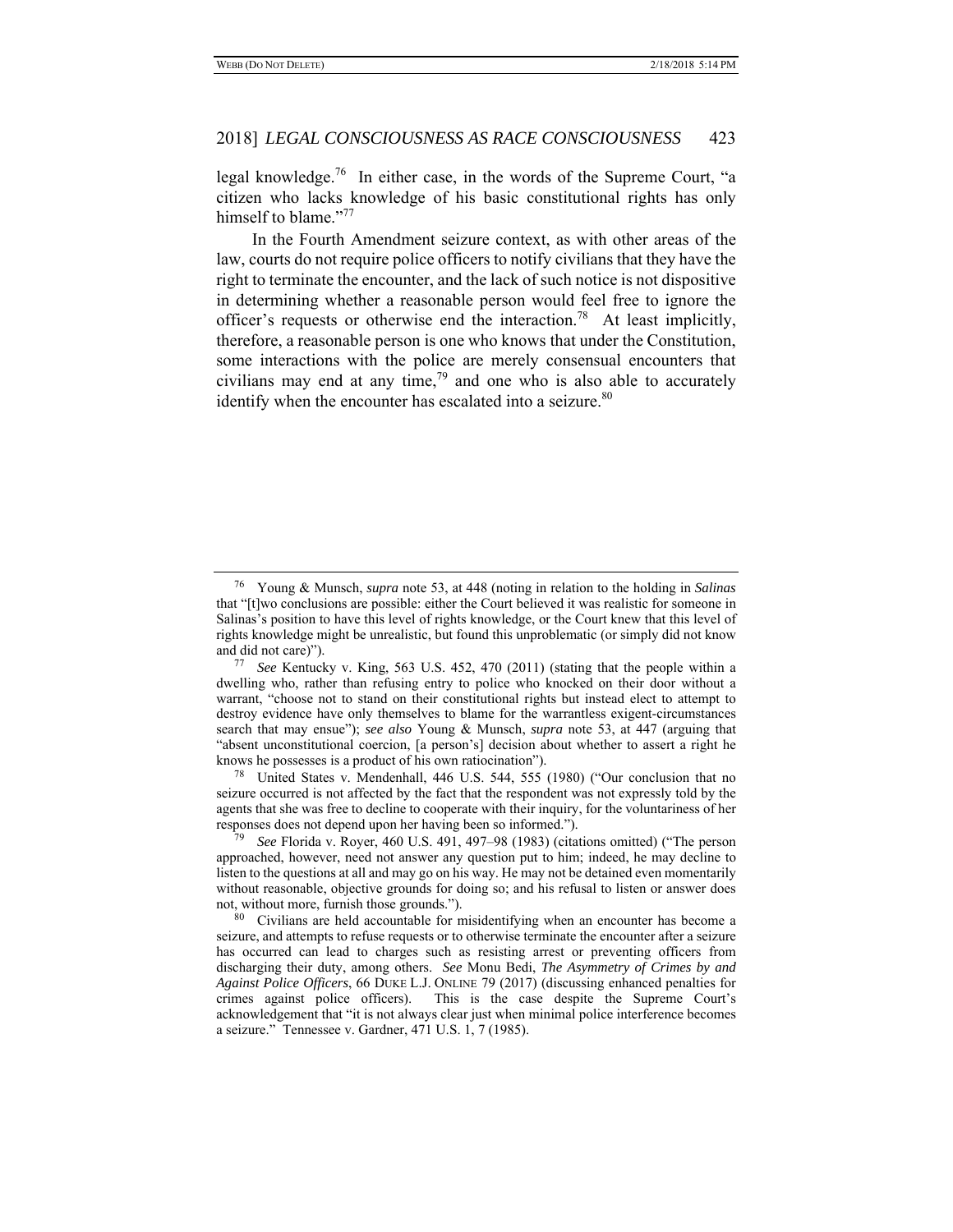Further, courts do not treat the fact that the person did not terminate the encounter—as most people do not $81$ — as evidence that the person did not feel reasonably free to do so. Rather, judges tacitly, if not overtly, assume that a reasonable person in the same circumstances would know her right to refuse the officer's requests and any continued interaction with law enforcement was consequently voluntary. $82$  Courts further assume that the police officers involved in the seizure have an understanding of criminal law as well as knowledge of the constitutional and statutory parameters surrounding their interactions with the public, although, as noted previously, officers are also permitted to be reasonably mistaken about some aspects of the law. $83$ 

The presumption that members of society have both knowledge of the substantive law and an understanding of how it is applied, while ubiquitous in our legal system, is not an evidence-based conclusion.<sup>84</sup> According to a recent study addressing the level of legal knowledge possessed by members of the public, most people in the United States have a limited understanding of the law and the legal system.<sup>85</sup> Further, even people who have a grasp of

Because the majority of people comply with police requests and demands, most seizure analyses involve circumstances in which the person contacted by the police did not end the interaction. *See* Alisa M. Smith *et al., Testing Judicial Assumptions of the "Consensual" Encounter: An Experimental Study*, 14 FLA. COASTAL L. REV. 285, 291 (2013) (relating the results of a study that demonstrated that "upon an encounter with security, not one of the eighty-three people during the four stages of the encounter terminated the encounter with, walked away from, or ignored the officers. One hundred percent of those encountered complied through every stage of the interaction. Not a single individual even questioned the officer's authority or asked whether he had to comply. Gender, race, or situational factors (including the number of officers, location of the encounter, or time of day) did not matter.").

<sup>82</sup> *See* Eric J. Miller, *Encountering Resistance: Contesting Policing and Procedural Justice*, 2016 U. CHI. LEGAL F. 295, 296 (2016) (explaining that the "United States Constitution not only entrenches rights to resist the police, but also requires civilians to resist policing precisely as the means of asserting those rights. The right to decline a police encounter, or police officer's request to search, or police officer's demand to answer questions on the street or at the front door, or during an interrogation requires the public to refuse to comply by walking away, or remaining silent, or calling for a lawyer. To fail to take these non-compliant measures negates those rights.").

<sup>83</sup>Heien v. North Carolina, 135 S. Ct. 530 (2014). Police officers can rely on reasonable mistakes of the law when forming reasonable suspicion, such as in *Heien*, when an officer stopped a vehicle for a brake light violation based on a misunderstanding of a statute at issue that was confusingly worded. *See* Larkin, Jr., *supra* note 65, at 72 (discussing areas of the law, such as in the reasonable-mistake exception to the exclusionary rule, in which the law provides leeway for "reasonable, honest" mistakes by government officials); Wayne A. Logan, *Police Mistakes of Law*, 61 EMORY L.J. 69, 70 (2011) (describing judicial "willingness to excuse police mistakes of law").

Young & Munsch, *supra* note 53, at 449 (discussing the historic lack of significant quantitative and qualitative data regarding citizen rights knowledge and rights assertion, and reviewing the results of the studies that do exist).

<sup>85</sup> *Id.* at 462-66 (reporting the findings of their own study regarding rights knowledge and rights assertion, specifically that people are largely unaware of their rights, and "when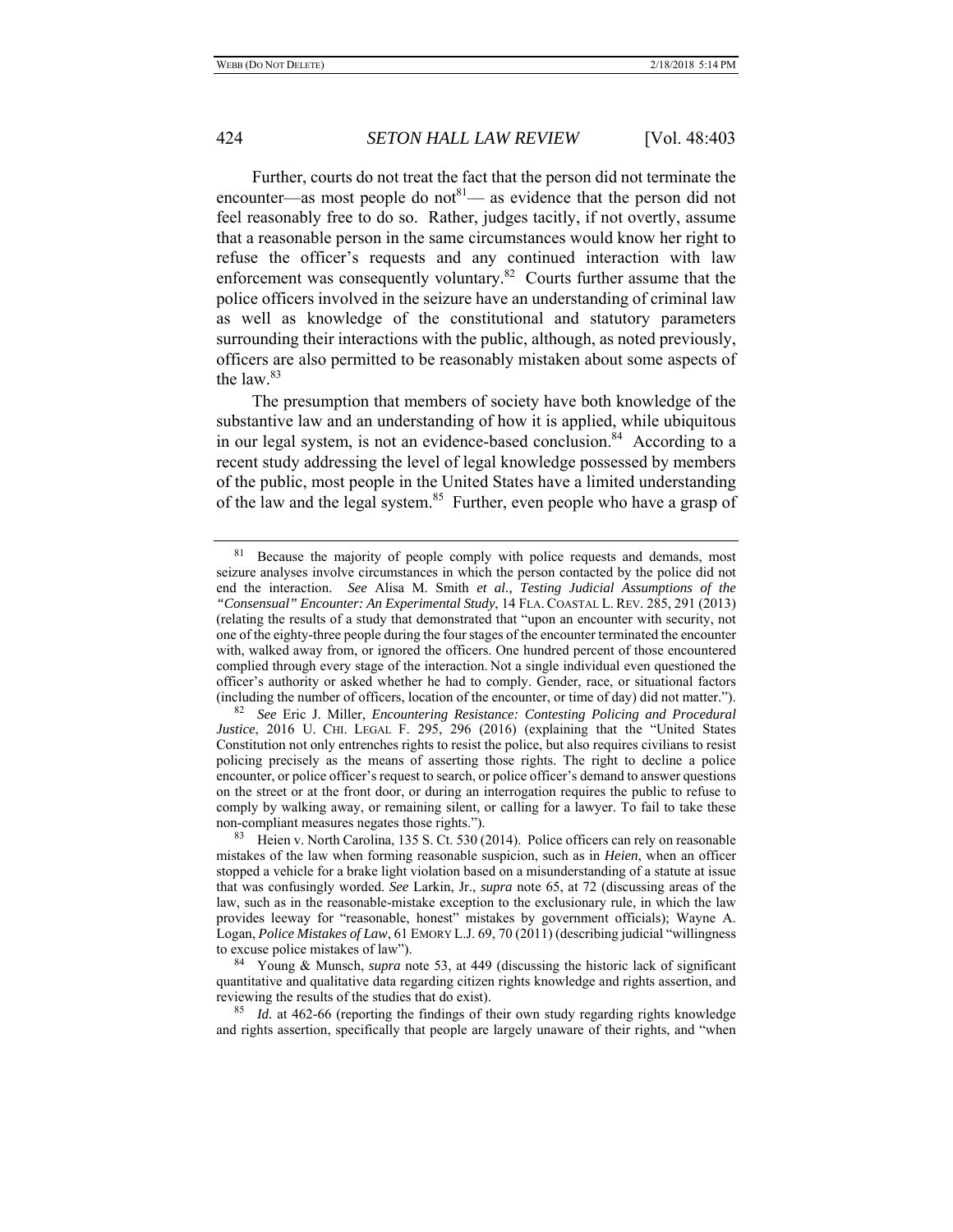a constitutional right or of a particular area of the law—such as the "right to remain silent" when questioned by the police or the definition of a "criminal act"—commonly misunderstand its scope or application.<sup>86</sup> In the seizure context, for example, people are often unaware that they are permitted to terminate *any* encounter with the police or that they may refuse some police requests. $87$  Studies also show that even if people are aware that they are permitted to terminate encounters with the police, many are afraid to do so.<sup>88</sup> Indeed, common sense tells us that assuming a person without legal training has a meaningful comprehension of our complex laws and legal institutions is, at best, a legal illusion. Nevertheless, courts, scholars, and others assert the necessity and value of citizens' understanding of the law, both for the efficacy of the legal system and because such knowledge is essential to an involved and functioning citizenry.89

In the Fourth Amendment seizure analysis, as in other areas of the law, courts have assumed that both a reasonable police officer and a reasonable civilian would be aware of the relevant law implicating the interaction. Despite this fundamental assumption, courts have not recognized or explored the implications of citizen knowledge of the law governing police misconduct in assessing whether a reasonable person would feel free to terminate the encounter. This Part now turns to the question of why courts

they try to figure out which rights they possess, the current procedural regime leads them to perform even worse than chance." Interestingly, rights knowledge is "not correlated with demographic factors such as race, social class, or even prior experience as a subject of criminal investigation," although the "willingness to assert rights is positively correlated with social position"). 86 *Id.* at 473–74 (providing an overview of studies demonstrating that "not only do people

not know their rights, but they also hold misconceptions that lead them to incorrect conclusions . . . . the knowledge people *do* have appears to lead them astray").

<sup>87</sup> Kessler, *supra* note 48, n.142 (reporting that 60% of people studied were not aware of their rights in the seizure context).

<sup>88</sup> Nadler, *supra* note 47, at 155 (stating that "empirical studies over the last several decades on the social psychology of compliance, conformity, social influence, and politeness have all converged on a single conclusion: the extent to which people feel free to refuse to comply is extremely limited under situationally induced pressures").

<sup>89</sup> *See* Ahson T. Azmat, *What Mistake of Law Just Might Be: Legal Moralism, Liberal Positivism, and the Mistake of Law Doctrine*, 18 NEW CRIM. L. REV. 369, 370–71 (2015) (describing the Positivism justification for the Mistake of Law doctrine, originating with Justice Holmes, as "arguing that it is designed to encourage individuals to acquire legal knowledge—that is, to undertake research in order to learn what the law is. On this account, by warning individuals that ignorance shall not excuse, the doctrine strips them of an incentive to engage in 'strategic heedlessness' or 'willful ignorance.'"); Meese & Larkin, Jr., *supra* note 67, at 726-27 ("[A]n old criminal law proverb is the proposition that 'Ignorance of the law is no excuse,' which sometimes is phrased as a rule of evidence that 'Every man is presumed to know the law.' The ignorance-of-the-law rule traces its lineage back to Roman law. The English common law courts adopted the rule,from whence it came to America. In this country, state and federal courts, including the Supreme Court of the United States, as well as criminal law treatise writers, have long endorsed that rule.").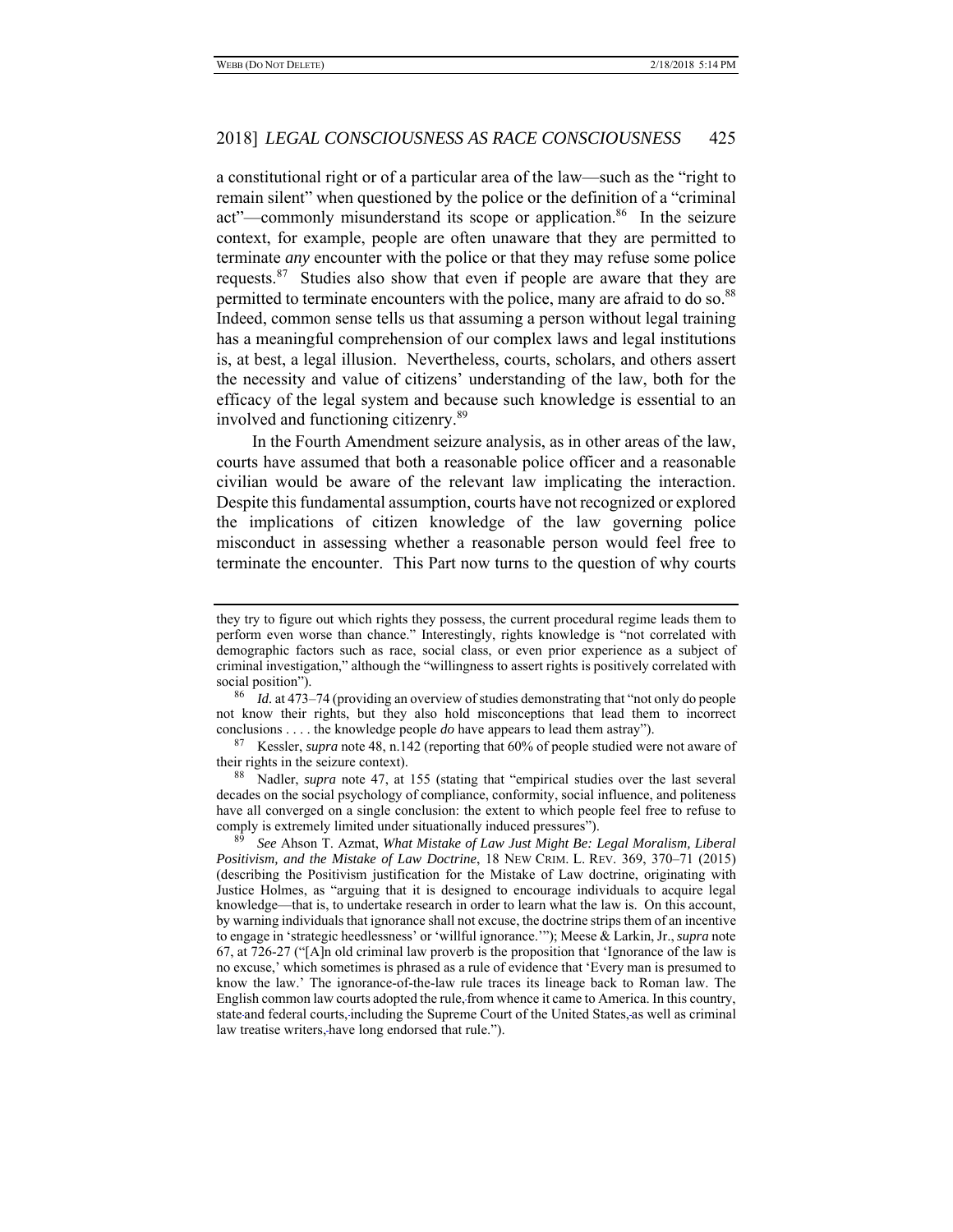have failed to address this type of legal knowledge in the seizure context, and outlines the law governing police wrongdoing that a reasonable person might be presumed to understand.

#### B. *Knowledge of the Law Governing Police Misconduct*

In the application of the seizure analysis, courts, at least implicitly, characterize a reasonable person as one who views the objective circumstances of that encounter within the framework of the applicable law.<sup>90</sup> The question of whether a reasonable person would understand those circumstances—flashing lights, demanding tones, and so forth—as denoting a limitation on her freedom to terminate the encounter necessarily depends on knowledge that such freedom exists in the first place. Further, courts assume that a reasonable person is one who understands that, once an encounter has escalated to a seizure, there are legal consequences when an individual fails to comply with police demands. That is to say, if a person who had been legally seized attempted to elude police, she could not take refuge in legal ignorance as a defense to criminal charges that might ensue, such as eluding police or resisting arrest.<sup>91</sup>

The judicial assumption of relevant legal knowledge in the seizure analysis does seem to have its limits. In conducting this inquiry, courts generally presume, implicitly if not explicitly, that a reasonable person is one who believes that the police themselves will comply with the law. Courts undertaking a seizure inquiry thus do not consider whether a reasonable person would contemplate the possibility that assertion of her constitutional rights could be met with unjustified police violence or with groundless stops or arrests, and whether the police would face legal consequences for such acts. The 'race-neutral' reasonable person appears instead to be one who believes that if she complies with the law and asserts the appropriate constitutional rights at the appropriate time and in the appropriate way, the police will, in turn, respect that assertion and take no further action.<sup>92</sup> This

<sup>90</sup> Evan M. McGuire, *Consensual Police-Citizen Encounters: Human Factors of a Reasonable Person and Individual Bias*, 16 SCHOLAR ST. MARY'S L. REV. & SOC. JUST. 693, 707–08 (2014) (In undertaking the objective reasonable person analysis in the seizure context, "courts assume a reasonable person . . . is aware of the Fourth Amendment's nuances and attendant abilities granted to government officers under each level of scrutiny . . . . Furthermore, in the Supreme Court's estimation, a reasonable person will consistently resist the advances of an aggressive officer seeking consent, cognizant that refusing to consent cannot create its own reasonable suspicion.").

<sup>91</sup> *See* Margaret Raymond, *The Right to Refuse and the Obligation to Comply: Challenging the Gamesmanship Model of Criminal Procedure*, 54 BUFF. L. REV. 1483, 1504 (2007) (outlining possible consequences to civilians for failure to obey a police officer).

 $92$  Indeed, the Supreme Court has made clear that the police may not use the fact that a person asserts his rights to refuse to cooperate with the police as grounds for detention if other grounds do not exist. *See* United States v. Mendenhall, 446 U.S. 544, 556 (1980).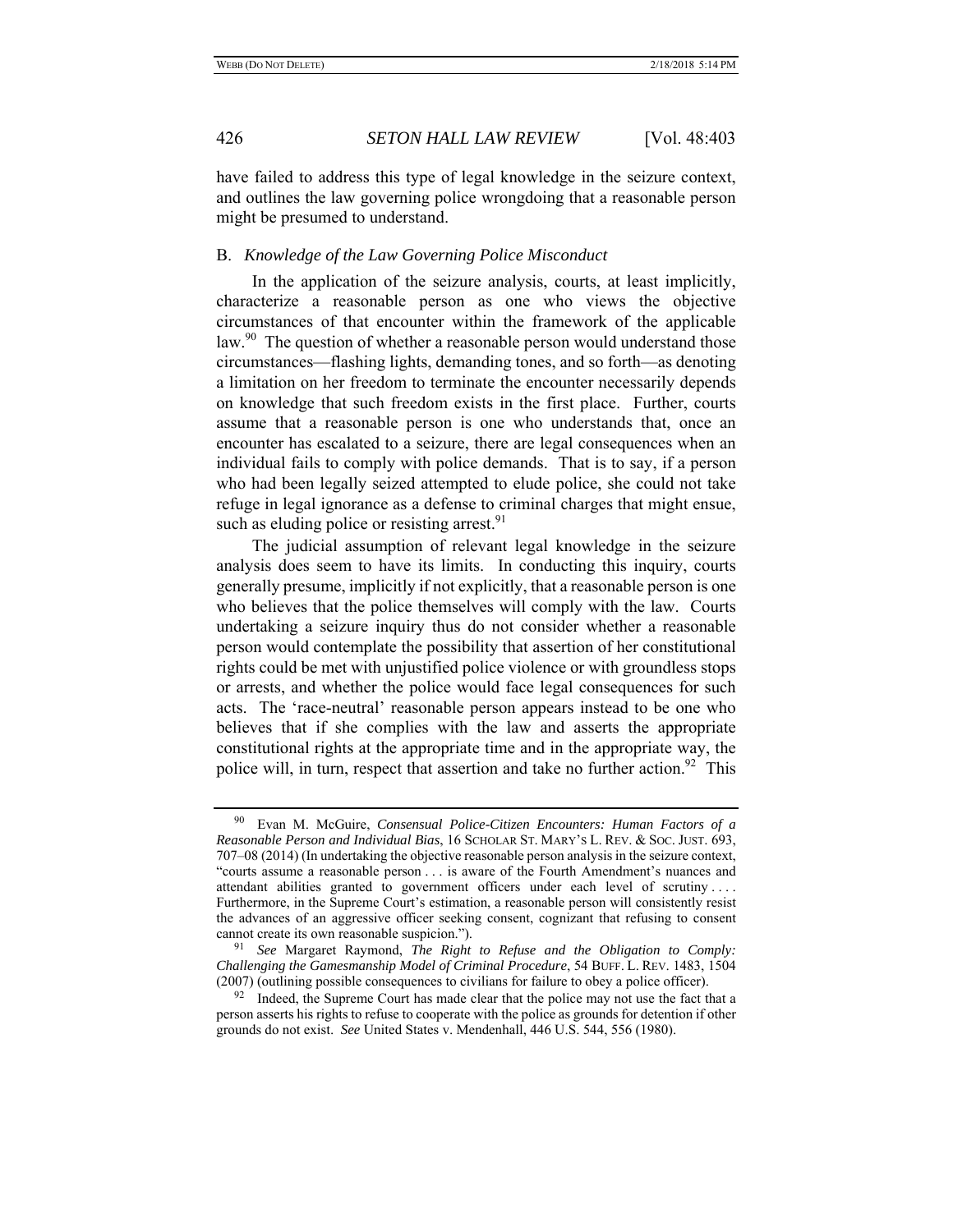largely unspoken assumption is presumably based on the court's belief that a reasonable person would have faith in the officer's inherent integrity and confidence that the officer is legally prevented from acting improperly.<sup>93</sup>

Indeed, rather than asking whether objective legal knowledge might affect a reasonable person's assessment of her freedom to terminate a police encounter, courts seem to have treated concerns regarding police misbehavior as a subjective viewpoint—one based on the individual's personal experiences or beliefs, and thus beyond the scope of the objective reasonable person analysis.<sup>94</sup> This perspective reflects the race-adverse nature of the seizure analysis; under this approach, an objective, 'raceneutral' reasonable person would not fear police misconduct nor ask whether the law prevents it, as such considerations are the subjective, individualized concerns of people of color.

This Article suggests that the combination of the objective reasonable person standard, the legal fiction that members of society are cognizant of the applicable law, and the judicial commitment to the value of 'raceneutrality' in the seizure analysis might provide an unexpected opportunity for a more racially realistic Fourth Amendment jurisprudence. If the seizure analysis is one that does not consider race, then a reasonable person within that analysis should be one who looks objectively at the law as it applies to police transgressions and assumes it is applied 'race-neutrally.' A reasonable person assessing her freedom to terminate an encounter with the police might thus ask: (a) if I assert my right to terminate this encounter, what law should deter the officer from seizing me without cause? and (b) if I assert my right to terminate this encounter, what law should deter the officer from using unjustified force against me?

Police officers are expected, of course, to abide by the law. If they fail to do so, the law provides for a variety of consequences, including the exclusion of illegally obtained evidence at the arrested person's criminal trial; criminal charges; civil penalties; and internal police sanctions.<sup>95</sup> Yet, a

<sup>93</sup> *See* Ross, *supra* note 50, at 339 (noting that the reasonable person test in the seizure analysis "assumes a certain level of trust. Not only does the Court assume that the police will not punish those who try to leave in determining whether there has been a consensual encounter, but the Court also assumes that individuals trust the police will not punish them for asserting this right. The data proves the assumption of trust is unfounded.").

<sup>94</sup> Maclin, *supra* note 53, at 248 ("[I]nstead of acknowledging the reality that exists on the street, the Court hides behind a legal fiction. The Court constructs Fourth Amendment principles assuming that there is an average, hypothetical person who interacts with the police officers. This notion is naive, it produces distorted Fourth Amendment rules and ignores the real world that police officers and black men live in.").

<sup>95</sup> *See, e.g.*, Brent E. Newton, *The Real-World Fourth Amendment*, 43 HASTINGS CONST. L.Q. 759, 802–03 (2016) ("Traditionally, with respect to Fourth Amendment violations, there are two main types of remedies: 'suppression' of the 'tainted' evidence in a criminal prosecution ('the exclusionary rule') and/or a civil remedy such as money damages or an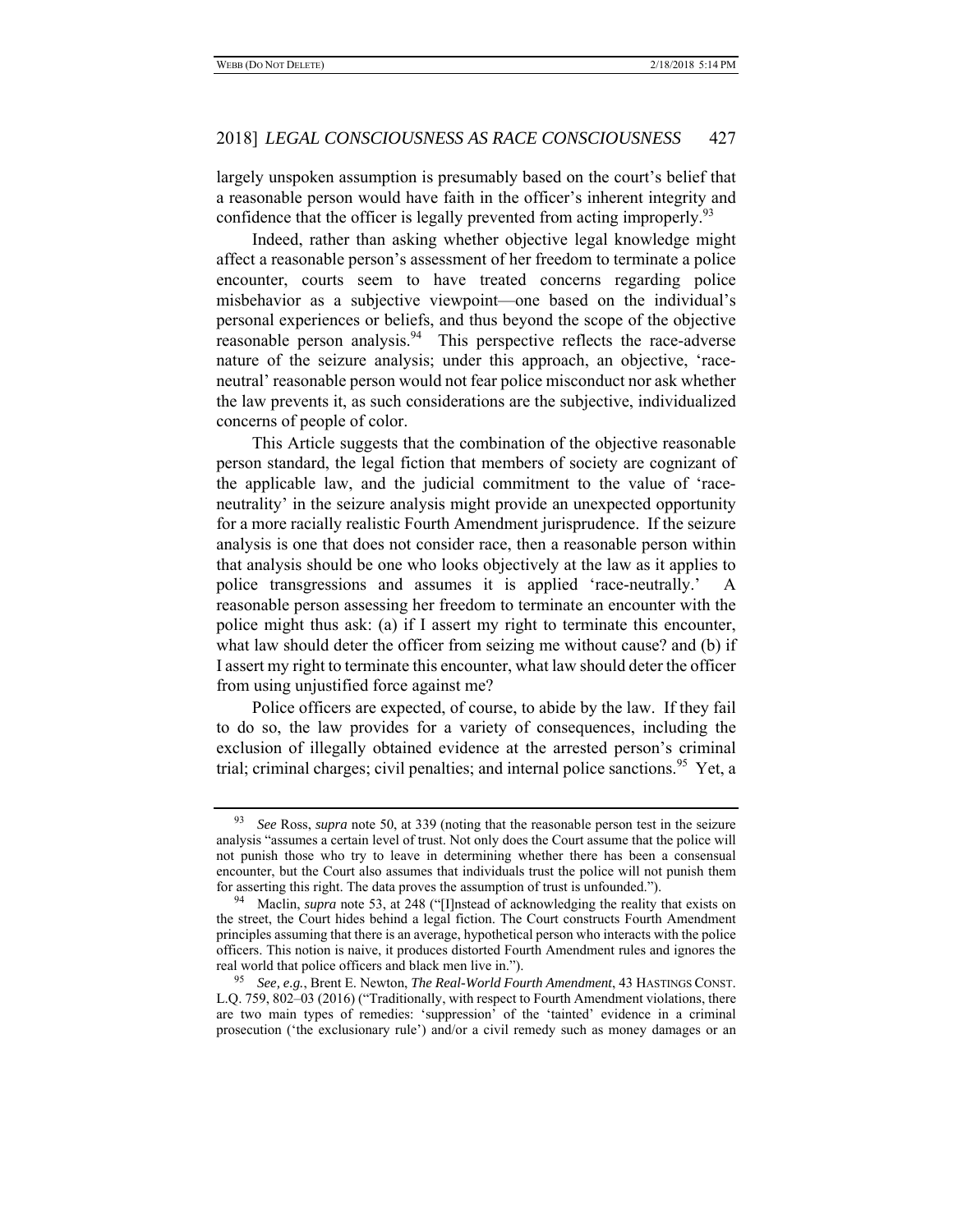close look at the ways in which these areas of the law have evolved demonstrates that officers face little risk of suffering any serious penalty for misconduct in the Fourth Amendment—or any other—context.96This is so both because the risk of detection of Fourth Amendment violations is low,  $97$ and because the legal standards applied to police misconduct provide a great deal of protection for police officers suspected of violating the law. A reasonable person with knowledge of the law would thus be aware that the applicable law does not serve to reliably deter or punish police wrongdoing.<sup>98</sup>

This Part will turn to an overview of the law that addresses police misconduct, and, in so doing, identify what a reasonable person might be presumed to understand about the available legal remedies and deterrents to police wrongdoing.

### 1. Evidence Exclusion

Since the Supreme Court's ruling in *Weeks v. United States* over one hundred years ago, evidence either obtained as a direct result of, or derived from, searches or seizures conducted in violation of the Fourth Amendment cannot be admitted against the defendant at a criminal trial.<sup>99</sup> The Supreme Court and lower courts viewed the rule as arising from the Fourth

injunction in a civil rights case. According to the Supreme Court, however, violations of the Fourth Amendment do not automatically mean that either of these remedies will be available. As discussed below, the Court has placed numerous limits on the remedies available for a Fourth Amendment violation."); Corinthia A. Carter, *Police Brutality, The Law & Today's Social Justice Movement: How the Lack of Police Accountability Has Fueled #Hashtag Activism,* 20 CUNY L. REV. 521 (2017) (describing federal, state, local, and administrative remedies for police misconduct, and their failure to prevent police brutality).

<sup>96</sup> Justin F. Marceau, *The Fourth Amendment at a Three-Way Stop*, 62 ALA. L. REV. 687, 755 (2011) ("Professor Anthony Amsterdam has observed that when a constitutional remedy is too severe, many judges will 'prefer the disease.' At this point in the history of the Fourth Amendment, we are in danger of experiencing an inversion of this problem. A remedy is so rarely available—either in habeas, civil actions, or criminal litigation—that courts may soon regard diagnosing the precise disease, if any, as a strenuous and avoidable chore.").

<sup>97</sup> *See* Miriam H. Baer, *Pricing the Fourth Amendment*, 58 WM. & MARY L. REV. 1103, 1115–20 (2017) (discussing the difficulty of detecting when law enforcement officers violate the Fourth Amendment).

<sup>98</sup> *See* Michael D. Cicchini, *An Economics Perspective on the Exclusionary Rule and Deterrence*, 75 MO. L. REV. 459, 470, 477–78 (2010) (applying economic theory to the laws intended to deter police misconduct, and concluding that if the expected benefits of such misconduct outweigh the expected costs, "the rational police officer will engage in the misconduct." Because the expected costs related to police wrongdoing is low in all areas of potential risk—evidence exclusion, civil suits, internal sanctions, and so forth—"none of these potential sanctions acts as a deterrent. Further, and perhaps counterintuitively, some even *encourage* police violations of suspects' constitutional rights.").

<sup>99</sup> Weeks v. United States, 232 U.S 383, 398 (1914) (applying the exclusionary rule to federal law enforcement); Wong Sun v. United States, 371 U.S. 471, 487–88 (1963) (establishing the "fruit of the poisonous tree" doctrine); Mapp v. Ohio, 367 U.S. 643, 655 (1961) (applying the exclusionary rule to states).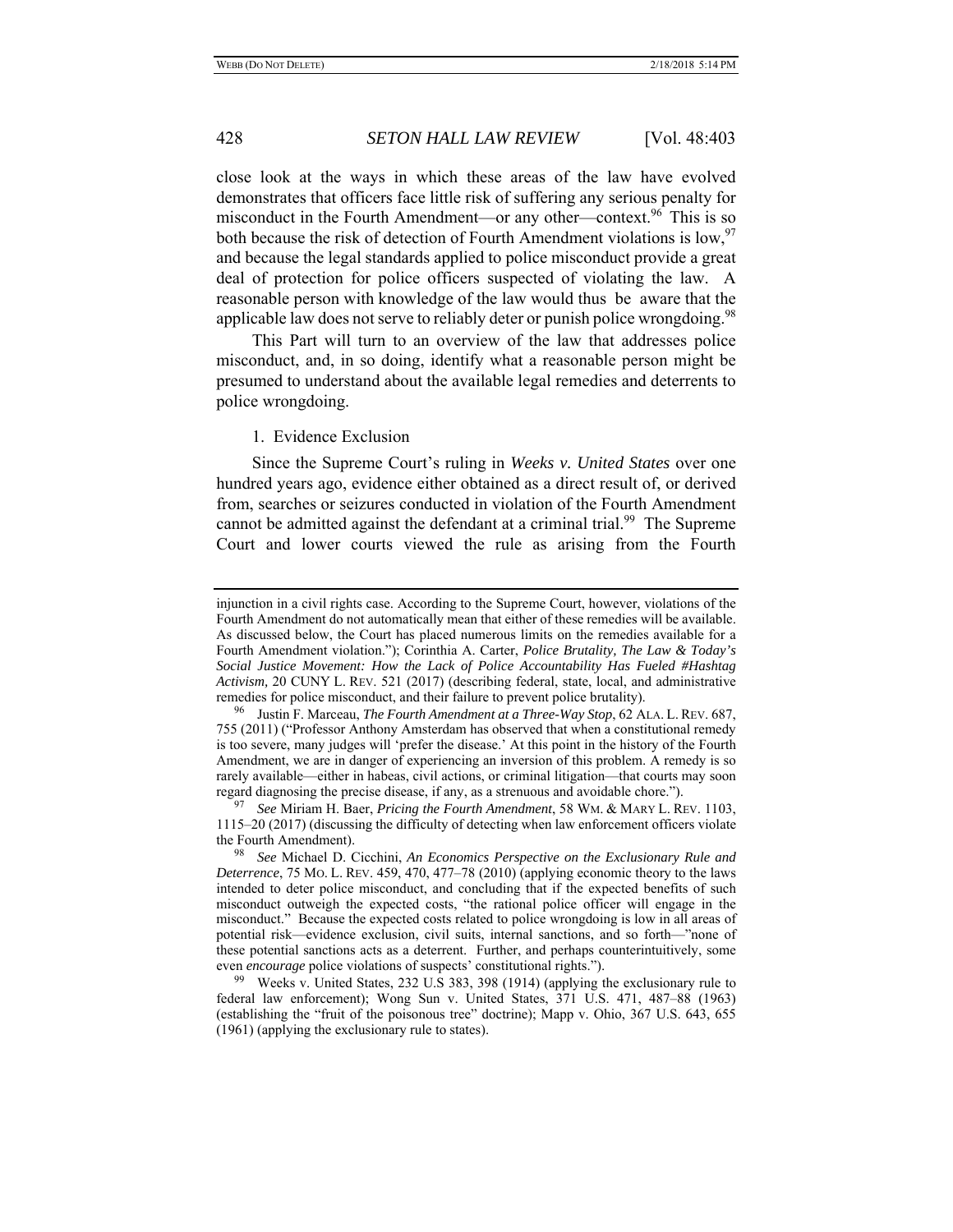Amendment, and it was understood to both protect individual rights and to ensure that the justice system did not rely on evidence tainted by illegal activity.100

The application of this principle was once fairly automatic: if the court identified a seizure or search as occurring in violation of the Fourth Amendment, the evidence "secured incident to that violation" could not be used by the government to prove the charge against the defendant at trial.<sup>101</sup> Over time, however, the Supreme Court redefined the rule as a remedy created by the Court rather than one arising from the Constitution, and recharacterized the rule's primary value as deterring police misconduct.<sup>102</sup> The deterrence-based focus has accompanied, or perhaps instigated, a substantially more convoluted application of the exclusionary rule. The correlation between illegal police conduct and evidence suppression has grown more and more attenuated, as courts seek to balance what they view as the appropriate level of police deterrence (not too much, so police are overly afraid to act, and not too little, so police have no limitations) against the judicially-identified social costs of evidence exclusion.<sup>103</sup> In the words of one commentator on contemporary Fourth Amendment exclusionary analysis, "[n]othing else matters except deterring police misconduct and the countervailing social cost of excluding probative evidence."<sup>104</sup>

This cost-benefit analysis has yielded a Fourth Amendment exclusionary jurisprudence that commentators have referred to as "a mess."<sup>105</sup> Exceptions to the cut-and-dried approach to exclusion of evidence derived from unconstitutional searches and seizures have proliferated. Under the inevitable discovery doctrine, for example, evidence obtained as the result of illegal police conduct will be admitted at trial if it would have "ultimately or inevitably" lawfully been discovered anyway.<sup>106</sup> In such

Kit Kinports, *Culpability, Deterrence, and the Exclusionary Rule*, 21 WM. & MARY BILL RTS. J. 821, 821–22 (2013).

<sup>100</sup> Eugene Milhizer, *The Exclusionary Rule Lottery*, 39 U. TOL. L. REV. 755, 756–57 (2008).

Arizona v. Evans, 514 U.S. 1, 13 (1995); Kyle Robbins, Davis, Jones, and the Good-*Faith Exception: Why Reasonable Police Reliance on Persuasive Appellant Precedent Precludes Application of the Exclusionary Rule,* 82 MISS. L.J. 1175, 1179 (2013) (discussing the history of the exclusionary rule).

<sup>102</sup> Milhizer, *supra* note 100*,* at 757.

<sup>&</sup>lt;sup>103</sup> For this reason, the exclusionary rule does not apply to hearings other than trials, as courts have assumed that the deterrent value of excluding evidence in, for example, grand jury proceedings, deportation hearings, and federal civil tax proceedings would be outweighed by the loss of the use of the probative evidence. *See* WAYNE LAFAVE, SEARCH AND SEIZURE: A TREATISE ON THE FOURTH AMENDMENT  $\S$  1.1(f) (5th ed. 2016).

<sup>&</sup>lt;sup>104</sup> Milhizer, *supra* note 100, at 759.<br><sup>105</sup> Kit Kinnorta, *Culpability*, *Detail* 

<sup>106</sup> Nix v. Williams, 467 U.S. 431, 447 (1984); Marceau, *supra* note 96, at 734. To benefit from the inevitable discovery doctrine, the government must prove by a preponderance of the evidence that, despite the illegality of the search, the evidence should be admitted into trial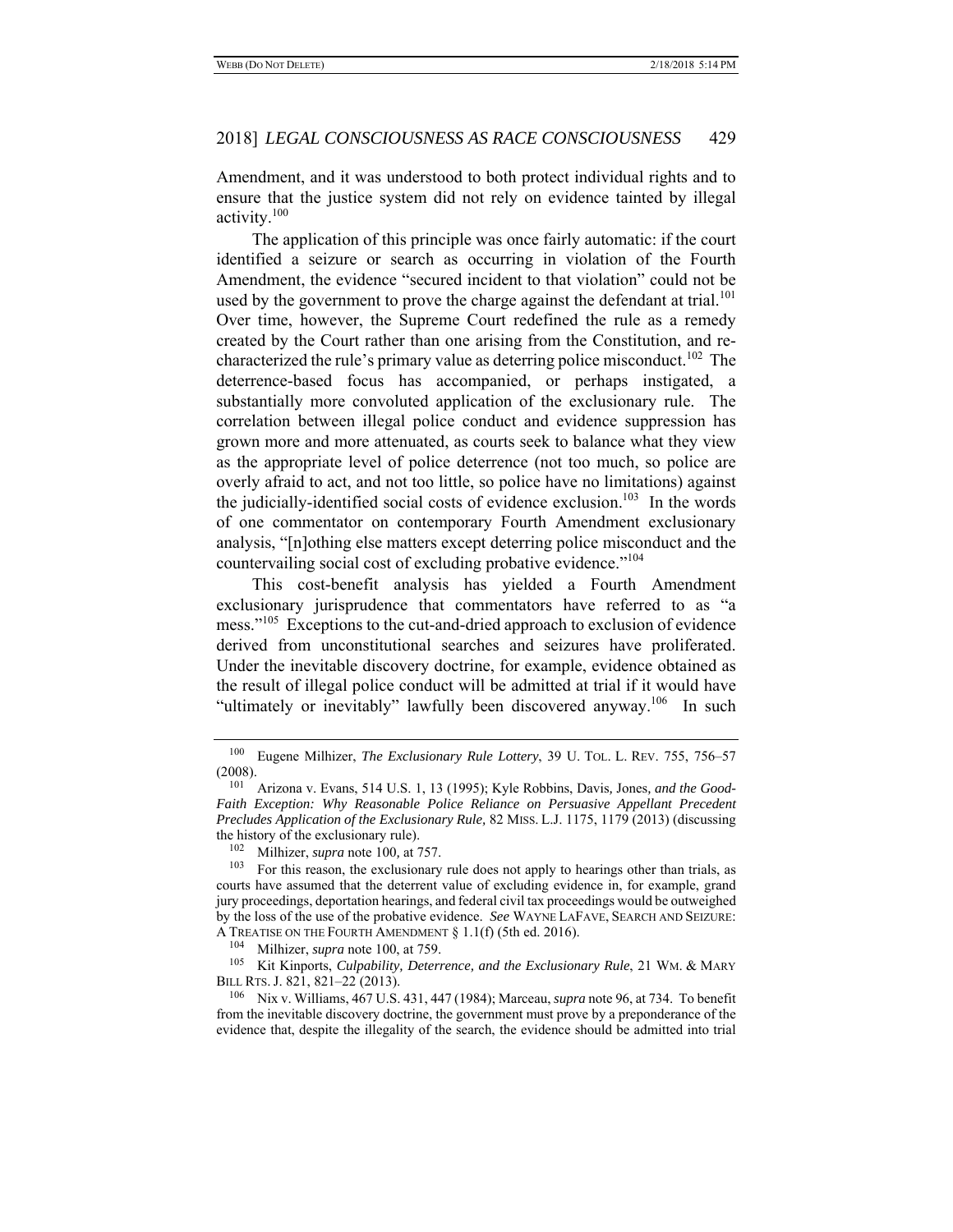circumstances, the Supreme Court concluded that the evidence should be admitted, as the disadvantage of excluding evidence that officers could have obtained legally outweighs whatever deterrent benefit exclusion might have carried.<sup>107</sup> In addition, under the good faith exception to the exclusionary rule, officers may reasonably rely on information that later turned out to be incorrect, such as a court-issued warrant that was found to be constitutionally inadequate, $108$  an inactive warrant mistakenly recorded as active by a clerk in a court database,  $^{109}$  and binding case law that was later overturned.<sup>110</sup> The good faith exception rests on the reasoning that officers will not be deterred from future misconduct by exclusion of evidence obtained as a result of reasonable reliance on wrong information, and thus the cost of the exclusion outweighed the benefit. $^{111}$ 

Far from the straightforward application of the exclusionary rule in its earlier years, under its current application the Supreme Court has made clear that exclusion of evidence is considered a "last resort."112 In *Herring v. United States*, the Court explained that, "[t]o trigger the exclusionary rule, police conduct must be sufficiently deliberate that exclusion can meaningfully deter it, and sufficiently culpable that such deterrence is worth the price paid by the justice system"113—a price that includes allowing the guilty and dangerous to escape justice.<sup>114</sup> The deterrent benefit must be

- $\frac{107}{108}$  Nix, *supra* note 106, at 443-44.
- <sup>108</sup> United States v. Leon, 468 U.S. 897 (1984).<br><sup>109</sup> Arizona v. Evans, 514 U.S. 1 (1995).
- Arizona v. Evans, 514 U.S. 1 (1995).
- 

110 Davis v. United States*,* 564 U.S. 229 (2011). 111 Kinports, *supra* note 105, at 825–28 (providing an overview of good faith exception caselaw, and noting the Court's reasoning in *Davis* that "exclusion in those circumstances 'deters no police misconduct' and therefore 'suppression would do nothing to deter' the

<sup>112</sup> In *Hudson v. Michigan*, the Supreme Court did not exclude evidence obtained by police officers who violated the procedure for a 'knock-and-announce' execution of a search warrant. 547 U.S. at 591. The Court, stating that the suppression of evidence "has always been our last resort, not our first impulse," reasoned that the deterrent value of excluding evidence for such a violation was low, because police officers did not have much to gain from failing to abide by knock-and-announce procedures and therefore would be likely to comply with them even absent the risk of evidence exclusion. *Id.* at 591.

113 555 U.S. 135, 144 (2009). In *Herring v. New York*, a police officer arrested a person based on an inactive warrant that was mistakenly recorded as active in a police computer system. *Id.* 

114 *Id.* at 141. *See* FRIEDMAN, *supra* note 13, at 81–83 (explaining that the exclusionary rule is affected by the fact that judges in criminal cases see a "biased sample"—only those searches in which evidence was discovered, not the many in which nothing was found—and "because judges don't want to let a bad guy go, they bless what the police did in that case, no

because the police could have found it through legal means, although they did not actually do so. *See* 68 Am. Jur. 2d, Searches and Seizures § 174, *Inevitable Discovery Exception.*  Perhaps, for example, the evidence would eventually have been seen in plain view, or perhaps the police would ultimately have been legally entitled to conduct an inventory of the car in which the evidence was improperly found.<br> $\frac{107}{107}$  Niv sung note 106 at 443 44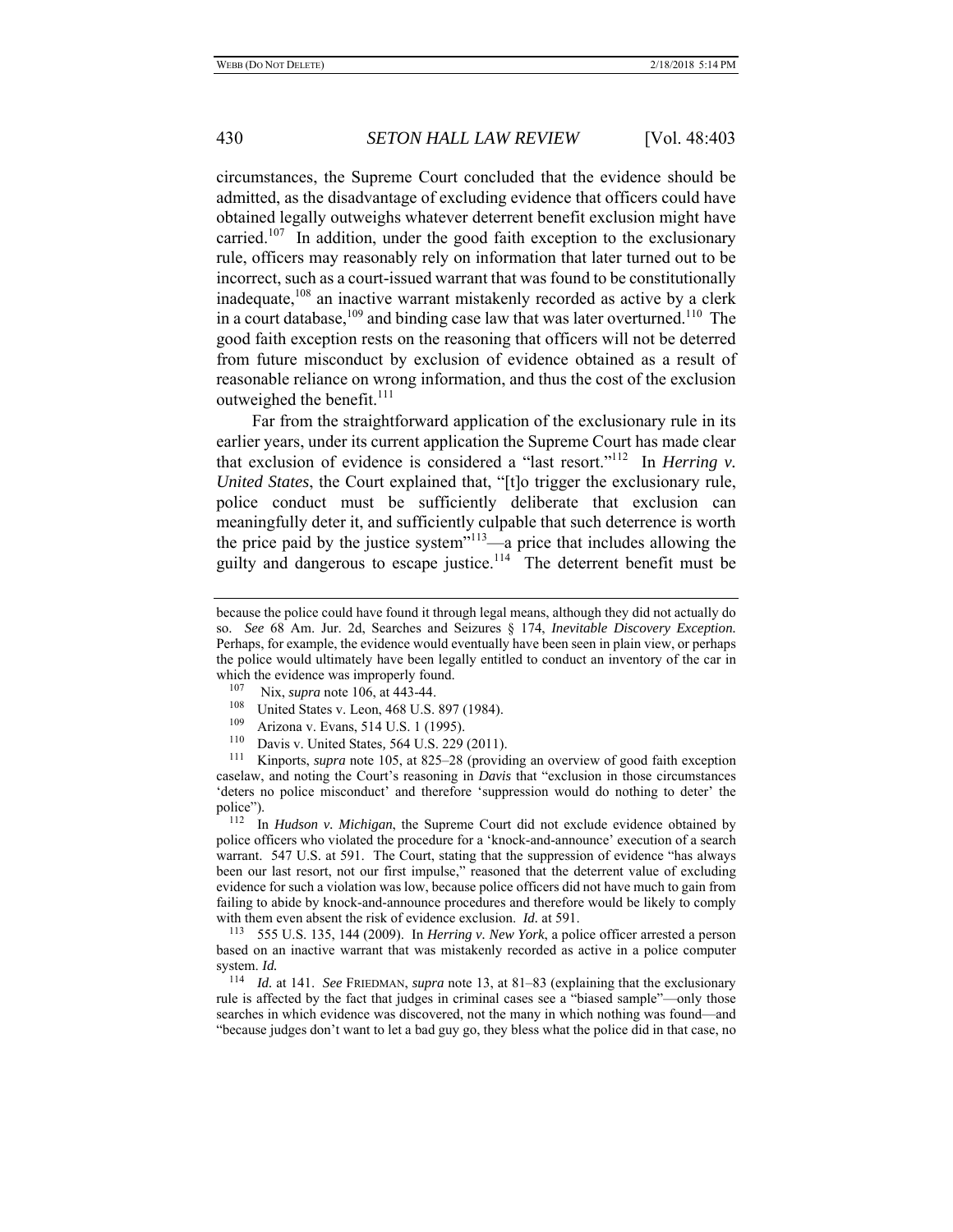extraordinarily high, therefore, to outweigh the magnitude of that cost. The *Herring* Court then introduced a *mens rea* element to the exclusionary rule analysis, holding that police errors that constituted "isolated negligence" rather than the more serious "deliberate, reckless, or grossly negligent conduct, or in some circumstances recurring or systemic negligence" would not be meaningfully deterred by evidence exclusion.<sup>115</sup> These and other exceptions to the exclusionary rule have triggered an avalanche of scholarship and commentary, and the proliferation of such exceptions has caused courts and others to question what, if any, power the exclusionary rule holds today. $116$ 

A reasonable person with an understanding of the exclusionary rule would, at minimum, know the following things: that the exceptions to the rule are myriad, and it is difficult to predict when such an exception will apply; that courts have determined that the rule does not act as a sufficient deterrent to justify evidence exclusion in a wide variety of situations, including those in which officers have acted negligently or failed to know or follow the law; and that exclusion of evidence will occur only as a last resort. A reasonable person with this legal knowledge might rationally conclude that police officers would not be meaningfully deterred from conducting an illegal seizure by fear of the risk of evidentiary exclusion.<sup>117</sup>

2. Civil Consequences

As the exclusionary rule has waned in power, courts have pointed to the existence of civil remedies such as injunctive relief and money damages as providing a more powerful deterrent to police misconduct than exclusionary principles. $118$  There are, however, serious questions as to whether civil remedies serve to limit police wrongdoing, starting with the lack of clear legal standards regarding police behavior.

matter how out of line it was." Once that blessing has occurred, it provides precedent that condones the same behavior in future cases.).

<sup>115</sup> *Herring*, 555 U.S. at 137, 144.

<sup>116</sup> FRIEDMAN, *supra* note 13, at 83 ("Not only does judicial distaste for the effect of the exclusionary rule lead to bad decisions, it also is leading the Supreme Court to systemically dismantle the exclusionary rule itself."); *See also* Kinports, *supra* note 105, at 832 ("[C]ommentators across the political spectrum representing a variety of jurisprudential disciplines have acknowledged that deterrence is not susceptible to empirical proof and thus at some level is largely a matter of conjecture.").

<sup>117</sup> This conclusion would be bolstered if the person was further aware that the vast majority of criminal cases are resolved by plea bargain, thus rendering the exclusionary rule, which attaches at trial, moot. *See* Lafler v. Cooper, 132 S. Ct. 1376, 1388 (2012) ("Ninetyseven percent of federal convictions and ninety-four percent of state convictions are the result of guilty pleas.").

<sup>118</sup> Hudson v. Michigan, 547 U.S. 586, 596–99 (2006).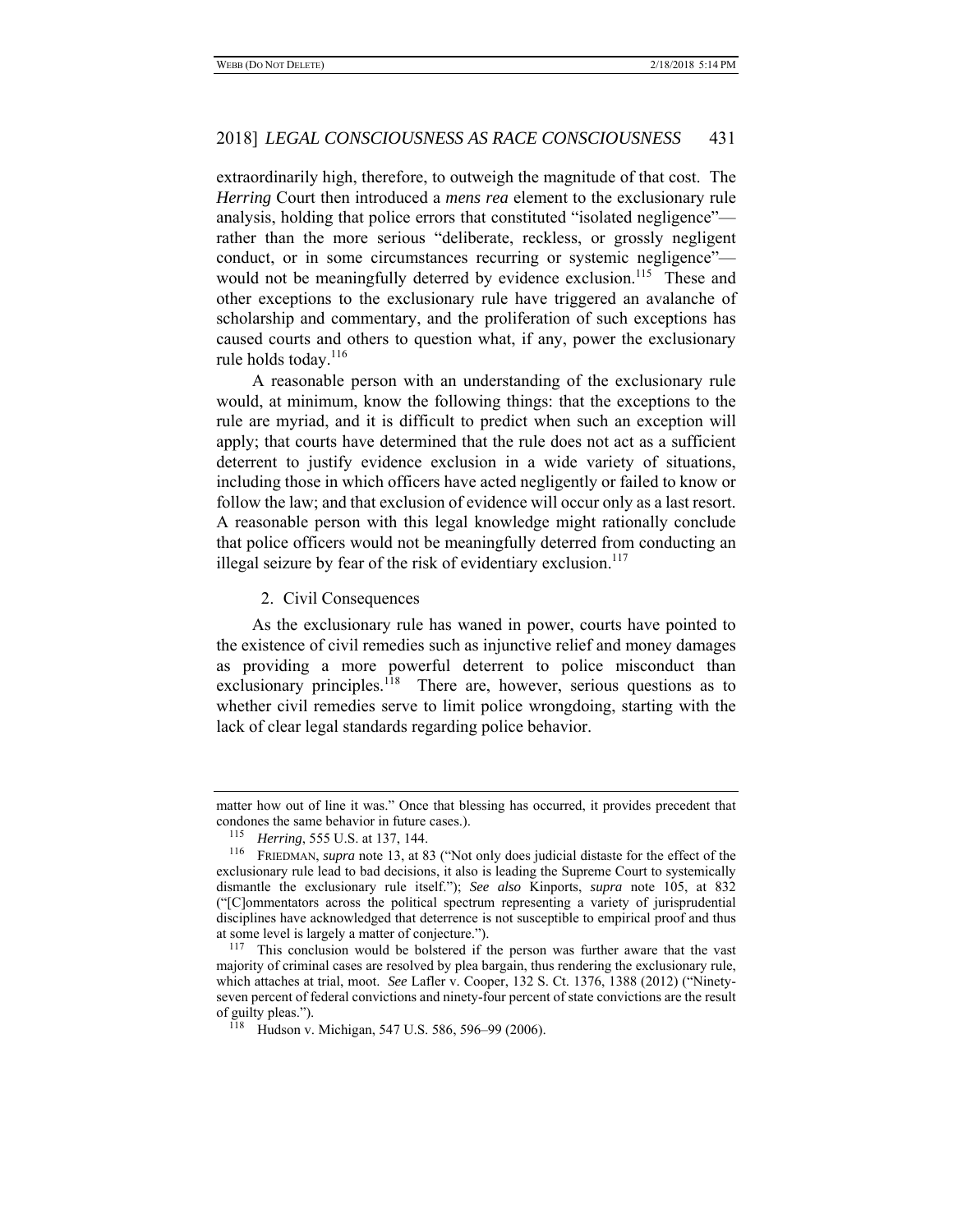As Professor Barry Friedman has argued, courts are comfortable providing guidance as to what police are allowed to do, but tend to avoid bright-line rules when it comes to imposing limitations on police power.<sup>119</sup> In evaluating whether the police violated the law, therefore, courts often consider all the circumstances at issue rather than setting definitive parameters limiting police conduct.<sup>120</sup> Here, as with the exclusionary rule, judicial decision-making is influenced by the desire to deter police misconduct while not going so far that police become afraid to act at all.<sup>121</sup>

For example, in *Graham v. Connor*, the Supreme Court noted that police officers are allowed to use "some degree of physical coercion or threat thereof" when effecting a seizure. The Court held that, when considering excessive force claims against officers, courts should evaluate the use of that force under the objective Fourth Amendment reasonableness standard, which involves a balancing of the intrusion on the civilian's Fourth Amendment rights against the "countervailing governmental interests at stake." $122$  Reasonableness is judged from the perspective of a police officer on the scene who is making "split-second judgments—in circumstances that are tense, uncertain, and rapidly evolving—about the amount of force that is necessary in a particular situation."123 Even cases which appear to establish a bright-line rule, such as *Tennessee v. Garner*'s prohibition against officers using deadly force to apprehend unarmed, non-dangerous fleeing suspects, involve balancing tests and circumstance-focused analyses that give the benefit of the doubt to police officers.<sup>124</sup> The lack of clear guidelines

<sup>119</sup> FRIEDMAN, *supra* note 13, at 86–87 (emphasis in original) (arguing that "the Supreme Court is happy to fashion clear rules telling the police what they *can* do, but terrified of telling them what they *cannot*," and describing the abundance of bright line rules regarding permissible police actions—such as the power to arrest for any legal violation, including those that carry no incarceration penalties, as established by *Atwater v. Lago Vista*, 532 U.S. 318 (2001), and the dearth of such clear rules proscribing police actions).

<sup>&</sup>lt;sup>120</sup> *Id.* at 87 (emphasis in original) ("But when asked to formulate a rule for what police may *not* do, the justices invariably choke. All of a sudden, clear rules are a problem . . . . [I]t is sheer delusion to believe the courts are regulating the police when no one else does. The courts aren't either."). 121 *Id.* at 84 ("Like Goldilocks's porridge, when it comes to deterring police misconduct,

one wants to get it exactly right.").<br><sup>122</sup> Graham v. Connor, 490 U.S. 386, 396 (1989).

<sup>123</sup> *Id.* at 396–97. *See* Brandon Garrett & Seth Stoughton, *A Tactical Fourth Amendment*, 103 VA. L. REV. 211, 223–24 (2017) (contending that the use-of force balancing test requires courts to look at the "facts known to the officer at the moment that force is employed."). The test does not take into account what the officer may have done to escalate the situation, nor does it consider what steps the officer could have taken to avoid the use of force, and thus is neither truly a totality of the circumstances test nor a reasonableness test.

<sup>&</sup>lt;sup>124</sup> Tennessee v. Garner, 471 U.S. 1, 11 (1985) (holding that "[a] police officer may not seize an unarmed, nondangerous suspect by shooting him dead," but "where the officer has probable cause to believe that the suspect poses a threat of serious physical harm, either to the officer or to others, it is not constitutionally unreasonable to prevent escape by using deadly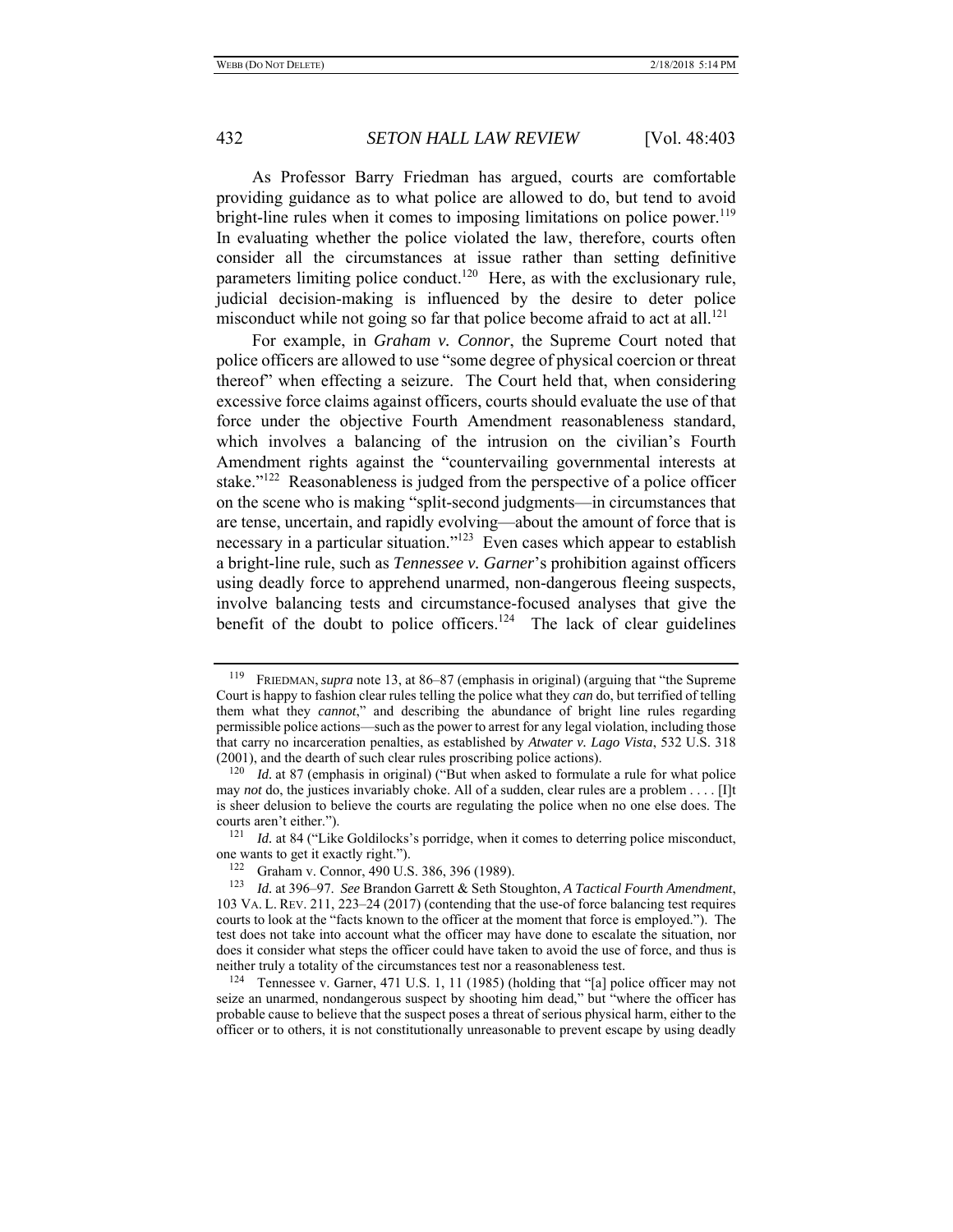regarding police misconduct thus makes it more difficult for plaintiffs to establish that the police violated a person's Fourth Amendment rights.<sup>125</sup> Complicating the situation still further is the fact that legal routes to remedies for such misconduct are convoluted and often blocked entirely.

A basic outline of the state of the law of civil remedies for police wrongdoing reveals its complexities and limitations.<sup>126</sup> A person who has been harmed by police officers and seeks money damages, for example, must navigate a byzantine set of legal standards. Except in narrow circumstances, that person cannot sue the federal or state government in federal court because those entities are protected by sovereign immunity.<sup>127</sup> She can sue federal,<sup>128</sup> state,<sup>129</sup> and local officials in their individual capacities, although local officials can only be sued for damages if the agent at issue was acting pursuant to an official "policy or custom"<sup>130</sup>—a standard that is extremely difficult to meet.<sup>131</sup> Further, in suits seeking retrospective damages for individuals in their individual capacities, the plaintiff faces the additional hurdle of overcoming qualified immunity, a doctrine which protects government officials from liability if "their conduct does not violate clearly established statutory or constitutional rights of which a reasonable person

force."). *See* ZIMRING, *supra* note 3, 122–23 (discussing the fact that although Garner established decades ago that police may not use lethal force to seize a person in the absence of serious risk of harm to the officers or community, the Supplemental Homicide Reporting system within the FBI's Uniform Criminal Reporting Section lists all killing of felons by police as "justifiable homicides").

<sup>125</sup> *See* Scott v. Harris, 550 U.S. 372, 382 (2007) (In evaluating whether a police officer violated the Fourth Amendment though his use of force, courts do not have recourse to an "easy to apply legal test," but must instead "slosh . . . through the factbound morass of 'reasonableness.'"); *Bell v. Wolfish,* 441 U.S. 520, 559 (1979) ("The test of reasonableness under the Fourth Amendment is not capable of precise definition or mechanical application.").

<sup>126</sup> For a helpful and thorough summary of the law governing civil litigation related to allegations of Fourth Amendment violations by the police, see Marceau, *supra* note 96, at 717–30.

<sup>127</sup> *See* Hans v. State of Louisiana, 134 U.S. 1, 13 (1890) (holding that a person cannot sue a state in federal court without the state's consent); U.S. CONST. amend XI ("The Judicial power of the United States shall not be construed to extend to any suit in law or equity, commenced or prosecuted against one of the United States by Citizens of another State, or by Citizens or Subjects of any Foreign State.").

<sup>128</sup> Bivens v. Six Unknown Named Agents of Fed. Bureau of Narcotics, 403 U.S. 388  $(1971)$ .

 $^{129}$  42 U.S.C. § 1983 (2012).<br> $^{130}$  Monell v Den't of Soc.

Monell v. Dep't of Soc. Servs. of N.Y., 436 U.S. 658, 694 (1978) ("We conclude, therefore, that a local government may not be sued under § 1983 for an injury inflicted solely by its employees or agents. Instead, it is when execution of a government's policy or custom, whether made by its lawmakers or by those whose edicts or acts may fairly be said to represent official policy, inflicts the injury that the government as an entity is responsible under §  $\frac{1983.}{131}$ .

<sup>131</sup> Avidan Y. Cover, *Reconstructing the Right Against Excessive Force*, 68 FLA. L. REV. 1773, 1776–77 (2016) (describing the policy and custom requirement as a "near-impossible" standard).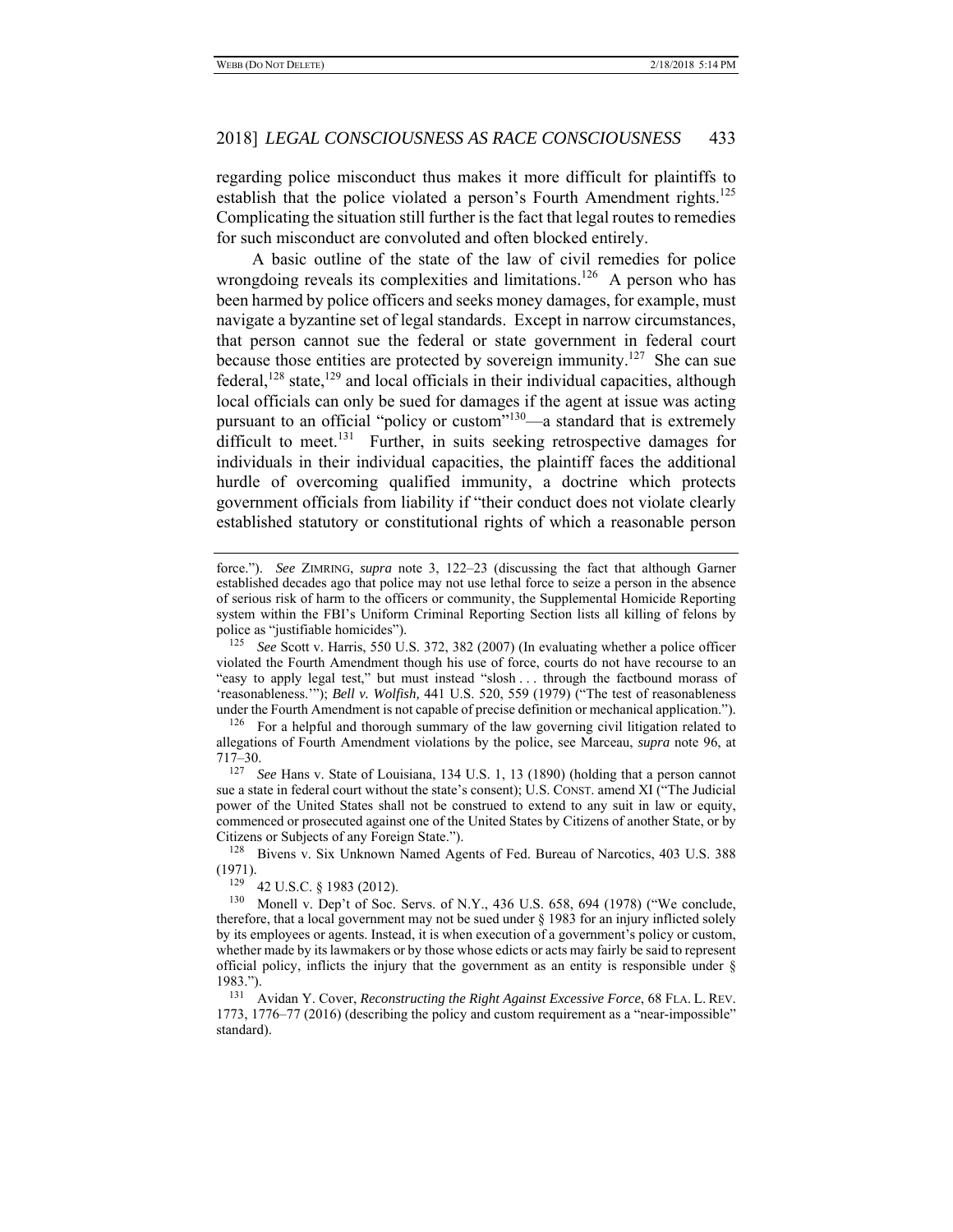would have known."<sup>132</sup>

After the Supreme Court's decision in *Pearson v. Callahan*, courts determining whether a government official is protected by qualified immunity may first decide if a right was "clearly established" before determining whether it was a right anchored in the Constitution;<sup>133</sup> indeed, if a court determines that the right was not clearly established, it often does not address the question of constitutionality at all.<sup>134</sup> As critics have observed, however, courts generally find that a rule or law was clearly established at the time of the officer's conduct only when a previous case or cases in the same jurisdiction found fault with almost identical police behavior.<sup>135</sup> This cramped approach to the 'clearly established' analysis has expanded qualified immunity protections to such a degree that the Supreme Court has declared that qualified immunity protects "all but the plainly incompetent or those who knowingly violate the law."136 As a practical matter, furthermore, the vast majority of officers are indemnified by the jurisdictions in which they work, and thus even if damages are imposed against them they are borne by the municipality and not the individual. $137$ 

<sup>132</sup> Harlow v. Fitzgerald, 457 U.S. 800, 818 (1982). Some jurisdictions also ask whether the officer's actions were objectively reasonable in light of the established law, which "makes it even harder for plaintiffs to succeed against defendant officers." Cover, *supra* note 131, at 1810. In addition to qualified immunity, some government officials are granted absolute immunity from suit. *See, e.g.*, Tenney v. Brandhove, 341 U.S. 367, 376 (1951) (granting legislators absolute immunity under § 43 (now § 1983)); *see also* Alan Chen, *The Facts About Qualified Immunity*, 55 EMORY L.J. 229, 234–35 (2006) (describing the absolute immunity doctrine).

<sup>133</sup> Pearson v. Callahan, 555 U.S. 223, 236 (2009). The Court in *Pearson* overruled *Saucier v. Katz*, in which the Court mandated that lower courts determine whether a constitutional violation occurred before determining whether the right involved was clearly established. 533 U.S. 194, 201 (1994). For a review of the history of the qualified immunity doctrine, and an empirical analysis of the impact of the order of analysis on acknowledgement of constitutional rights, see Nancy Leong, *The Saucier Qualified Immunity Experiment: An Empirical Analysis*, 36 PEPP. L. REV. 667 (2009).

<sup>134</sup> Aaron L. Nielson & Christopher J. Walker, *Strategic Immunity*, 66 EMORY L.J. 55, 71 (2016) ("Since *Pearson*, the Court has repeatedly exercised this discretion, sometimes opting to decide the constitutional question and sometimes not."); Greg Sobolski & Matt Steinberg, Note, *An Empirical Analysis of Section 1983 Qualified Immunity Actions and Implications of Pearson v. Callahan*, 62 STAN. L.REV. 523 (2010) (reviewing cases in which courts addressed the constitutional violation question and considering the impact of such consideration on the grant of qualified immunity).

<sup>135</sup> Cover, *supra* note 131, at 1792–93 (explaining that the Supreme Court "has defined 'clearly established' so as to require that case law involve an almost exact same set of facts and that the case come from the Supreme Court or a circuit court of the same jurisdiction. The clearly established law test's rigid specificity requirement has proven difficult for plaintiffs to surmount. The Court has admonished courts not to look to generalities of law but only to precedents mirroring the complaint's set of facts.").<br> $\frac{136}{136}$  Mollay v Briggs 475 U.S. 335, 341 (1986)

Malley v. Briggs, 475 U.S. 335, 341 (1986).

<sup>137</sup> *See* Joanna C. Schwartz, *Police Indemnification*, 89 N.Y.U. L. REV. 885, 912–13 (2014) (reporting study results which indicated that, in forty-four jurisdictions covered by the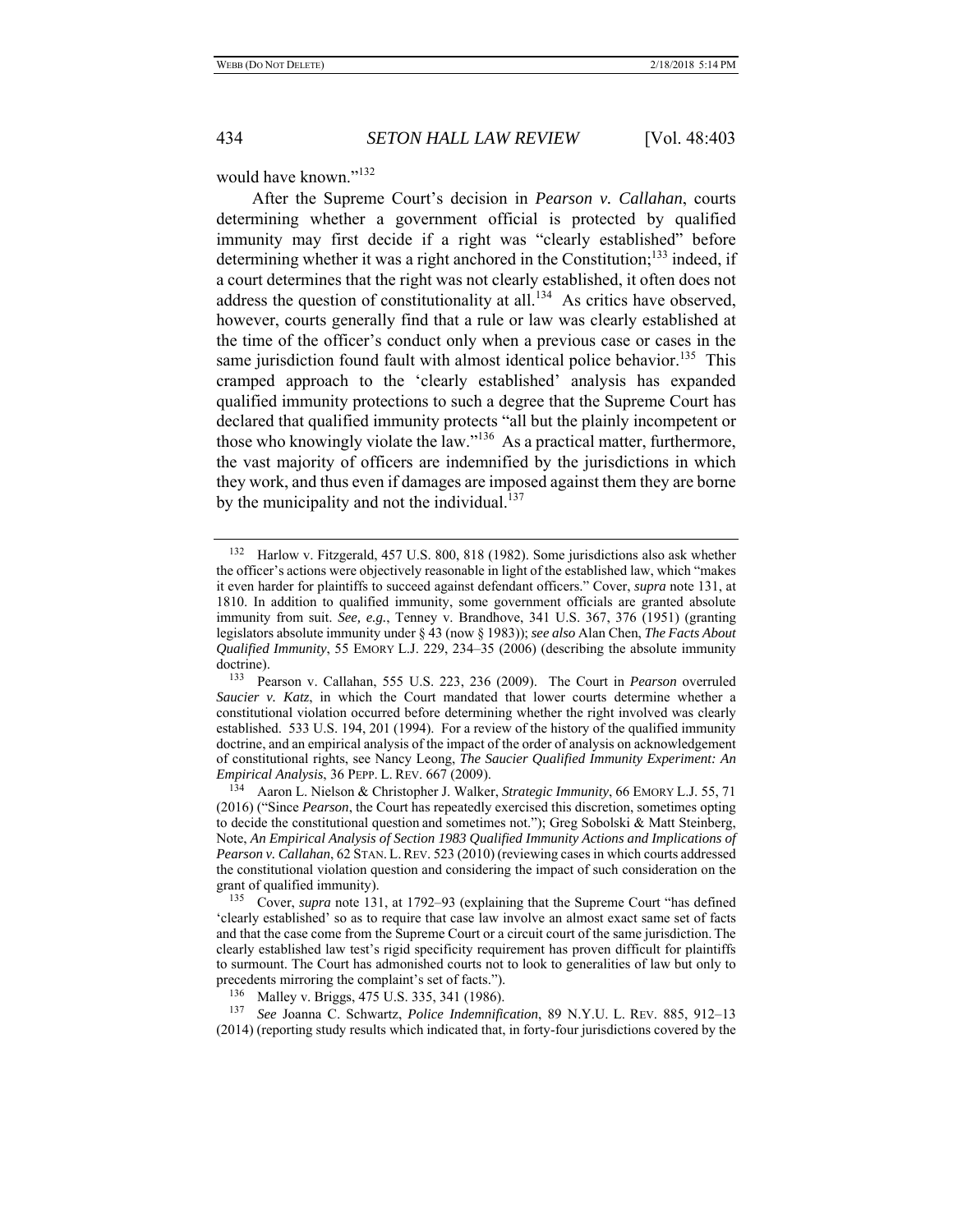Plaintiffs in police brutality cases thus face significant barriers to success.<sup>138</sup> This is not to say that police departments never pay damages or undertake institutional changes as a result of lawsuits; these consequences certainly occur, and in some cases cost jurisdictions millions of dollars.<sup>139</sup> There is no evidence, however, that even these large damage amounts deter police wrongdoing. Further, because officer misconduct, including the commission of acts of violence against community members, is rarely met with legal consequences, in the words of Professor Franklin Zimring, "police killings  $\dots$  are usually dirt cheap."<sup>140</sup>

The applicable law regarding injunctive or declaratory relief is similarly difficult to navigate. A person may bring a lawsuit for declaratory or injunctive relief against a federal,<sup>141</sup> state,<sup>142</sup> or local<sup>143</sup> official in his official capacity—although again, only if the local government employee was acting pursuit to agency custom, policy, or practice.<sup>144</sup> While the qualified immunity doctrine does not apply in suits seeking injunctive or declaratory relief from the actions of federal or state agents acting in their official capacity, plaintiffs in such cases face a different obstacle to litigation. Because they are asking for prospective relief, they must demonstrate that, under the standing requirement of Article III of the United States Constitution, there is a 'case' or 'controversy' that the court is capable of resolving.<sup>145</sup> Plaintiffs can only meet this standard if they can demonstrate that an injury is imminent, not hypothetical. $146$ 

The Court's ruling in *City of Los Angeles v. Lyons* set a high bar for the establishment of imminent injury. In *Lyons,* the Court held that, despite substantial evidence that Los Angeles police officers routinely applied

139 *See* Rachel Moran, *Ending the Internal Affairs Farce*, 64 BUFF. L. REV. 837, 850–51 (2016) (reviewing monetary awards paid in several high-profile police misconduct cases).

study, police officers paid only 0.02% of damages recovered by plaintiffs in civil rights suits as a result of indemnification).

<sup>138</sup> Cover, *supra* note 131, at 1777 (stating that, as a consequence both of the qualified immunity doctrine and the Supreme Court's focus on the police perspective when assessing allegations of excessive force, it is "exceedingly difficult for victims of police brutality to overcome defendants' motions to dismiss or motions for summary judgment.").

ZIMRING, *supra* note 3, at 120; *id.* at 126–28 (describing the lack of data on how many lawsuits are filed related to police killings, how many of those lawsuits are successful, the range of settlement outcomes, and the extent to which the government pays any damages imposed, but noting that most of the "immediate costs are imposed on the victims of violence and their families"). 141 28 U.S.C. § 1331 (2012). 142 42 U.S.C. § 1983 (2012); *Ex parte Young*, 209 U.S. 123 (1908).

<sup>&</sup>lt;sup>143</sup> 42 U.S.C. § 1983 (2012); Monell v. Dep't of Soc. Servs. of N.Y., 436 U.S. 658 (1978). <sup>144</sup> Los Angeles Cty. v. Humphries, 562 U.S. 29, 37 (2010) (holding that the policy or

custom requirement of *Monell* applies to suits for injunctive relief as well as damages).

<sup>145</sup> U.S. CONST. art. III, § 2, cl. 1.

<sup>146</sup> Los Angeles v. Lyons, 461 U.S. 95, 101–02 (1983).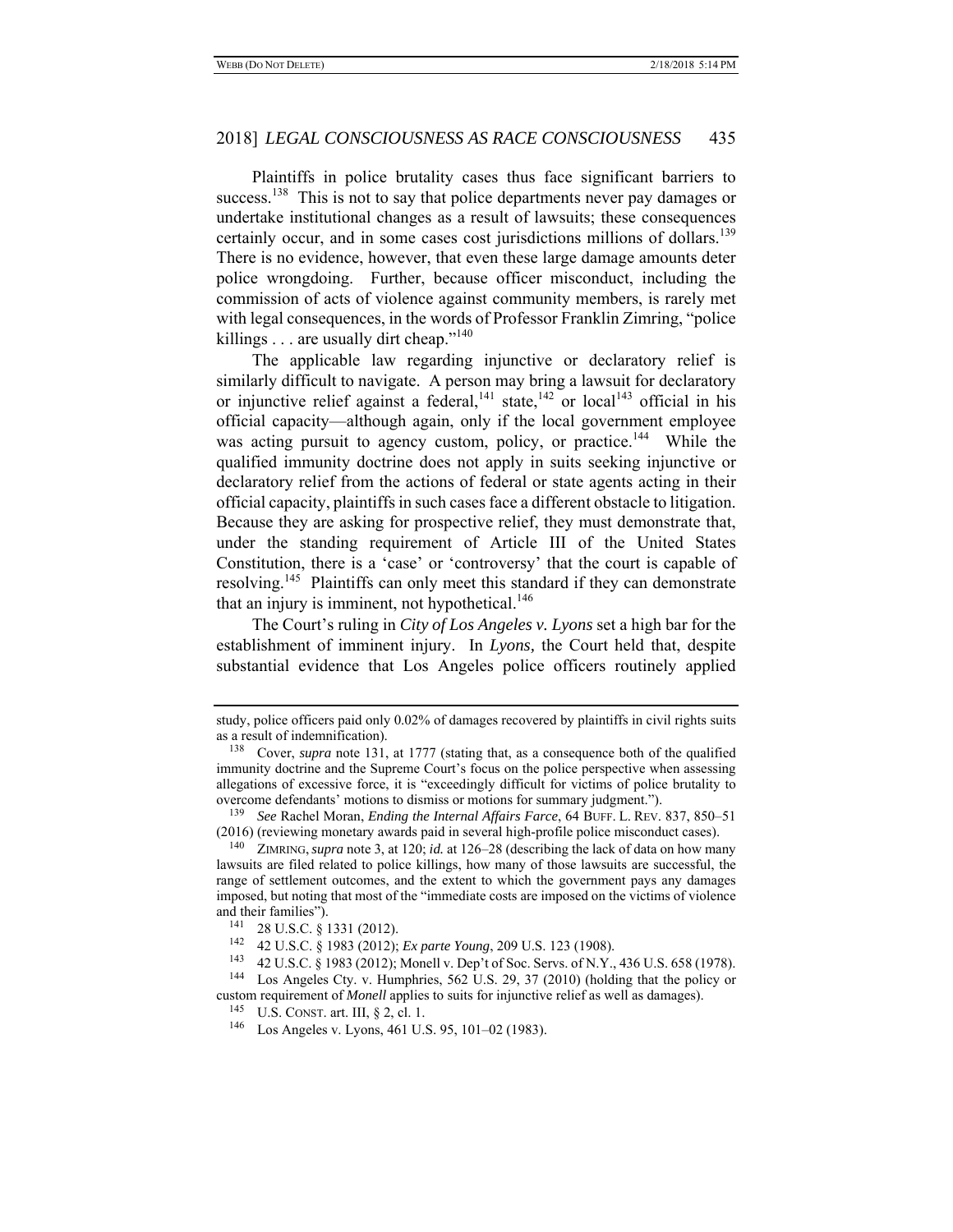chokeholds to members of the community, Mr. Lyons, who himself had been choked by an officer, could not establish "a real and immediate threat that he would again be stopped for a traffic violation, or for any other offense, by an officer or officers who would illegally choke him into unconsciousness without any provocation or resistance on his part."<sup>147</sup> Without such a demonstration, Mr. Lyons did not establish standing to sue.<sup>148</sup> Such a challenging standing requirement has served to significantly impede litigation seeking injunctive or declaratory relief, as plaintiffs in such suits struggle to establish Article III standing.

A reasonable person with even a basic understanding of the law governing civil lawsuits involving police misconduct would know that police misconduct is not clearly defined, making it difficult for plaintiffs to establish that a legal violation has occurred, and the law either completely blocks the filing of suits or establishes extremely high barriers to plaintiff success. A person with this legal knowledge could then rationally conclude that police officers would not be meaningfully deterred from conducting an illegal seizure by fear of the risk of civil consequences.

### 3. Other Potential Penalties

A police officer who uses unjustified force or violence against a civilian could, like all members of society who violate the law, face criminal charges as a result of his actions.<sup>149</sup> In order for this to occur, a prosecutor must be willing to charge the officer and/or bring a case before a grand jury to obtain an indictment. The prosecution must also be willing to seek a conviction, which in the case of trial requires proof beyond a reasonable doubt that the officer is guilty of all elements of the crimes for which he is charged. These procedural hoops and protections apply to police as they do to all members of society, but charging and convicting police officers with crimes committed on the job has its own unique challenges due to the protections that the law and the legal system provide to law enforcement officers suspected of wrongdoing.

<sup>147</sup> *Id.* at 105–06 ("In order to establish an actual controversy in this case, Lyons would have had not only to allege that he would have another encounter with the police but also to make the incredible assertion either, (1) that *all* police officers in Los Angeles *always* choke any citizen with whom they happen to have an encounter, whether for the purpose of arrest, issuing a citation or for questioning or, (2) that the City ordered or authorized police officers to act in such manner.").

<sup>&</sup>lt;sup>148</sup> *Id.* at 107–12.<br><sup>149</sup> See Bedi supp

<sup>149</sup> *See* Bedi, *supra* note 80, at 82–83, n.20 (noting that the officer may be prosecuted under state or federal criminal law statutes, or might perhaps face consequences under "official oppression statutes," which are "broadly worded laws that make it a crime for a police officer or other official to knowingly abuse her power," or the close federal equivalent, prosecution under 18 U.S.C. § 242, which "subjects police officers to liability if they deprive a person of a constitutional right, which can include physical harm.").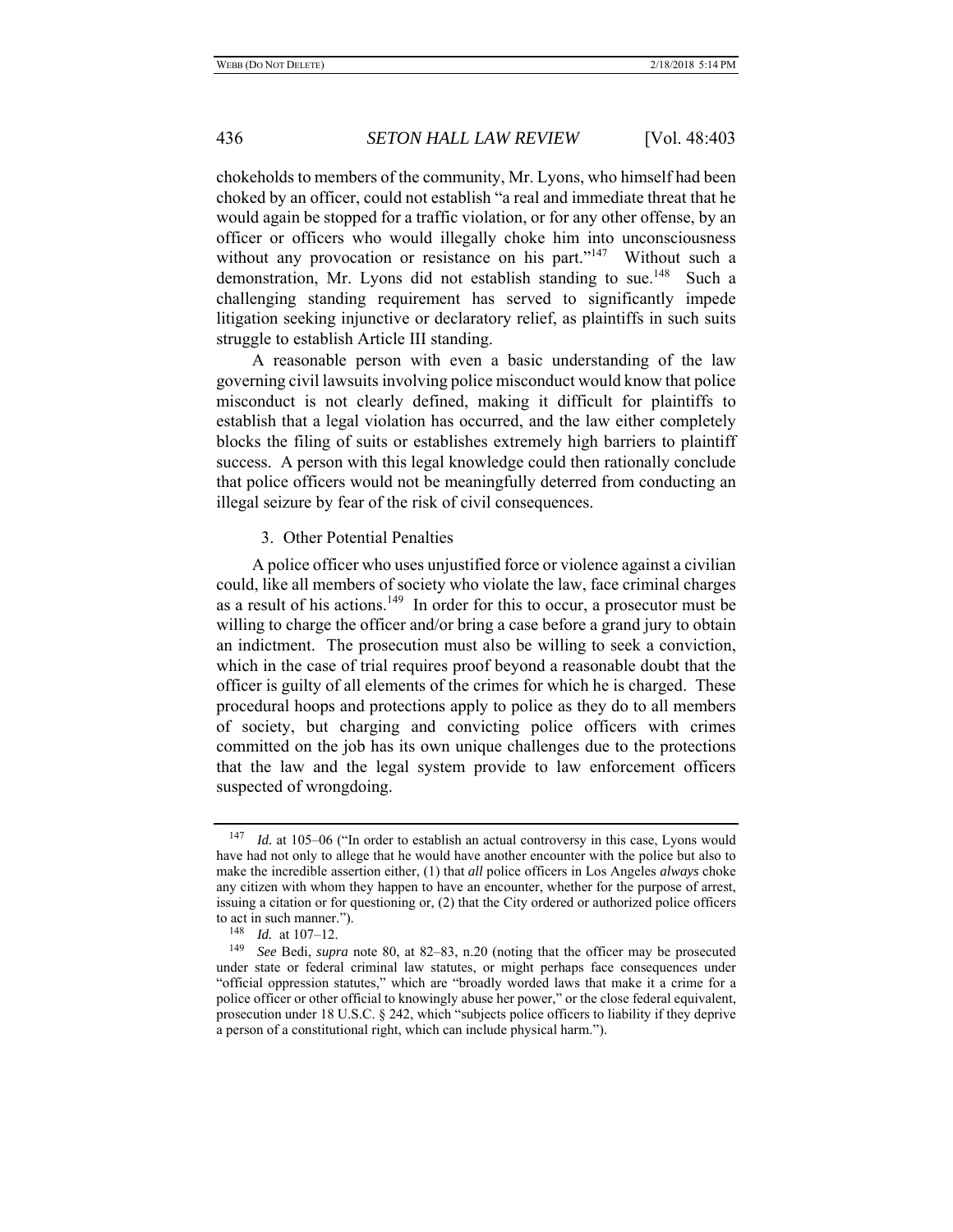First, prosecutors work closely with police officers, a connection that has caused observers to raise concerns regarding bias and conflicts of interest when DA's offices are called upon to investigate and prosecute law enforcement.<sup>150</sup> Prosecutors have provided police officers with a heightened level of process before making charging decisions or seeking an indictment, such as presenting detailed evidence to grand juries that includes the police officer's perspective and testimony that supports that perspective.<sup>151</sup> This approach is rarely undertaken in cases where the suspect is not on the police force. Further, in many jurisdictions, police are statutorily protected under a Law Enforcement Officers' Bill of Rights (LEOBOR) from particular methods of investigation at the hands of other officers, such as certain types of interrogation tactics.<sup>152</sup> LEOBOR statutes also provide benefits such as enforced delays between the act of suspected misconduct and the initiation of a police investigation.153 Officers therefore receive a much higher standard of pre-trial protections and review than do community members suspected of criminal behavior, which bolsters the likelihood that officers will not be charged with crimes by prosecutors or indicted by grand juries.

Further, there are no bright-line rules regarding when an officer is justified in employing violence against a civilian. The legal standards regarding police use of force favor the police officer's perceptions of the encounter and the "split-second" decision-making inherent to police work.<sup>154</sup> The focus on the reasonableness of the police officer's decision to use force, a focus which takes into account the officer's perspective on the danger he faced—such as the nature of the neighborhood, the actions of the civilian, his feelings of fear, and so forth—frequently results in prosecutors, grand juries, and jurors finding that the use of force was justified.<sup>155</sup> While criminal

<sup>150</sup> *See* Kate Levine, *Who Shouldn't Prosecute the Police*, 101 IOWA L. REV. 1447, 1147– 48 (2016) (arguing that giving prosecutors responsibility for charging and trying police officers in the same jurisdiction constitutes an unwaivable conflict of interest).

<sup>151</sup> *See* Kate Levine, *How We Prosecute the Police*, 104 GEO. L.J. 745, 750 (2016) (describing the type of process prosecutors "tend to give to police suspects, including thorough investigation and full evidentiary presentations to well-informed grand juries").

<sup>152</sup> Kate Levine, *Police Suspects*, 116 COLUM. L. REV. 1197, 1224–27 (2016) (discussing the protections provided to police by LEOBOR in at least fourteen states in regards to interrogation by police, including limitations on the number of officers who can conduct the interrogation, the restriction on the use of abusive language and the use of promises as an incentive to encourage the officer to speak, and the requirement that questioning take place during the day).

<sup>153</sup> Kevin M. Keenan & Samuel Walker, *An Impediment to Police Accountability? An Analysis of Statutory Law Enforcement Officer's Bill of Rights*, 14 B.U. PUB. INT. L.J. 185, 212 (2005) (discussing the protections provided to police by LEOBOR statutes, including enforced delays before investigations can begin).

<sup>154</sup> *See* Scott v. Harris, 550 U.S. 372 (2007); Graham v. Connor, 490 U.S. 386 (1989); Tennessee v. Garner, 471 U.S. 1 (1985).

See Carbado, *supra* note 52, at 1518–19 (discussing the ways that the reasonableness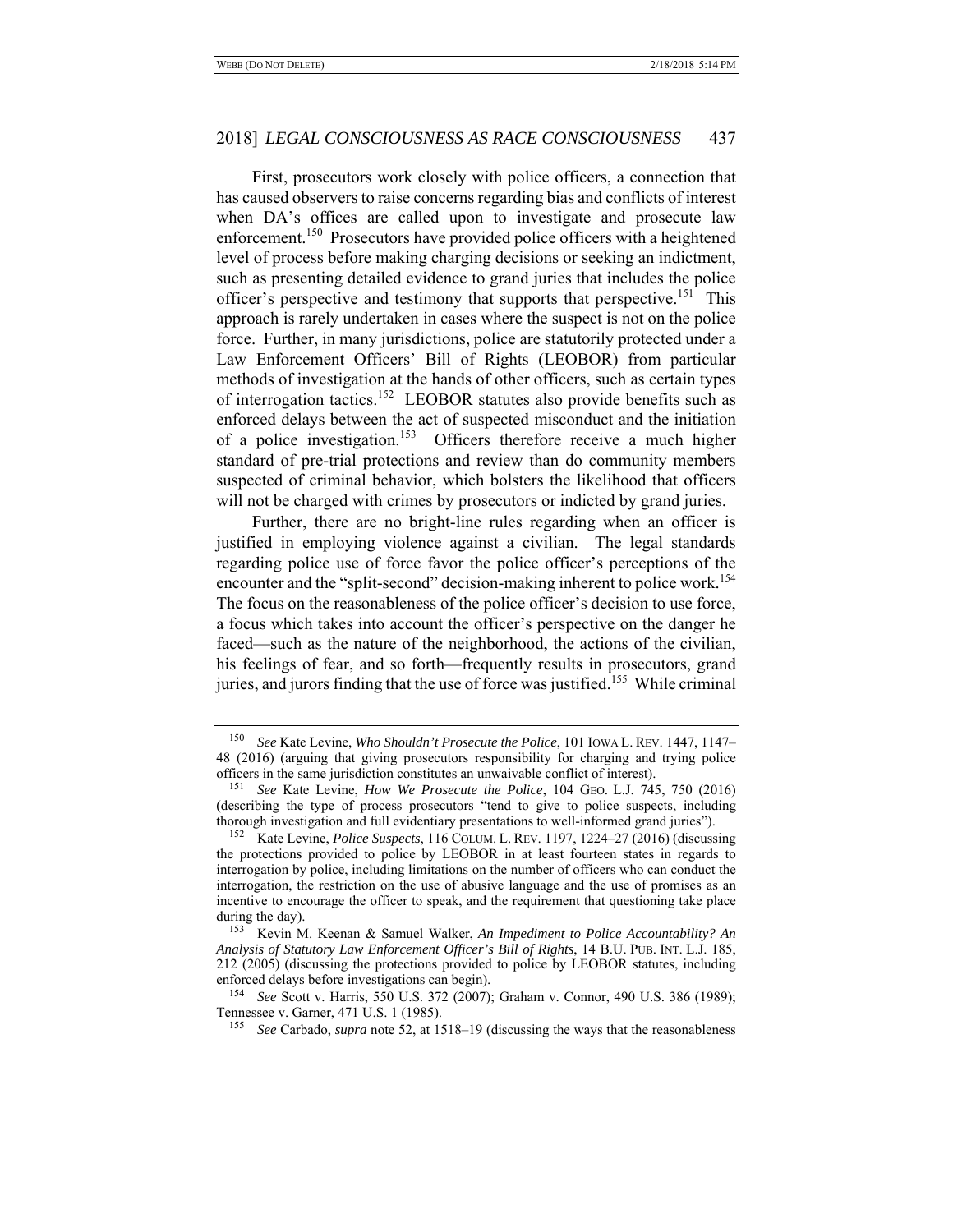convictions of police officers do occur, because police are guarded by extensive legal defenses and rarely convicted, a reasonable person could have substantial concerns about the criminal law's deterrent effect on police misconduct.

In addition to this knowledge, a reasonable person could be aware that police are also governed by, and may receive additional protections from, a multitude of laws that may impact police accountability, such as civil service and collective bargaining statutes.<sup>156</sup> Perhaps more attenuated from pure "knowledge of the law" is the reasonable person's awareness of possible sanctions imposed against wayward police officers by the police department itself. Here, too, the reasonable person would have reason to doubt that the possibility of internal police department sanctions serves as an effective deterrent to police misconduct. While police departments have internal review procedures in which departments investigate alleged misconduct by their own officers, such as civilian complaints, these procedures are critiqued as ineffective at best.<sup>157</sup> Problems with the systems, as Professor Rachel Moran has explained, include the imposition of byzantine requirements for the filing of civilian complaints, failure to follow up complaints with investigations, investigations in which departments apply high standards of proof and a proclivity to believe and support their fellow officers, and an unwillingness to impose sanctions on officers, even in cases of serious misconduct.<sup>158</sup> Independent review agencies, in which police departments receive oversight from people or organizations outside of law enforcement, do not fare much better, as they are often hampered by issues such as low staffing, a lack of access to the evidence needed to meaningfully review the case, and the inability to discipline officers found to have acted

doctrine in excessive force cases "translate[s] [police] violence into justifiable force," and noting that in trial "[t]he inquiry is . . . whether a reasonable person in the officer's position would have believed that the use of force was necessary. An officer's testimony that he/she feared for his/her life, that he/she was in a high-crime area, that it was late at night, and that he/she thought the suspect had a gun, will often be enough to support the conclusion that the officer acted reasonably"); Lawrence Rosenthal, *Good and Bad Ways to Address Police Violence*, 48 URB. LAW. 675, 679–81 (2017) (discussing the ways that state criminal law through the provision of a "public authority" defense—and federal criminal law analyze the reasonableness of or justification for police violence).

<sup>156</sup> Rachel A. Harmon, *The Problem of Policing*, 110 MICH. L. REV. 761, 764, 795–809 (2012) (addressing "the full web of federal, state, and local laws that govern the police outside of the context of criminal investigations," and arguing that "courts tailor their interpretation of § 1983 and the exclusionary rule to encourage changes in police behavior, yet civil service law, collective bargaining law, and federal and state employment discrimination law simultaneously discourage the same reforms").

<sup>157</sup> *See, e.g.*, Moran, *supra* note 139, at 854, 866–68 (discussing the ways in which "[a]llowing officers within the same police department to investigate each other presents a variety of problems throughout the entire complaint process, from intake to investigation to decision-making and discipline").

<sup>158</sup> Moran, *supra* note 139, at 853–61.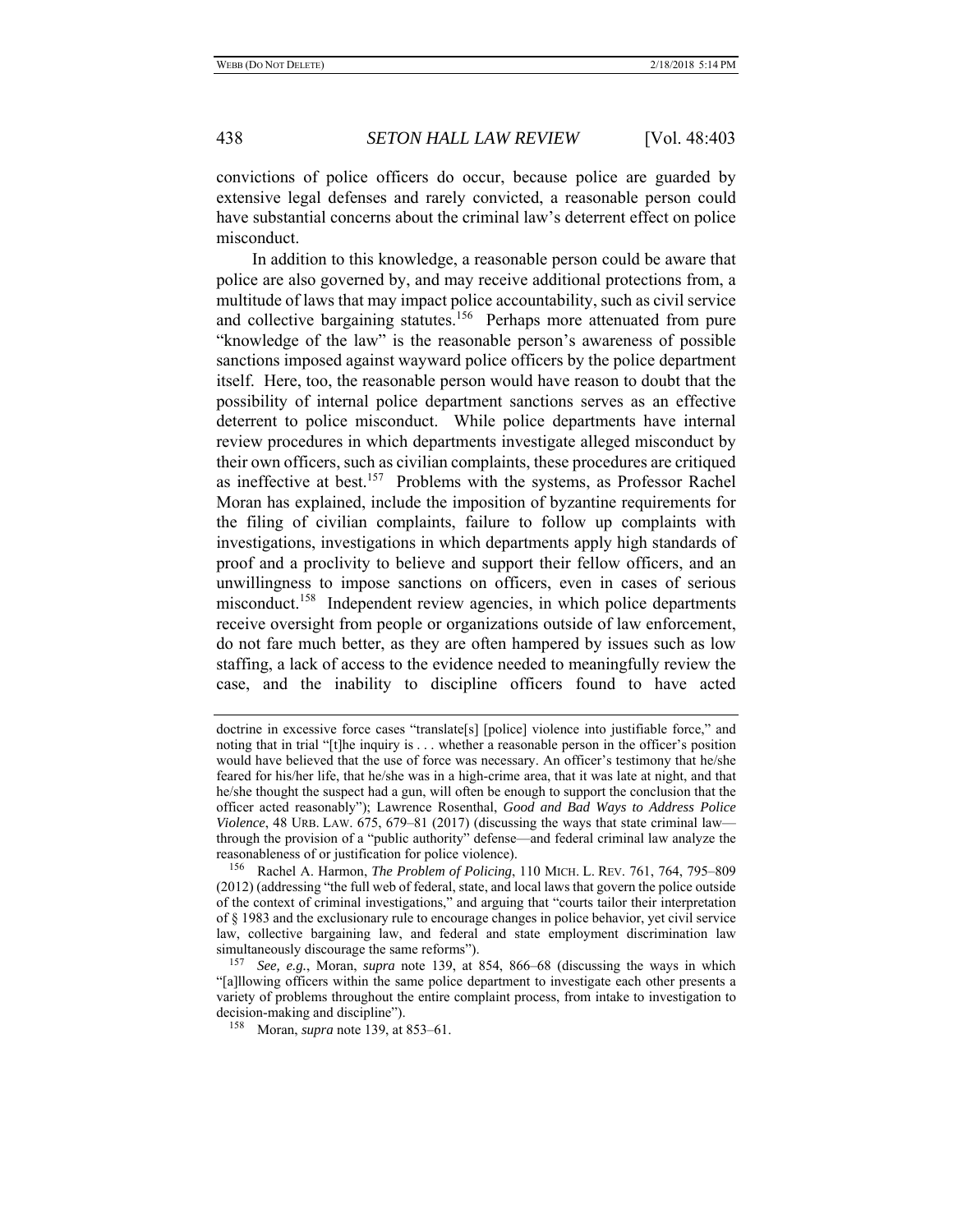#### wrongfully.<sup>159</sup>

A reasonable person with an understanding of the criminal law or administrative procedures related to police wrongdoing thus would know that the protections afforded the police are derived from multiple legal sources, and proving that a police officer violated the law or police codes of conduct requires surmounting a variety of complex legal and procedural challenges. A reasonable person with this legal knowledge could then rationally conclude that police officers would not be meaningfully deterred from committing a wrongful act by fear of the risk of consequences within the criminal system or police departments themselves.

### III. LEGAL CONSCIOUSNESS AS RACE CONSCIOUSNESS

African American people and other people of color have long stated that interactions with police are deeply affected both by the fear of police misconduct and violence and a belief that such actions, even when unprovoked and unwarranted, carry no consequences to the officer. African American scholars, authors, and advocates have described the daily anxiety of living in a society in which police misconduct and violence goes unchecked and undeterred.<sup>160</sup> Under current Fourth Amendment seizure jurisprudence, courts do not engage with any aspect of these assertions. As described above, courts evaluating whether an officer had reasonable suspicion or probable cause to conduct a stop or seizure do not consider data involving police interactions with people of color or even, in most cases, the personal bias of the police officer. Further, the subjective fear of the civilian, even if based on specific experiences with the police, falls outside of the strict objective approach to the reasonable person standard. The lived experiences of people of color in interactions with the police are not just pushed to the margins, but are kept out of the analysis altogether.

But if courts explicitly assume that both civilians and police officers have knowledge of the law that governs interactions between law enforcement and members of the community, the marginalized perspective of people of color moves toward the center. This is so because all parties with such knowledge would be aware that laws that apply to police misconduct —laws that provide few clear limits on police behavior, are deferential to police decision-making, and byzantine in their application – provide little deterrent influence to those officers who act outside of Constitutional and statutory limits. All people stopped by the police should thus be assumed to understand what many African American people have

<sup>159</sup> *Id.* at 868–82 (describing the reasons that independent review boards are often not an effective means of identifying or punishing police misconduct). 160 *See, e.g.*, McMurtry-Chubb, *supra* note 6; DYSON, *supra* note 6, at 27; OGLETREE,

*supra* note 6, at 115–241.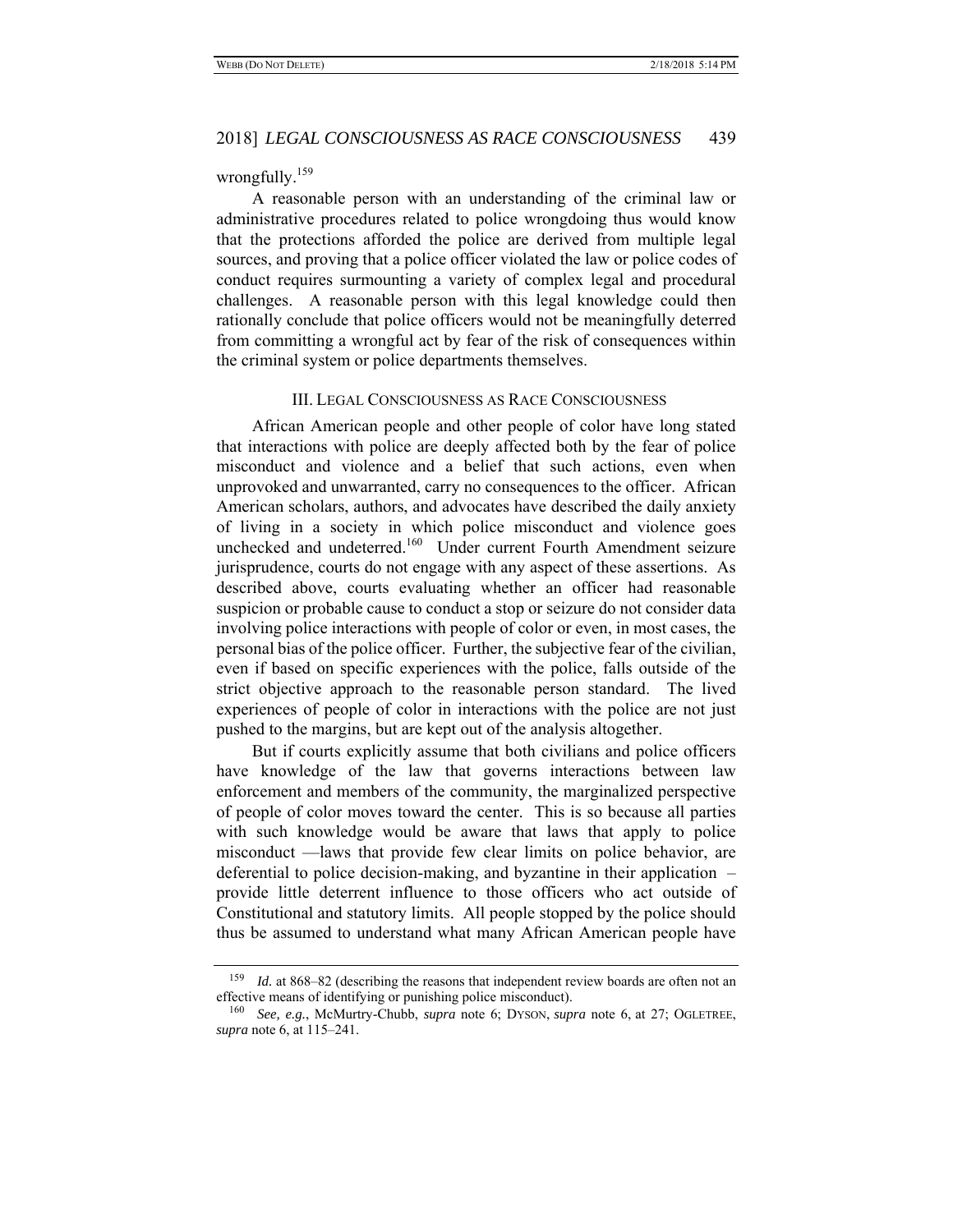long been asking courts—and society as a whole—to recognize: that an encounter with the police is one in which police power is largely unchecked.

## A. *Knowledge of the Law and the Reasonable Person's Freedom to Terminate a Police Encounter*

Advocates for reform have sought to persuade courts to consider the reasonable fear of police misconduct in the seizure analysis by demonstrating why failure to do so is dismissive of the racialized reality of police encounters.<sup>161</sup> African American people may be subjectively aware of the lack of legal accountability for police misconduct based on personal or community experience, because African American people are statistically more likely to experience that misconduct and its racially-influenced aftermath. People of color are far more likely to be stopped by police without reasonable suspicion, arrested without probable cause, and be assaulted or killed by police than are white people.<sup>162</sup> Police shootings of unarmed African American people have, on the public stage, remained unindicted by grand juries, uncharged by prosecutors, unconvicted by juries, and unpunished under the civil law—a phenomenon that Professor Margalynne Armstrong has termed "legal impunity for taking Black lives."<sup>163</sup> Understanding the law surrounding police accountability and how it is or is not enforced demands a race-conscious analysis; it is not a 'race-neutral' body of law just as the Fourth Amendment is not truly a 'race-neutral' jurisprudence.

But courts undertaking a Fourth Amendment seizure analysis have, as we have seen, explicitly evaded grappling with the implications of race in police-civilian encounters. Courts analyzing interactions between the police and community members under the Fourth Amendment reasonable person standard do not factor in the subjective experiences of the community member involved in that encounter, including her knowledge of how such encounters are shaped by race. Such knowledge, in the eyes of the judiciary, falls outside the boundaries of reasonableness, into a subjective landscape in which fear of police wrongdoing is based on individualized experiences that have no bearing on what reasonable people think or feel.

<sup>161</sup> *See* Carbado, *supra* note 51, at 967–68 (discussing the racial realities of police-civilian encounters and the ways that "the Supreme Court's construction and reification of race in Fourth Amendment cases legitimizes and reproduces racial inequality in the context of policing").

See supra note 3.

<sup>163</sup> Margalynne J. Armstrong, *Are We Nearing the End of Impunity for Taking Black Lives?*, 56 SANTA CLARA L. REV. 721 (2016) (discussing the history of impunity granted by the U.S. legal system to those who killed African American people and reviewing legal movements seeking to hold law enforcement officers responsible for disproportionate violence against African American people).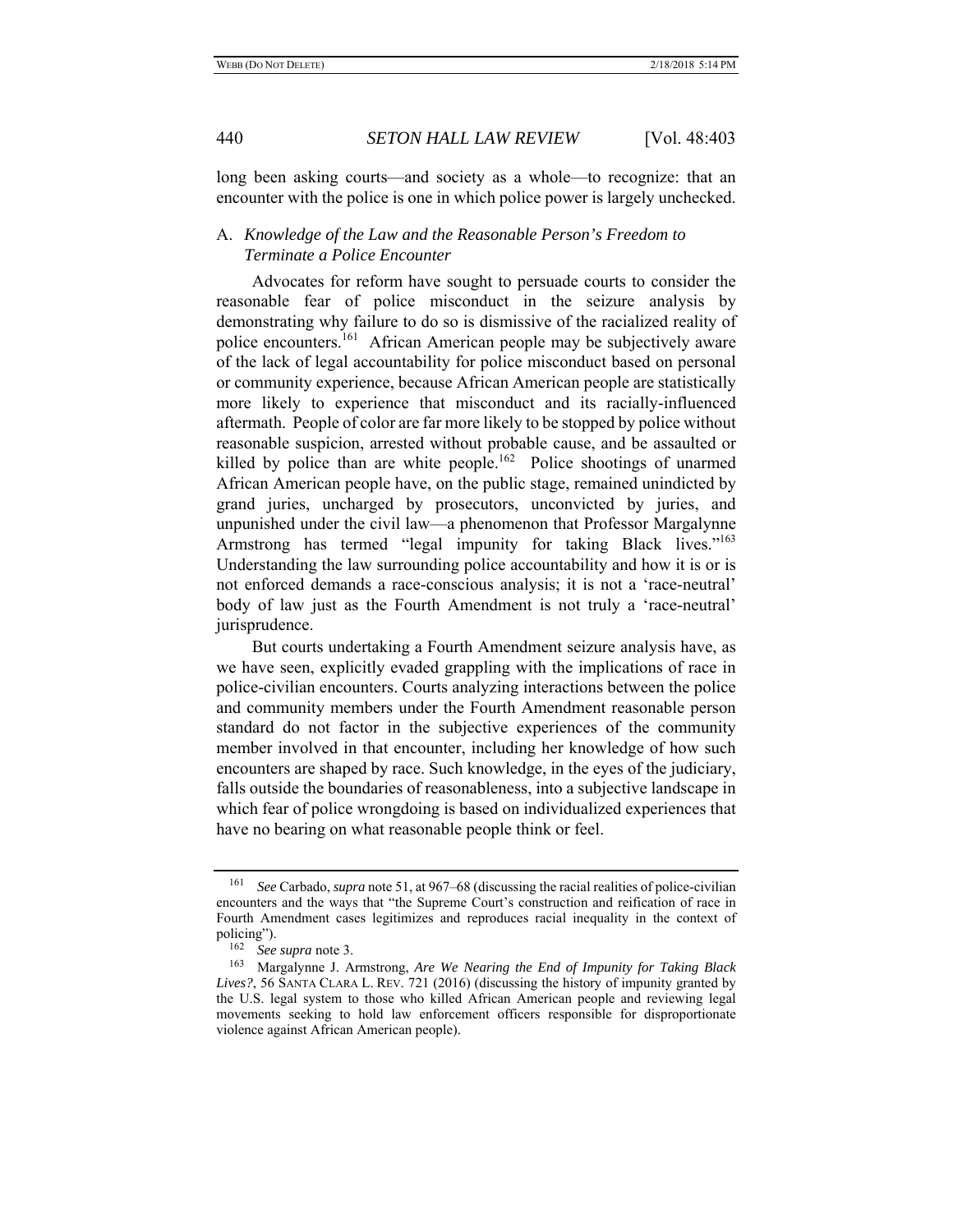To dismiss this knowledge as subjective is to acknowledge the racialized nature of the law's enforcement. That is to say, the judicial assumption that a 'neutral' reasonable person would not harbor concerns about police wrongdoing and the lack of police accountability, because such concerns are based on subjective experiences or beliefs that are beyond the scope of the objective inquiry, is implicitly based on the recognition that the law is influenced by race. Courts do not consider whether a reasonable person would be constrained in their freedom to terminate a police encounter because of fear of unchecked police wrongdoing because such concerns are the subjective fears of people of color. The judicially-created reasonable person is thus not race-neutral, but rather is presumptively white.<sup>164</sup>

But if courts committed to this race-avoidant approach assume that the law applies equally to all people, and thus all reasonable people would have an objective working understanding of the applicable law—the assumptions that characterize the seizure analysis as it currently stands—than they should contend with knowledge of the lack of police accountability under the law as an objective factor in the reasonable person test. This approach changes nothing about the reasonable person analysis, but simply places emphasis on the relevant legal knowledge that reasonable people in the seizure context are already assumed to possess. For the purposes of the Fourth Amendment seizure analysis, the question then becomes: is a reasonable person with this knowledge ever free to terminate any encounter with the police?

A brief walkthrough of a police encounter can illuminate how knowledge of the law related to police wrongdoing could implicate the seizure analysis. A police officer approaches a person on the street and asks if he can speak with her. Or stands in front of a bus stopped far from its final destination and asks all the passengers for permission to search their belongings. Or walks up to a parked car and asks the person in the passenger seat whether he lives in the neighborhood. Have any of these people been seized by law enforcement? Under the objective reasonable person analysis, as we have seen, that depends. The reasonable person listens to the officer's tone of voice, notes whether he is making requests or demands, looks to see if his weapon is holstered or drawn. She observes whether police officers

<sup>164</sup> *See* Carpiniello, *supra* note 33, at 358 ("In our criminal justice system, reasonable behavior is defined as White behavior."). An argument can also be made that a reasonable person is also presumed to be gender-conforming, male, and in other ways lacking a marginalized identity that might influence the nature of the police interaction. *See* Jesse-Justin Cuevas & Tonja Jacobi, *The Hidden Psychology of Constitutional Criminal Procedure*, 37 CARDOZO L. REV. 2161, 2198 (2016) (explaining that the objective approach to the reasonable person test has resulted in jurisprudence in which *"the 'reasonable person' is actually implicitly white, male, adult, and able-minded. His speech and conduct are treated as normal, and the different speech and conduct of women, juveniles, and the intellectually disabled is not incorporated into the doctrine").*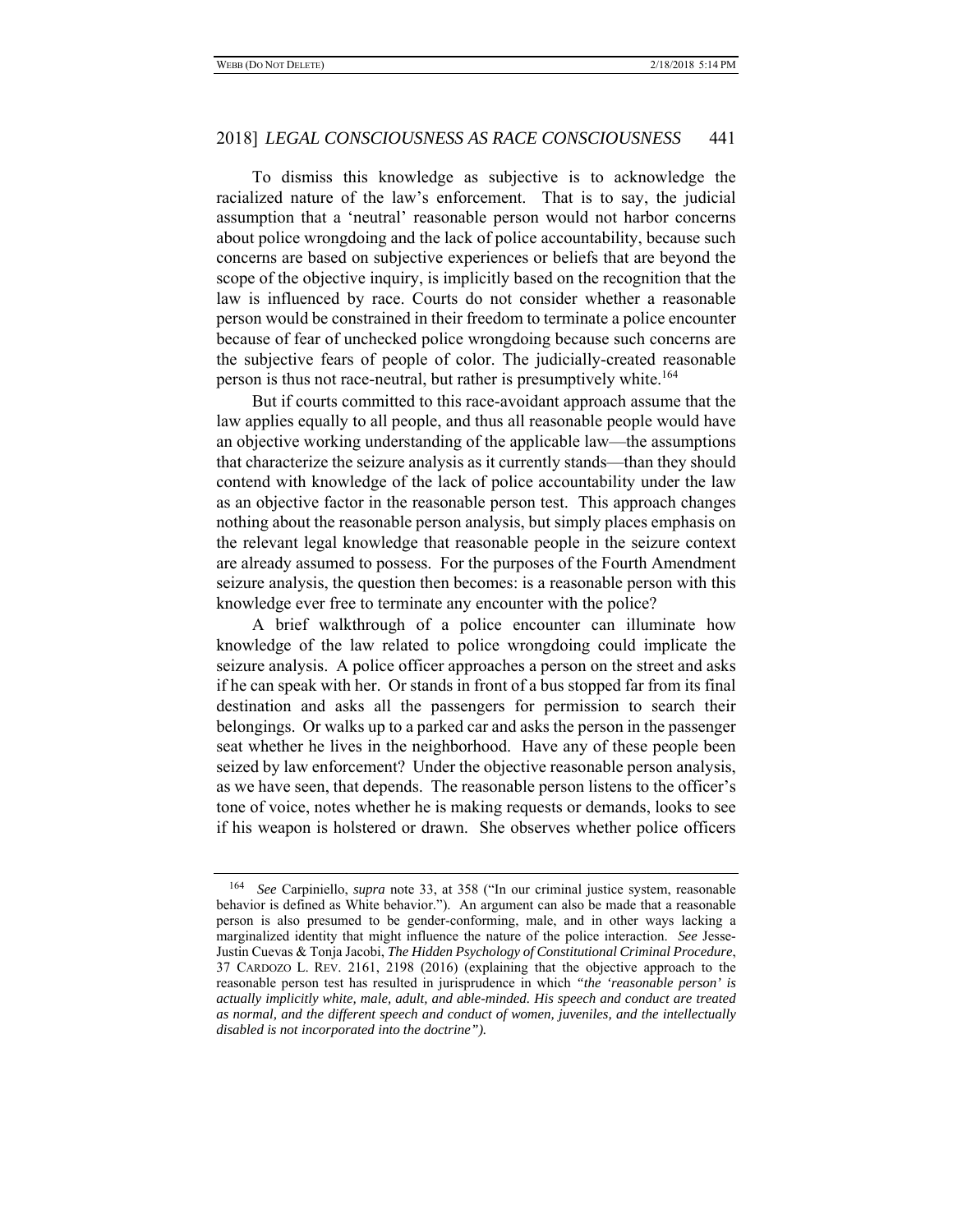have blocked her car from moving, locked her in a police car, or told her to sit on the curb and stay still. The hypothetical objective reasonable person asks herself whether, in each of these circumstances, she feels free to refuse the officer's requests or otherwise terminate the encounter.

Perhaps the officer's weapon is holstered, his tone is friendly, his requests seem benign, and the reasonable person, knowing her constitutional right to end a consensual police encounter, decides to politely move on. But a reasonable person's knowledge of the areas of the law addressing police accountability frames the encounter, as does knowledge of her constitutional rights. Before deciding whether she is free to terminate the encounter, she consults her knowledge of the rest of the relevant law, and she knows the police officer must be (at least reasonably) aware of the law as well. She knows that the officer is expected to follow the law and, under the law, it appears clear—though, given the murky state of the seizure jurisprudence, perhaps not certain—that she is free to terminate the encounter without repercussion.

But even if the reasonable person is not assumed to be familiar with the facts of recent well-publicized acts of police violence, in which fairly benign situations—a man selling loose cigarettes on the street,  $^{165}$  a stop for a traffic violation,<sup>166</sup> a child playing with an air gun in a park<sup>167</sup>—escalated into deadly acts by the police within minutes or seconds, she would certainly understand that her decision to terminate a police encounter may be a turning point in the interaction in which police wrongdoing is a possibility. If the person chooses to refuse the officer's request or to leave, perhaps the particular officer at issue will act wrongfully, perhaps he will not. But knowledge of the relevant law tells her that if she says no to the officer's requests or walks away, and he wrongfully grabs her, or shoots her, or arrests her, both he and she are aware that the likelihood of any legal or personal ramifications to that officer are vanishingly remote. This legal frame, more so than the friendliness of the officer's tone or whether the lights in the squad car were activated, arguably provides her with an accurate understanding of the freedom she possesses to terminate the interaction.

A reasonable person with a knowledge of the law would only feel free to leave if the circumstances of the encounter indicate that the encounter is consensual *and* the reasonable person assumes that the police will not react wrongfully even in the absence of legal consequences for doing so. Nothing

<sup>165</sup> Al Baker, J. David Goodman & Benjamin Mueller, *Beyond the Chokehold: The Path to Eric Garner's Death*, N.Y. TIMES (June 13, 2015), https://www.nytimes.com/2015/06/ 14/nyregion/eric-garner-police-chokehold-staten-island.html?mcubz=0 (describing police choking Eric Garner to death after contacting him for selling loose cigarettes).

<sup>&</sup>lt;sup>166</sup> Smith, *supra* note 4.<br><sup>167</sup> Oblbeiser, *supra* not

Ohlheiser, *supra* note 4.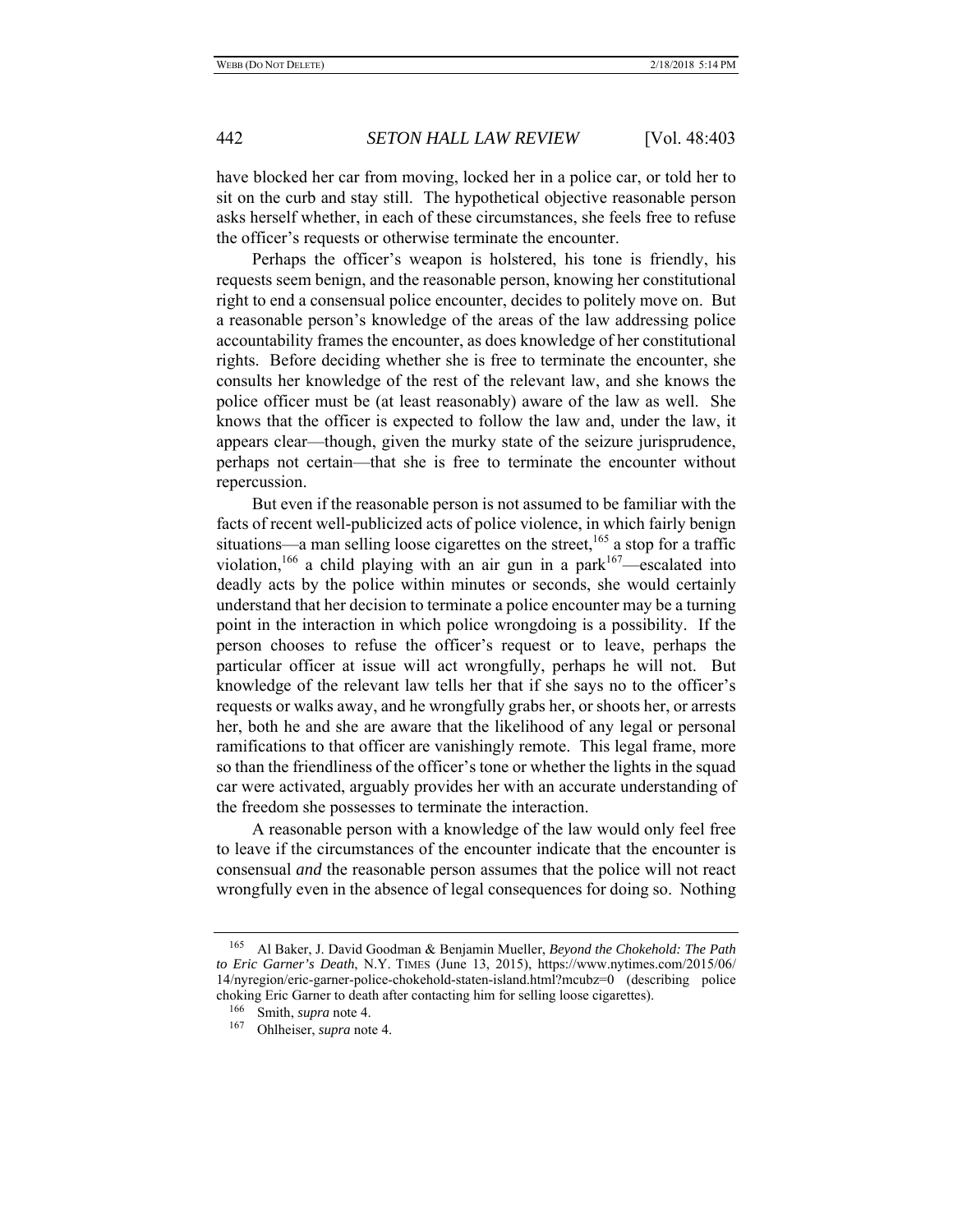in the substance of the law merits that assumption, as noted above; people feel secure in their ability to leave a police interaction because of social privileges that are unspoken in the law itself. Without acknowledgement of those privileges, all reasonable people would know that police misconduct is not reliably deterred by the law, and thus all reasonable people would believe they are at risk of unchecked police misconduct if they assert their constitutional rights. An interaction with the police in which law enforcement can act wrongfully without meaningful fear of consequences is not one that a reasonable person is free to terminate. A person continuing the interaction is not doing so voluntarily, but rather in reaction to the coercion and intimidation inherent to interacting with a person with unchecked power.<sup>168</sup> Under the objective reasonable person test, knowledge of the law governing police accountability constrains the freedom of all reasonable people to terminate a police encounter, and thus arguably all police-civilian interactions are seizures demanding Fourth Amendment protections.

## B. *The Limitations of Legal Knowledge as a Route to Expansion of the Seizure Analysis and as an Agent of Change in Police-Civilian Interactions*

An emphasis on the reasonable person's knowledge of the law surrounding police misconduct is not, however, a guaranteed pathway to an expanded seizure analysis. There are a variety of ways that courts could avoid the conclusion that knowledge of the law regarding police wrongdoing has implications in the seizure context. Courts could find that reasonable people are free to terminate encounters with the police based on the objective facts of those encounters, notwithstanding the question of the probability of legal consequences for law enforcement misconduct.<sup>169</sup> Judges may be convinced that police officers *are* held accountable by the law and thus unpersuaded that a reasonable person would have an objective, law-based reason to be concerned about officer wrongdoing. Some courts might conclude that police officers do not commit legal transgressions with enough regularity to cause a reasonable person alarm, even if such misconduct is not significantly deterred by the law. Other judges may acknowledge that the police officers commit misconduct, acknowledge that such misconduct is not always deterred by the legal system, but feel that law-abiding citizens are not

<sup>&</sup>lt;sup>168</sup> Even under the current state of the law, the Supreme Court recognizes that if a person is simply submitting to a show of police authority the encounter is not a consensual one. *See* Bumper v. North Carolina, 391 U.S. 543, 548–49 (1968) (holding that a person's consent to search is not voluntary if it resulted from "acquiescence to a claim of lawful authority").

<sup>169</sup> Ross, *supra* note 50, at 340–41 (discussing the perspective that because the reasonable person standard is a legal fiction, the Supreme Court will not be persuaded to change it even in the face of empirical evidence).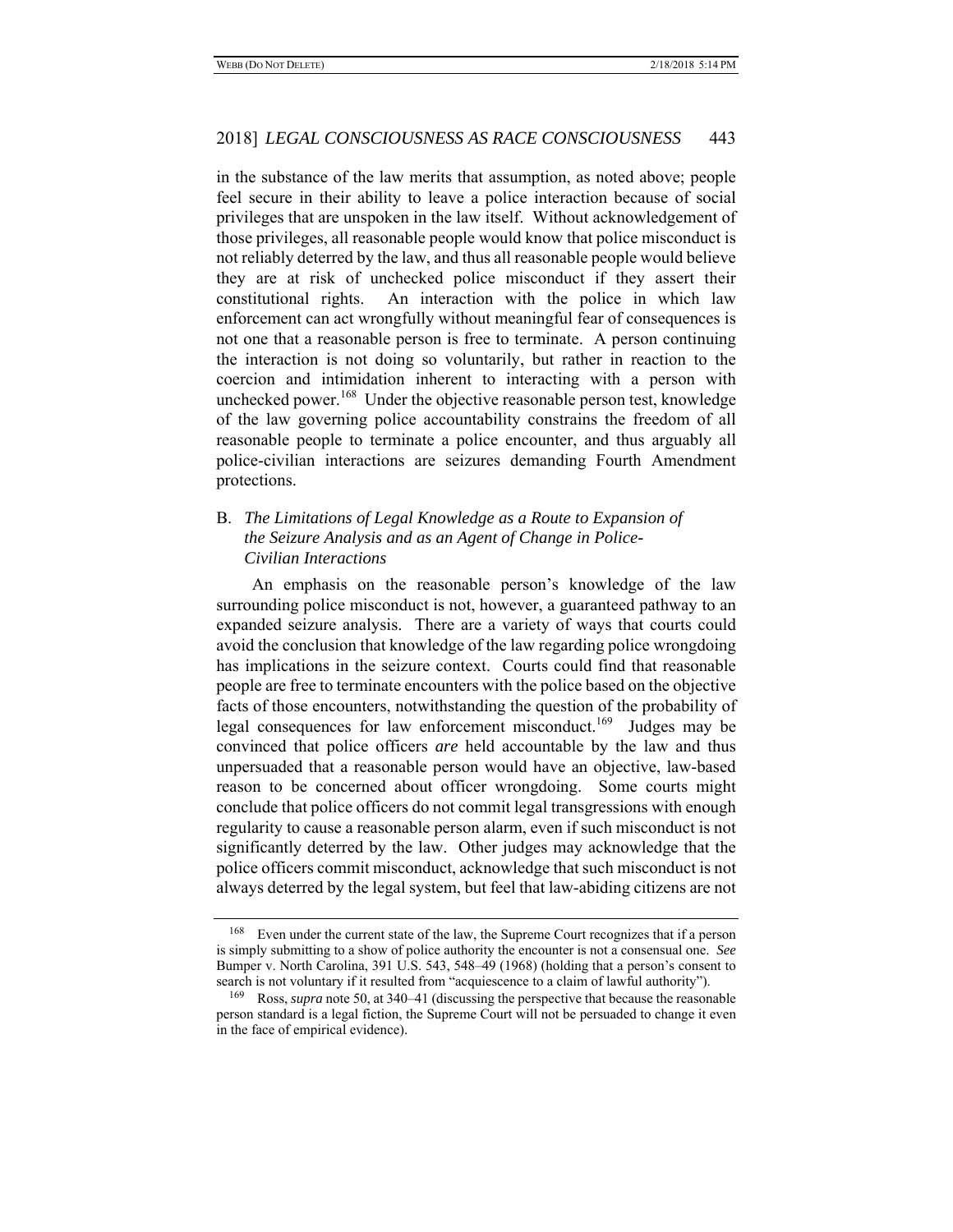the targets of such behavior, and thus a reasonable, innocent person would have no cause to consider police wrongdoing when determining whether he is free to terminate a police encounter.

But for courts who take knowledge of the lack of police accountability seriously, mindful incorporation of that knowledge as an objective factor in the reasonable person test could shift the seizure analysis such that most, if not all, interactions with the police could constitute seizures for Fourth Amendment purposes. This approach may bring the Fourth Amendment seizure analysis into greater alignment with the realities of police encounters that people of color have been asserting for years. Yet if courts find that knowledge of the lack of meaningful deterrence to police misconduct transforms police encounters into seizures, the implications regarding Fourth Amendment jurisprudence, police behavior, and legal outcomes in criminal and civil cases remain undetermined. Some might view the incorporation of legal knowledge of the law surrounding police accountability into the reasonable person standard as effecting too much change and too much constraint on police actions; others might view it as providing little to none of both.

If courts more regularly find that civilian encounters with police constitute seizures, police officers and others may fear that that this change will constrain law enforcement from engaging with the public and over-deter police officers from conducting investigations. If police cannot interact with civilians without reasonable suspicion or probable cause, these critics might argue, they will not be able to build community ties through informal encounters or gain information from casual interactions with people on the street. Detractors might also contend that this approach could provide greater legal cover to people violating the law. People charged with crimes could, for example, more easily seek to suppress evidence based on the argument that the police contact constituted a seizure from its outset, and thus the officer must possess reasonable suspicion or probable cause at an earlier point in the encounter than the law currently requires. These and other concerns have been leveled against Fourth Amendment seizure jurisprudence as it stands, and would be heightened by expansion of the circumstances in which courts acknowledge seizures to have occurred.

These possible reactions are all based on the assumption that if courts recognize police-civilian encounters as seizures, such a recognition would bring about a change in police behavior and in the consequences of police actions. Yet even those who would applaud such changes might wonder whether an increased recognition of police encounters as seizures would instigate any change in police encounters with the public. The analysis proposed here posits that if a reasonable person is aware that the law does not meaningfully deter police misconduct, that person is less free to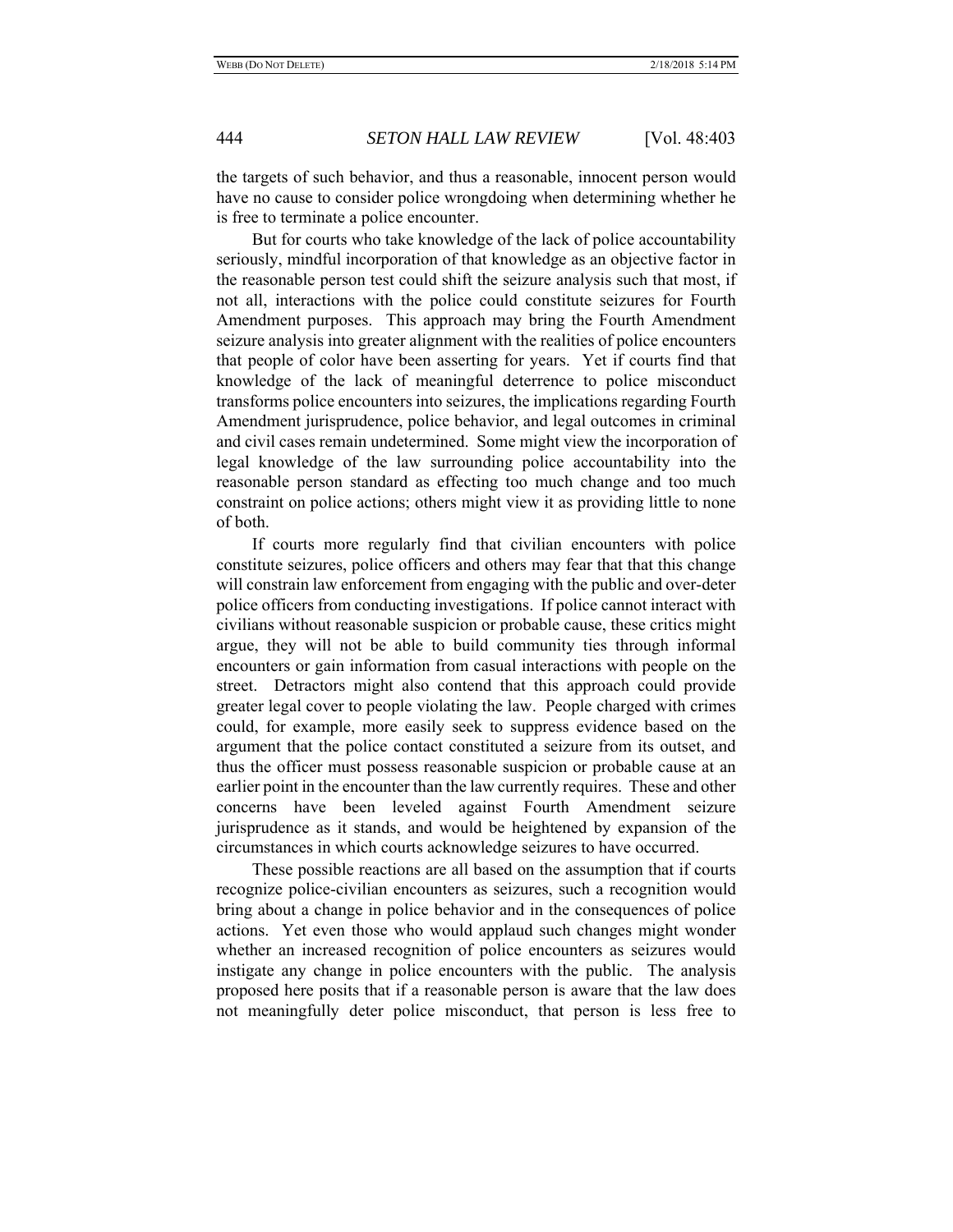terminate a police encounter, and thus courts recognizing such knowledge must necessarily determine that a seizure has occurred. But it is the very lack of consequences to police that informs this seizure analysis, so even in a world in which courts more readily identify police-civilian interactions as seizures, there are still no meaningful constraints preventing officers from violating the law. Even advocates for the incorporation of explicit knowledge regarding police misconduct into the reasonable person standard might question whether this recognition would bring about substantial change in the legal system or play a role in deterring police wrongdoing against people of color.

## C. *The Merits of Addressing Legal Knowledge in the Seizure Analysis*

There is nevertheless merit in requiring courts to contend with the implications of a reasonable person's knowledge of the law surrounding police accountability. The increased attention to the law addressing police wrongdoing may have positive long-term benefits for those seeking to anchor judicial decision-making in legal and factual realities and for those seeking to increase police accountability under the law.Explicit incorporation of knowledge of the law related to police conduct would encourage courts to explore the remedies that shape the right in the Fourth Amendment seizure context. The focus on the nature of the law and its application could help push courts towards a greater understanding of the realities of police-civilian interactions and their aftermath, and thus serve as

a pathway to a more racially realistic Fourth Amendment jurisprudence.

For example, if courts found that the lack of legal deterrence to police wrongdoing did affect the reasonable person's freedom to terminate a police encounter, an increase in the number of seizure determinations would be a significant legal disruption in a system in which courts have become accustomed to viewing a wide range of police-civilian interactions as consensual encounters. Even if judicial recognition of police-civilian encounters as seizures did not bring about immediate changes in police behavior, this disruption in the status quo could be an impetus for lawyers, legislators, and judges to address the lack of police accountability under the law. This is so because if there *were* meaningful constraints imposed on police misconduct, the reasonable person would have a basis to believe that police would comply with the law. Knowledge of the law would thus not be a factor that limits a reasonable person's freedom to terminate an encounter with the police, thereby returning the seizure analysis to its current focus: the objective factors of the police encounter. Those persons committed to the seizure analysis as it stands could therefore be incentivized to seek reform of the law surrounding police wrongdoing. Such changes, while not focused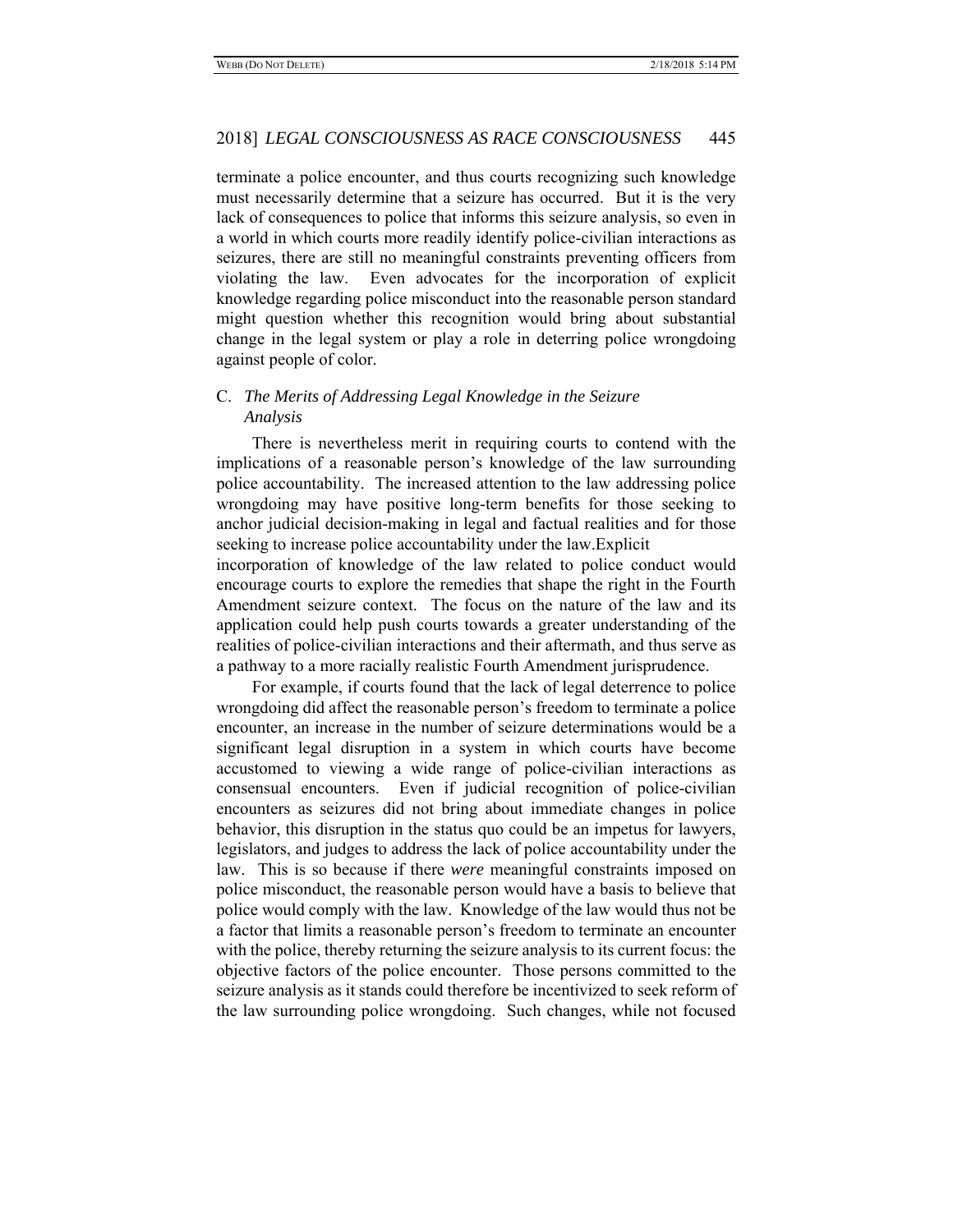specifically on the racial implications of that wrongdoing and the consequences imposed, could nevertheless be of benefit to the communities of color impacted by police misconduct.

Acknowledgement of the significance of the knowledge of the law regarding police accountability in the Fourth Amendment seizure analysis could spill out into other contexts. Under Fourth Amendment jurisprudence related to searches, for example, the fact that the police did not have probable cause to justify a search of a person or property (or a warrant based on probable cause) does not render the search unconstitutional if the person voluntary consented to the search.<sup>170</sup> Officers are not required to inform the person of his right to refuse consent—although jurisdictions often rely on written consent forms that do provide acknowledgement of those rights<sup>171</sup> but a consent that was obtained through duress or coercion cannot be voluntary.<sup>172</sup> If courts assume that people who agree to such searches are aware of the lack of legal accountability for police officer misconduct, they may conclude that all such searches are inherently coercive and thus no consent is truly voluntary.<sup>173</sup> The loss or restriction of the consent option would drastically transform the landscape of police searches. Implications for other areas of the law, such as the voluntariness of a suspect's waiver of his right to counsel when in police custody,  $174$  while beyond the scope of this Article, might also push courts and others to engage with questions of race and police accountability that have widely been ignored in judicial analysis of interactions between law enforcement and the community.

There is also merit in requiring courts to engage with the racial assumptions that underlie the reasonable person standard. Scholars and advocates have long implored judges to understand that a reasonable person would not feel free to terminate a police encounter if that person knows that her race places her at greater risk of harm and that the legal system provides few deterrents to police inflicting harm upon her. The approach advocated

<sup>&</sup>lt;sup>170</sup> The question of voluntariness of consent requires consideration of the totality of the circumstances. Schneckloth v. Bustamonte, 412 U.S. 218, 227 (1973). In *Schneckloth* and subsequent cases, the Court considered both subjective and objective factors, up to and including evaluating the significance of race in *United States v. Mendenhall*, 446 U.S. 544 (1980). In recent years, however, the Court has focused solely on objective factors. See Nancy Leong & Kira Suyeishi, *Consent Forms and Consent Formalism*, 2013 WIS. L. REV. 751 (2013) for an overview of the consent law doctrine.<br> $\frac{171}{17}$  See Legge & Sympicki, gunus note 170.

<sup>171</sup> *See* Leong & Suyeishi, *supra* note 170.

<sup>&</sup>lt;sup>172</sup> *Bumper*, 391 U.S. at 550 ("Where there is coercion there cannot be consent.").<br><sup>173</sup> It is unclear, however, whether people who consent to searches are actually as

It is unclear, however, whether people who consent to searches are actually assumed to have knowledge of the law, or whether such knowledge simply is not dispositive of the consent question. In either case, courts could avoid grappling with knowledge of the relevant law related to police accountability in the consent context by asserting that it is not an essential aspect of the totality of the circumstances test as it currently stands.

<sup>&</sup>lt;sup>174</sup> Miranda v. Arizona, 384 U.S. 436 (1966).